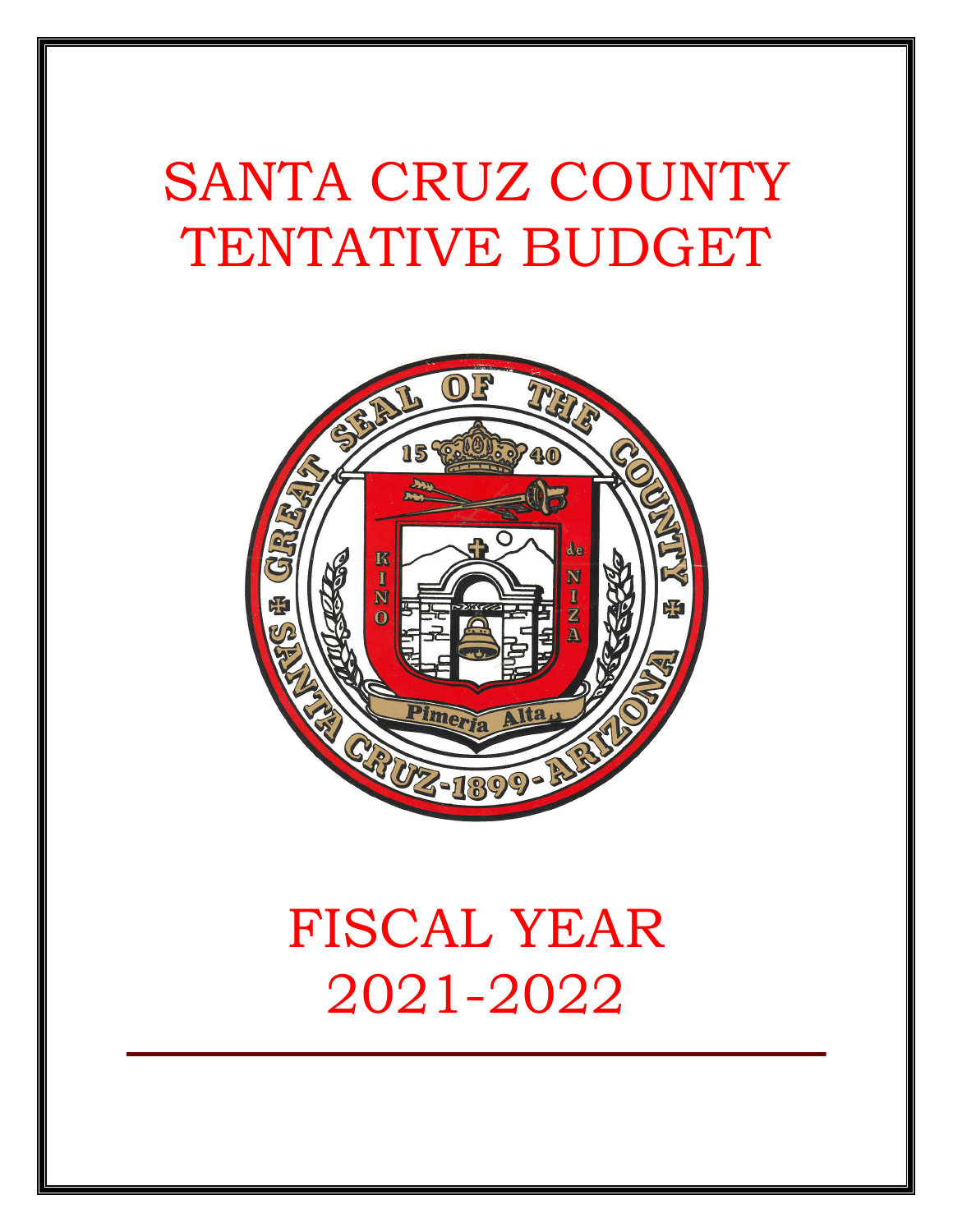#### **Summary Schedule of Estimated Revenues and Expenditures/Expenses Fiscal Year 2021-2022**

**7/6/2021**

|                           |     |                            |      |                            |     |                            |     | <b>DIRECT</b>    |    | <b>ESTIMATED</b>  |    |                  |         |              |                  |                  |                      |                             |
|---------------------------|-----|----------------------------|------|----------------------------|-----|----------------------------|-----|------------------|----|-------------------|----|------------------|---------|--------------|------------------|------------------|----------------------|-----------------------------|
|                           |     | <b>ADOPTED</b>             |      |                            |     |                            |     | <b>PROPERTY</b>  |    | <b>REVENUES</b>   |    |                  |         |              |                  | <b>TOTAL</b>     |                      |                             |
|                           |     | <b>BUDGETED</b>            |      | <b>ACTUAL</b>              |     | <b>FUND</b>                |     | <b>TAX</b>       |    | <b>OTHER THAN</b> |    | <b>INTERFUND</b> |         |              |                  | <b>FINANCIAL</b> |                      | <b>BUDGETED</b>             |
|                           |     | <b>EXPENDITURES/</b>       |      | <b>EXPENDITURES/</b>       |     | <b>BALANCE</b>             |     | <b>REVENUES</b>  |    | <b>PROPERTY</b>   |    | <b>TRANSFERS</b> |         |              |                  | <b>RESOURCES</b> | <b>EXPENDITURES/</b> |                             |
|                           |     | <b>EXPENSES</b>            |      | <b>EXPENSES</b>            |     | <b>NET ASSETS</b>          |     | 2021-22          |    | <b>TAXES</b>      |    |                  | 2021-22 |              | <b>AVAILABLE</b> |                  | <b>EXPENSES</b>      |                             |
| <b>FUND</b>               |     | 2020-21                    |      | 2020-21                    |     | 7/1/2021                   |     | <b>PRIMARY</b>   |    | 2021-22           |    | IN               |         | <b>OUT</b>   |                  | 2021-22          | 2021-22              |                             |
| <b>GENERAL FUND</b>       | \$  | 29,040,598                 | -\$  | 20,127,535                 | \$  | 13,217,867                 |     | \$15,510,800     |    | 12,982,690        | \$ |                  |         | 6,414,835    | -\$              | 35,296,522       | \$                   | 35,296,522                  |
| <b>GENERAL FUND</b>       |     | ,,,,,,,,,,,,,,,,,,,,,,,,,, |      | ,,,,,,,,,,,,,,,,,,,,,,,,,, |     | ,,,,,,,,,,,,,,,,,,,,,,,,,, |     | <b>SECONDARY</b> |    |                   |    |                  |         |              |                  |                  |                      | ,,,,,,,,,,,,,,,,,,,,,,,,,,  |
| <b>OVERRIDE-ELECTION</b>  |     | ,,,,,,,,,,,,,,,,,,,,,,,,,  |      | ,,,,,,,,,,,,,,,,,,,,,,,,,, |     | ,,,,,,,,,,,,,,,,,,,,,,,,,, |     |                  |    |                   |    |                  |         |              |                  |                  |                      | ,,,,,,,,,,,,,,,,,,,,,,,,,,  |
| <b>TOTAL GENERAL FUND</b> |     | 29,040,598                 | - \$ | 20,127,535                 | -\$ | 13,217,867                 | \$  | 15,510,800       |    | 12,982,690 \$     |    |                  |         | 6.414.835 \$ |                  | 35,296,522       | Ŝ.                   | 35,296,522                  |
| SPECIAL REV. FUNDS        | \$. | 51,768,002 \$              |      | 26,215,677 \$              |     | 17,441,680                 | \$  | 3,201,486        | -S | 37,461,131        | \$ | 5,614,947        | - \$    | 346,322 \$   |                  | 63,372,922 \$    |                      | 63,372,922                  |
| <b>DEBT SERVICE FUNDS</b> |     |                            |      |                            |     |                            |     |                  |    |                   |    |                  |         |              |                  |                  |                      |                             |
| <b>AVAILABLE</b>          | \$  | 897,467 \$                 |      | 895,586                    | -\$ | $1,928$ \$                 |     |                  |    |                   | \$ | 903,709 \$       |         |              | \$               | 905,637          | \$                   | 905,637                     |
| <b>LESS: DESIGNATION</b>  |     | ,,,,,,,,,,,,,,,,,,,,,,,,,, |      | ,,,,,,,,,,,,,,,,,,,,,,,,,, |     | ,,,,,,,,,,,,,,,,,,,,,,,,,, |     |                  |    |                   |    |                  |         |              |                  |                  |                      | ,,,,,,,,,,,,,,,,,,,,,,,,,,  |
| <b>FOR FUTURE YEARS</b>   |     | ,,,,,,,,,,,,,,,,,,,,,,,,,  |      | ,,,,,,,,,,,,,,,,,,,,,,,,,, |     | ,,,,,,,,,,,,,,,,,,,,,,,,,, |     |                  |    |                   |    |                  |         |              |                  |                  |                      | /////////////////////////// |
| <b>TOTAL DEBT SERVICE</b> | S   | 897,467 \$                 |      | 895,586                    | -\$ | 1,928                      | -\$ |                  | S  |                   | S  | 903,709          | - \$    |              | \$               | 905,637          | \$                   | 905,637                     |
| <b>CAPITAL PROJECTS</b>   | \$  | 1,165,126 \$               |      | 248,165                    | -\$ | 352,416                    | \$  | $\blacksquare$   |    | 2,578,376         | \$ | 242,501          | - \$    |              |                  | 3,173,293        | \$                   | 3,173,293                   |
| PERMANENT FUNDS           |     |                            |      |                            |     |                            |     |                  |    |                   |    |                  |         |              |                  |                  |                      |                             |
| <b>ENTERPRISE FUNDS</b>   |     |                            |      |                            |     |                            |     |                  |    |                   |    |                  |         |              |                  |                  |                      |                             |
| <b>AVAILABLE</b>          | \$  | 7,632,289 \$               |      | 1,790,348                  | \$  | 7,314,470 \$               |     |                  | S  | 2,300,000 \$      |    |                  | S       |              | S                | 9,614,470        | \$                   | 9,614,470                   |
| <b>LESS: DESIGNATION</b>  |     | ,,,,,,,,,,,,,,,,,,,,,,,,,, |      | ,,,,,,,,,,,,,,,,,,,,,,,,,  |     | ,,,,,,,,,,,,,,,,,,,,,,,,,, |     |                  |    |                   |    |                  |         |              |                  |                  |                      | ,,,,,,,,,,,,,,,,,,,,,,,,,,  |
| <b>FOR FUTURE YEARS</b>   |     | ,,,,,,,,,,,,,,,,,,,,,,,,,  |      | ,,,,,,,,,,,,,,,,,,,,,,,,,, |     | ,,,,,,,,,,,,,,,,,,,,,,,,,, |     |                  |    |                   |    |                  |         |              |                  |                  |                      | /////////////////////////// |
| TOTAL ENTERPRISE FUNDS \$ |     | 7,632,289 \$               |      | 1,790,348                  | -\$ | 7,314,470 \$               |     |                  |    | 2,300,000 \$      |    |                  | \$      |              | S                | 9,614,470        | Ŝ.                   | 9,614,470                   |

**TOTAL ALL FUNDS 90,503,482 \$ 49,277,310 \$ 38,328,361 \$ 18,712,286 \$ 55,322,197 \$ 6,761,157 \$ 6,761,157 \$ 112,362,844 \$ 112,362,844 \$** 

| <b>EXPENDITURE LIMITATION COMPARISON</b>     | 2020-21    | 2021-22     |
|----------------------------------------------|------------|-------------|
| BUDGETED EXPENDITURES/EXPENSES               | 90.503.445 | 112.362.844 |
| LESS: ESTIMATED EXCLUSIONS                   | 65,300,209 | 87,698,220  |
| AMOUNT SUBJECT TO THE EXPENDITURE LIMITATION | 25.203.236 | 24.664.624  |
| <b>EEC EXPENDITURE LIMITATION</b>            | 25,203,237 | 24.664.625  |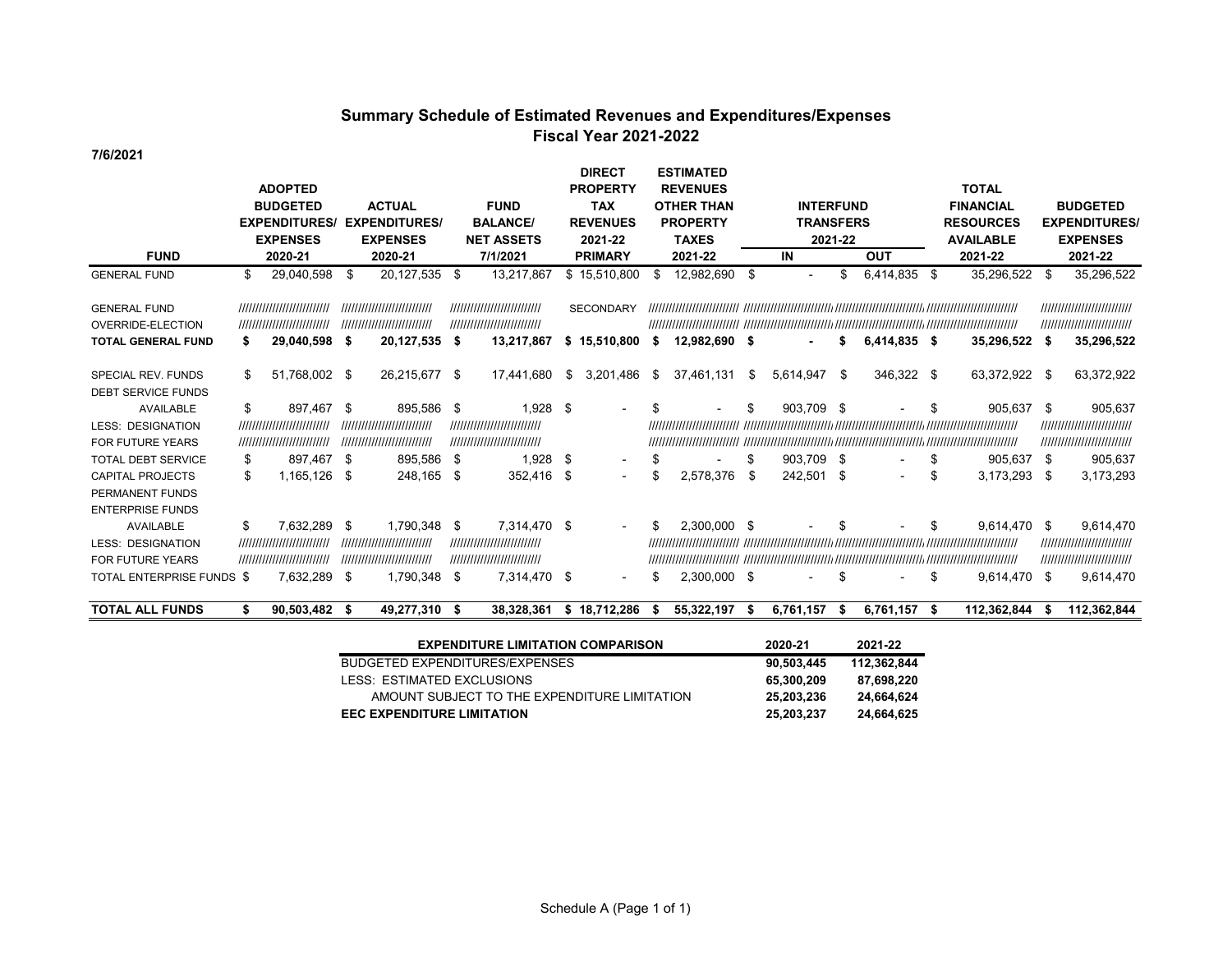## **SANTA CRUZ COUNTY Summary of Tax Levy and Tax Rate Information Fiscal Year 2021-2022**

|                                                                                                                                                                                                 | 2020-2021<br><b>FISCAL YEAR</b> |                                     | 2021-22<br><b>FISCAL YEAR</b> |  |  |
|-------------------------------------------------------------------------------------------------------------------------------------------------------------------------------------------------|---------------------------------|-------------------------------------|-------------------------------|--|--|
| 1. Maximum allowable primary property tax levy calculated<br>in accordance with A.R.S. §42-17051(A).                                                                                            | \$                              | 17,929,676                          | \$<br>18,533,369              |  |  |
| 2. Amount received from primary property taxation<br>in the 2018-19 fiscal year in excess of the sum<br>of that year's maximum allowable primary<br>property tax levy. A.R.S. §42-17102(A)(18). |                                 |                                     |                               |  |  |
| 3. Property tax levy amount                                                                                                                                                                     |                                 |                                     |                               |  |  |
| A. Primary property taxes                                                                                                                                                                       | \$                              | 14,423,657                          | \$<br>15,510,800              |  |  |
| <b>B.</b> Secondary property taxes<br><b>General Fund-Override Election</b><br><b>Flood Control</b><br><b>Fire District</b><br>Debt Service Fund                                                | \$                              | 2,630,662 \$<br>362,267             | 2,826,058<br>375,428          |  |  |
| <b>Total secondary property taxes</b>                                                                                                                                                           | \$                              | 2,992,929 \$                        | 3,201,486                     |  |  |
| C. Total property tax levy amounts                                                                                                                                                              | \$                              | 17,416,586                          | \$<br>18,712,286              |  |  |
| 4. Property taxes collected                                                                                                                                                                     |                                 |                                     |                               |  |  |
| A. Primary property taxes                                                                                                                                                                       |                                 |                                     |                               |  |  |
| (1) 2020-21 year's levy<br>(2) Prior years' levies<br>(3) Total primary property taxes                                                                                                          | \$<br>\$                        | 13,549,972<br>535,101<br>14,085,073 |                               |  |  |
| <b>B.</b> Secondary property taxes                                                                                                                                                              |                                 |                                     |                               |  |  |
| (1) 2020-21 year's levy<br>(2) Prior years' levies<br>(3) Total secondary property taxes                                                                                                        | \$<br>\$                        | 2,903,618<br>14,040<br>2,917,658    |                               |  |  |
| <b>C. Total Property Taxes Collected</b>                                                                                                                                                        | \$                              | 17,002,731                          |                               |  |  |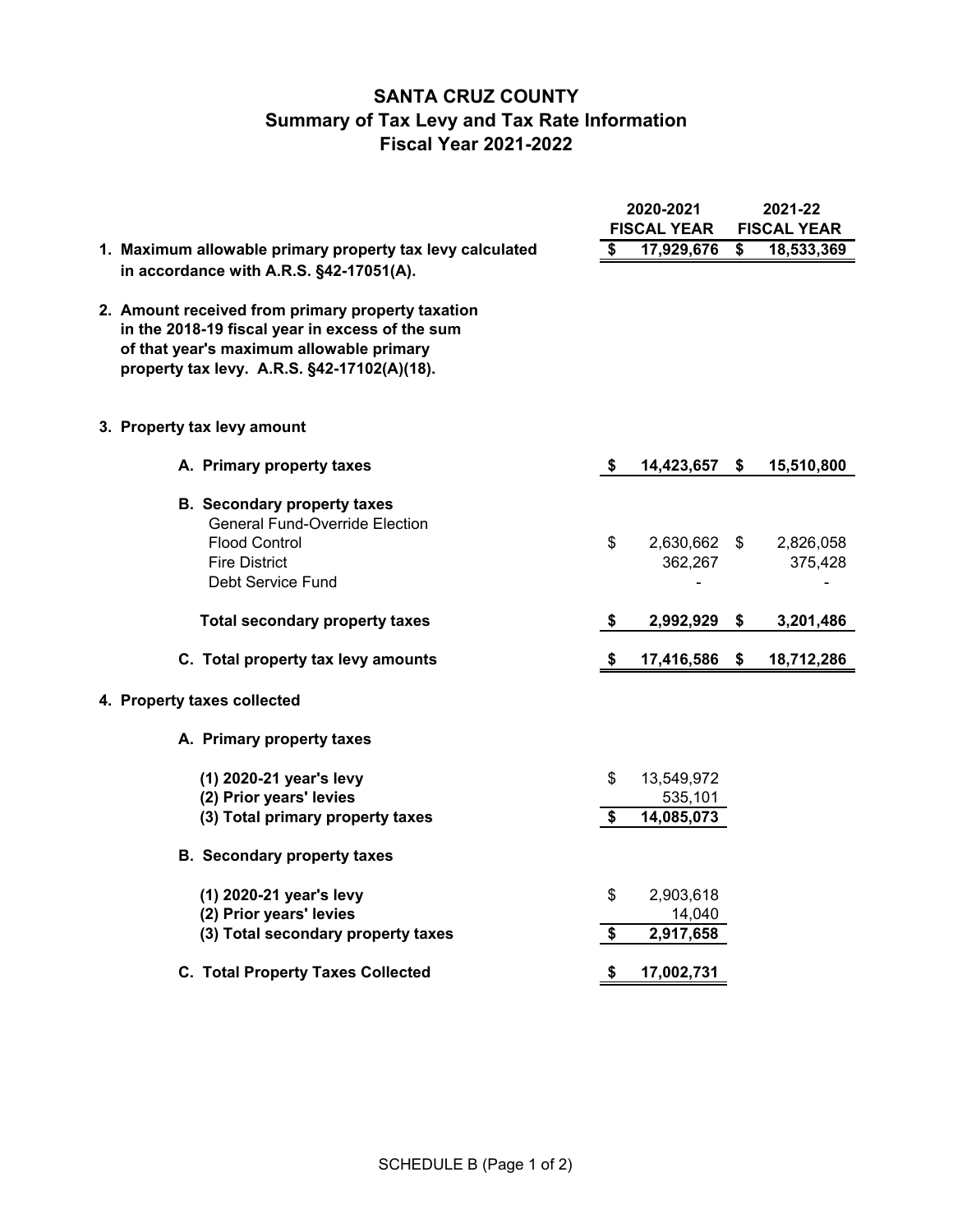## **SANTA CRUZ COUNTY Summary of Tax Levy and Tax Rate Information Fiscal Year 2021-2022**

|                       |                                                                                 | 2020-21<br><b>FISCAL YEAR</b> | 2021-22<br><b>FISCAL YEAR</b> |
|-----------------------|---------------------------------------------------------------------------------|-------------------------------|-------------------------------|
| 5. Property tax rates |                                                                                 |                               |                               |
|                       | A. County tax rate                                                              |                               |                               |
|                       | (1) Primary property tax rate                                                   | 3.9815                        | 4.1315                        |
|                       | (2) Secondary property tax rates                                                |                               |                               |
|                       | <b>General Fund - Override Election</b>                                         |                               |                               |
|                       | <b>Flood Control</b>                                                            | 0.7963                        | 0.8263                        |
|                       | <b>Fire District</b>                                                            | 0.1000                        | 0.1000                        |
|                       | Debt Service                                                                    | 0.0000                        | 0.0000                        |
|                       | <b>Total secondary tax rates</b>                                                | 0.8963                        | 0.9263                        |
|                       | (3) Total county tax rate                                                       | 4.8778                        | 5.0578                        |
|                       | <b>B.</b> Special assessment district tax rates<br>Secondary property tax rates | 0.0000                        | 0.0000                        |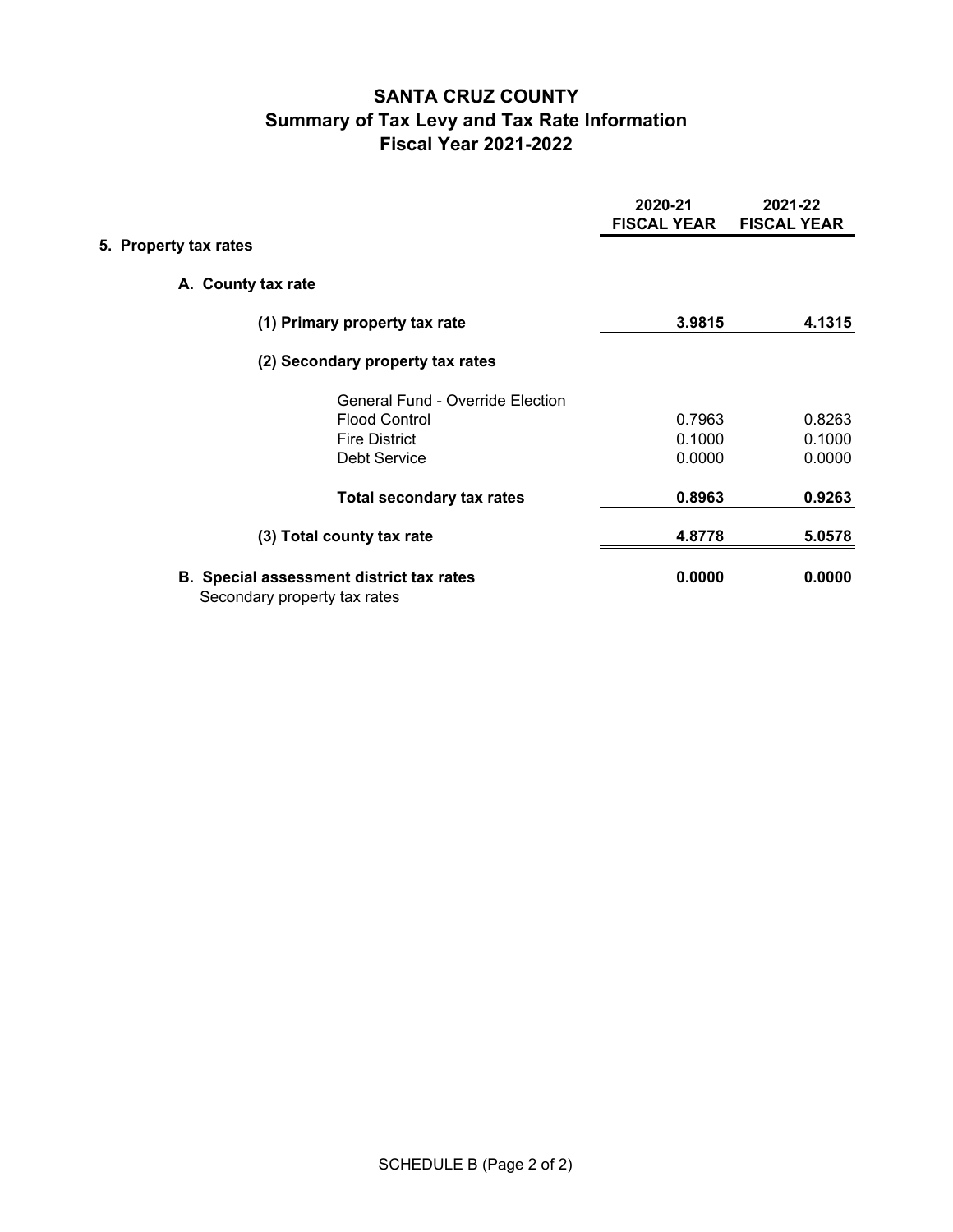|                               | <b>SOURCE OF REVENUES</b>               |                             | <b>ESTIMATED</b><br><b>REVENUES</b><br>2020-21 |     | <b>ACTUAL</b><br><b>REVENUES</b><br>2020-21 |      | <b>ESTIMATED</b><br><b>REVENUES</b><br>2021-22 |
|-------------------------------|-----------------------------------------|-----------------------------|------------------------------------------------|-----|---------------------------------------------|------|------------------------------------------------|
| <b>GENERAL FUND:</b>          |                                         |                             |                                                |     |                                             |      |                                                |
|                               | <b>TAXES:</b>                           |                             |                                                |     |                                             |      |                                                |
| 4141/4142                     | DELINQUENT TAX INTEREST                 | \$                          |                                                | \$  | 673,317 \$                                  |      |                                                |
|                               | <b>LICENSE AND PERMITS:</b>             |                             |                                                |     |                                             |      |                                                |
| X100-63-4500                  | <b>BUILDING PERMITS</b>                 | \$                          | 300,000                                        | \$  | 769,369                                     | \$   | 400,000                                        |
|                               | INTERGOVERNMENTAL:                      |                             |                                                |     |                                             |      |                                                |
|                               | X100-04-4130 AUTO LIEU TAX              | \$                          | 1,500,000                                      | -\$ | 2,035,157 \$                                |      | 1,800,000                                      |
|                               | X100-04-4430 FEDERAL PAYMENT LIEU TAXES |                             | 1,205,800                                      |     | 1,233,075                                   |      | 1,249,500                                      |
|                               | X100-04-4451 LOTTERY FUNDS              |                             | 550,050                                        |     | 550,050                                     |      | 550,050                                        |
|                               | X100-04-4460 COUNTY 1/2 CENT TAX        |                             | 2,100,000                                      |     | 4,279,159                                   |      | 2,400,000                                      |
| X100-04-4461                  | SHARED REVENUE SALES TAX                |                             | 4,000,000                                      |     | 5,769,683                                   |      | 4,800,000                                      |
|                               | CITY/STATE/FEDERAL REIMBURSEMENT        |                             | 2,208,451                                      |     | 591,481                                     |      | 591,140                                        |
|                               | <b>CHARGES FOR SERVICES:</b>            | \$                          | 666,000                                        | \$  | 871,716                                     | -\$  | 725,000                                        |
| 4600-4619                     | <b>FINES AND FORFEITURES:</b>           | \$                          | 512,500                                        | \$  | 511,262                                     | \$   | 457,000                                        |
|                               | X100-04-4910 INTEREST ON INVESTMENTS:   | \$                          | 70,000                                         | \$  | 5,338                                       | \$   | 10,000                                         |
| 4980/4985/4990 MISCELLANEOUS: |                                         | $\boldsymbol{\hat{\theta}}$ | $\blacksquare$                                 | \$  | 30,221                                      | \$   | $\blacksquare$                                 |
|                               | <b>TOTAL GENERAL FUND</b>               | \$                          | 13,112,801                                     | \$  | 17,319,828                                  | \$   | 12,982,690                                     |
| <b>SPECIAL REVENUE FUNDS:</b> |                                         |                             |                                                |     |                                             |      |                                                |
| 105                           | <b>ROAD FUND</b>                        | \$                          | 4,200,000                                      | \$  | 5,509,010                                   | \$   | 5,000,000                                      |
|                               |                                         |                             |                                                |     |                                             |      |                                                |
|                               | <b>TOTAL ROAD FUND</b>                  | \$                          | 4,200,000                                      | \$  | 5,509,010                                   | \$   | 5,000,000                                      |
| 370                           | <b>HEALTH SERVICE FUND</b>              | \$                          | 340,000                                        | \$  | 217,815                                     | - \$ | 175,000                                        |
| 371                           | IMMUNIZATION & VFC COOPERATIVE          |                             |                                                |     | (0.03)                                      |      | 25,000                                         |
| 372                           | ELC CONTACT TRACINGS                    |                             |                                                |     |                                             |      | 716,079                                        |
| 373                           | SMOKE FREE ARIZONA                      |                             | 37,000                                         |     | 5,114                                       |      | 37,000                                         |
| 374                           | ELC COVID-19                            |                             | 5,000,000                                      |     | 600,542                                     |      | 801,264                                        |
| 375                           | PHEP COVID-19                           |                             | 173,092                                        |     | (8,061)                                     |      |                                                |
| 376                           | ZIKA ELC                                |                             |                                                |     |                                             |      |                                                |
| 377                           | <b>BIO TERRORISM GRANT</b>              |                             | 201,438                                        |     | 100,743                                     |      | 201,438                                        |
| 379                           | T.B.                                    |                             | 12,000                                         |     | 10,328                                      |      | 12,000                                         |
| 380                           | <b>VACCINE POD</b>                      |                             |                                                |     |                                             |      | 250,000                                        |
| 383                           | <b>IMMUNIZATION PROGRAM</b>             |                             | 240,000                                        |     | 264,413                                     |      | 242,000                                        |
| 386                           | MEDICAL RESERVE CORP                    |                             |                                                |     |                                             |      |                                                |
| 600                           | <b>ANIMAL CONTROL</b>                   |                             | 345,076                                        |     | 388,904                                     |      | 408,170                                        |
| 601                           | STERILIZATION ENFORCEMENT               |                             | 19,000                                         |     | 17,544                                      |      | 19,000                                         |
| 602                           | OFFICER SAFETY EQUIPMENT - AC           |                             | 200                                            |     | 65                                          |      | 100                                            |
|                               | <b>TOTAL HEALTH SERVICES</b>            | \$                          | 6,367,806 \$                                   |     | 1,597,408 \$                                |      | 2,887,051                                      |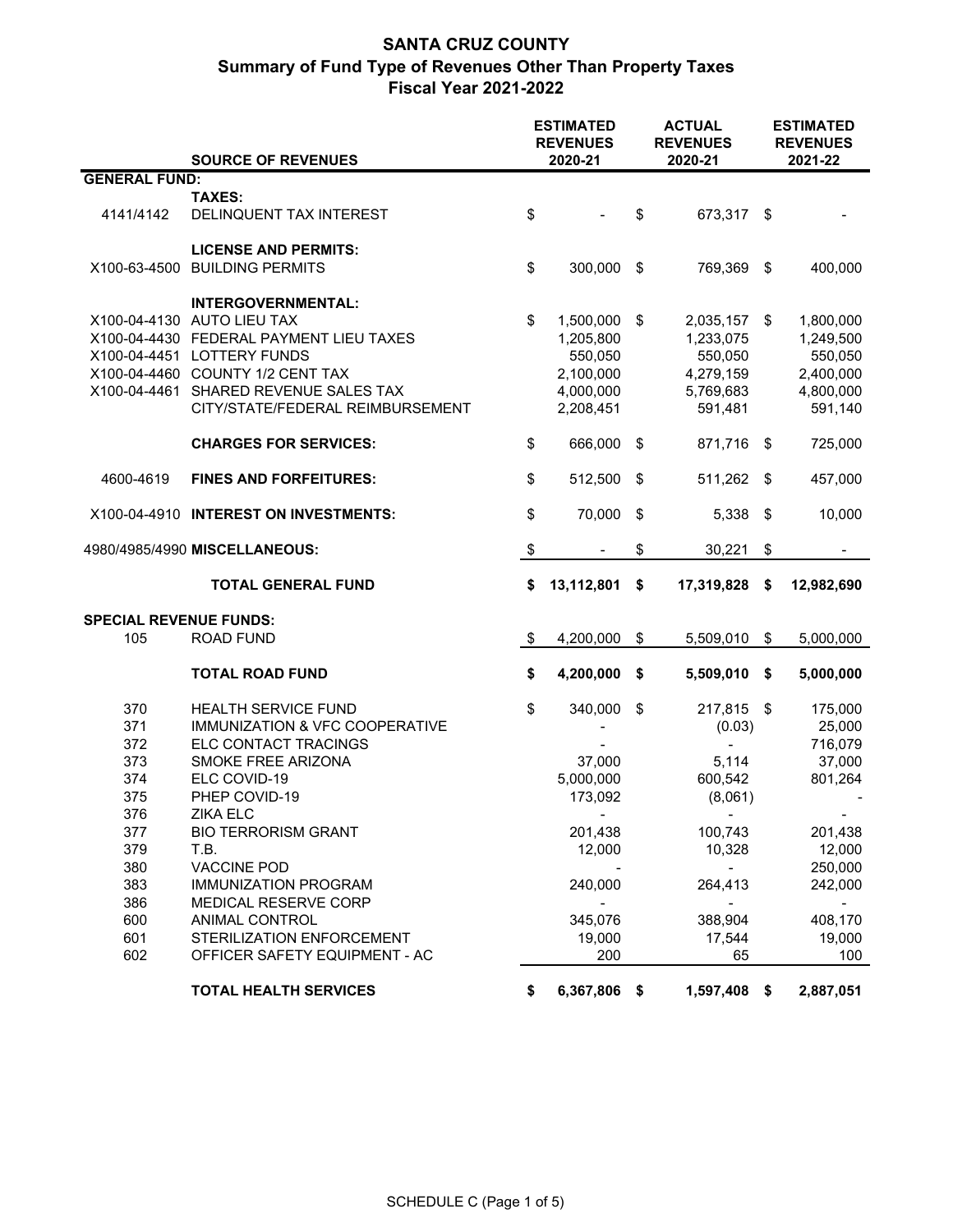|     | <b>SOURCE OF REVENUES</b>            | <b>ESTIMATED</b><br><b>REVENUES</b><br>2020-21 | <b>ACTUAL</b><br><b>REVENUES</b><br>2020-21 | <b>ESTIMATED</b><br><b>REVENUES</b><br>2021-22 |
|-----|--------------------------------------|------------------------------------------------|---------------------------------------------|------------------------------------------------|
|     | <b>SPECIAL REVENUE FUNDS:</b>        |                                                |                                             |                                                |
| 110 | ASSESSOR'S RETRIEVAL FUND            | \$                                             | \$                                          | \$                                             |
| 111 | RECORDER RETRIEVAL CONVERSION        | 30,000                                         | 42,212                                      | 30,000                                         |
| 112 | <b>TAXPAYERS' INFORMATION</b>        | 12,000                                         | 18,037                                      | 12,000                                         |
| 115 | AZ VOTE SAFE PROGRAM                 |                                                | 28,987                                      |                                                |
| 116 | HAVA FORTIFICATION GRANT             |                                                | 29                                          |                                                |
| 118 | <b>HAVA BLOCK GRANT</b>              |                                                | $\mathbf{1}$                                |                                                |
| 123 | ARIZONA TITLE IV-E LEGAL             | 93,673                                         | 58,711                                      | 93,673                                         |
| 124 | AMERICAN RESCUE PLAN ACT (ARPA)      | $\overline{\phantom{a}}$                       |                                             | 9,031,691                                      |
| 125 | PROSECUTION HIDTA                    | 242,103                                        | 176,899                                     | 277,944                                        |
| 126 | ATTORNEY'S DIVERSION PROGRAM         | 1,000                                          | 739                                         | 1,000                                          |
| 127 | <b>VICTIM RIGHTS NOTIFICATION</b>    | 22,098                                         | 22,001                                      | 26,000                                         |
| 128 | <b>BAD CHECK COLLECTION</b>          | 1,000                                          | 2                                           | 500                                            |
| 130 | COST OF PROSECUTION                  | 500                                            | 158                                         | 300                                            |
| 132 | FILL THE GAP (ATTORNEY)              | 3,191                                          | 3,261                                       | 3,100                                          |
| 133 | 5% FILL THE GAP FEES (ATTORNEY)      |                                                | 3                                           |                                                |
| 134 | ANTI-RACKETEERING                    | 250,000                                        | 211,354                                     | 303,749                                        |
| 135 | A.C.J.C. PROSECUTION #6              |                                                |                                             |                                                |
| 136 | VICTIM WITNESS PROGRAM               | 5,000                                          | 2,871                                       | 3,500                                          |
| 137 | <b>VICTIMS COMPENSATION VOCA</b>     | 21,297                                         | 15,710                                      |                                                |
| 138 | ATTORNEY'S VICTIM COMPENSATION       | 71,590                                         | 32,474                                      | 71,590                                         |
| 139 | <b>ATTORNEY'S ENHANCEMENT</b>        | 110,000                                        | 103,145                                     | 110,000                                        |
| 141 | F.B.I. SEIZURE GRANT                 | $\overline{\phantom{a}}$                       | 1                                           | $\blacksquare$                                 |
| 142 | AZ AUTO THEFT AUTHORITY              | 80,795                                         | 80,795                                      | 80,795                                         |
| 143 | PROGRAM INCOME-COUNTY ATTORNEY       | 2,000                                          | $\overline{\phantom{0}}$                    | 1,000                                          |
| 150 | ACJ ADR SML AUTOMATION PROJECT       | 112,550                                        | 29,700                                      | $\sim$                                         |
| 151 | FEDERAL PROGRAM INCOME - CA          | 1,000                                          | $\blacksquare$                              | 1,000                                          |
| 152 | VICTIMS OF CRIME STRIVE              | 4,113                                          | 9,551                                       |                                                |
| 155 | SLOT GRANT-COUNTY ATTORNEY           | $\overline{\phantom{0}}$                       | 6,480                                       |                                                |
| 180 | CLERK SUPERIOR COURT RETRIEVAL       | 8,000                                          | 10,781                                      | 8,000                                          |
| 181 | EXPED. CHILD SUP. & VISITATION       | 3,000                                          | 4,922                                       | 3,500                                          |
| 182 | SPOUSAL MAINTENANCE FUND             | 750                                            | 1,009                                       | 800                                            |
| 183 | CHILD SUPPORT AUTOMATION             |                                                | 1                                           |                                                |
| 184 | DOMESTIC EDUCATION MEDIATION         | 1,000                                          | 1,325                                       | 1,000                                          |
| 185 | NON IV-D CONVERSION                  |                                                | 0                                           |                                                |
| 186 | <b>EMANCIPATION ADMIN COSTS</b>      |                                                |                                             |                                                |
| 187 | DES IV-D CLERK GRANT                 | 28,090                                         | 22,882                                      | 30,431                                         |
| 202 | AZDOHS-HSGP #160405-01/02            |                                                |                                             |                                                |
| 203 | HAZARDOUS MATERIALS (HMEP)           | 14,000                                         | 39,132                                      | 51,250                                         |
| 204 | RPRE-DISASTER MITIGATION             |                                                |                                             |                                                |
| 205 | TOHONO O'ODHAM (EM)                  |                                                |                                             |                                                |
| 207 | COVID-19 EMERGENCY                   | 100,000                                        |                                             |                                                |
| 209 | COVID-19 SOUTH 32                    | 39,502                                         | 8                                           |                                                |
| 211 | <b>INTEROPERABLE RADIO CHANNEL</b>   |                                                |                                             |                                                |
| 225 | J.P. #1 TIME PAYMENT FEES            | 18,000                                         | 15,999                                      | 18,000                                         |
| 226 | DRUG COURT DIVERSION FUND            |                                                | 56                                          |                                                |
| 228 | J.P. #1 FARE PROGRAM                 | 2,000                                          | 773                                         | 1,000                                          |
| 230 | \$13 ASSESSMENT FUND - JP #1         |                                                | 25                                          | 7,500                                          |
| 231 | <b>COURT ENHANCEMENT FEE - JP #1</b> | 40,000                                         | 31,237                                      | 35,000                                         |
| 232 | <b>JCEF GRANT</b>                    |                                                | $\overline{\phantom{0}}$                    |                                                |
| 245 | J.P. #2 TIME PAYMENT FEES            |                                                | 192                                         |                                                |
| 247 | \$13 ASSESSMENT FUND - JP #2         |                                                |                                             |                                                |
| 248 | <b>COURT ENHANCEMENT FEE - JP #2</b> |                                                | 131                                         |                                                |
| 250 | <b>CASA PROGRAM</b>                  | 48,068                                         | 47,068                                      | 48,068                                         |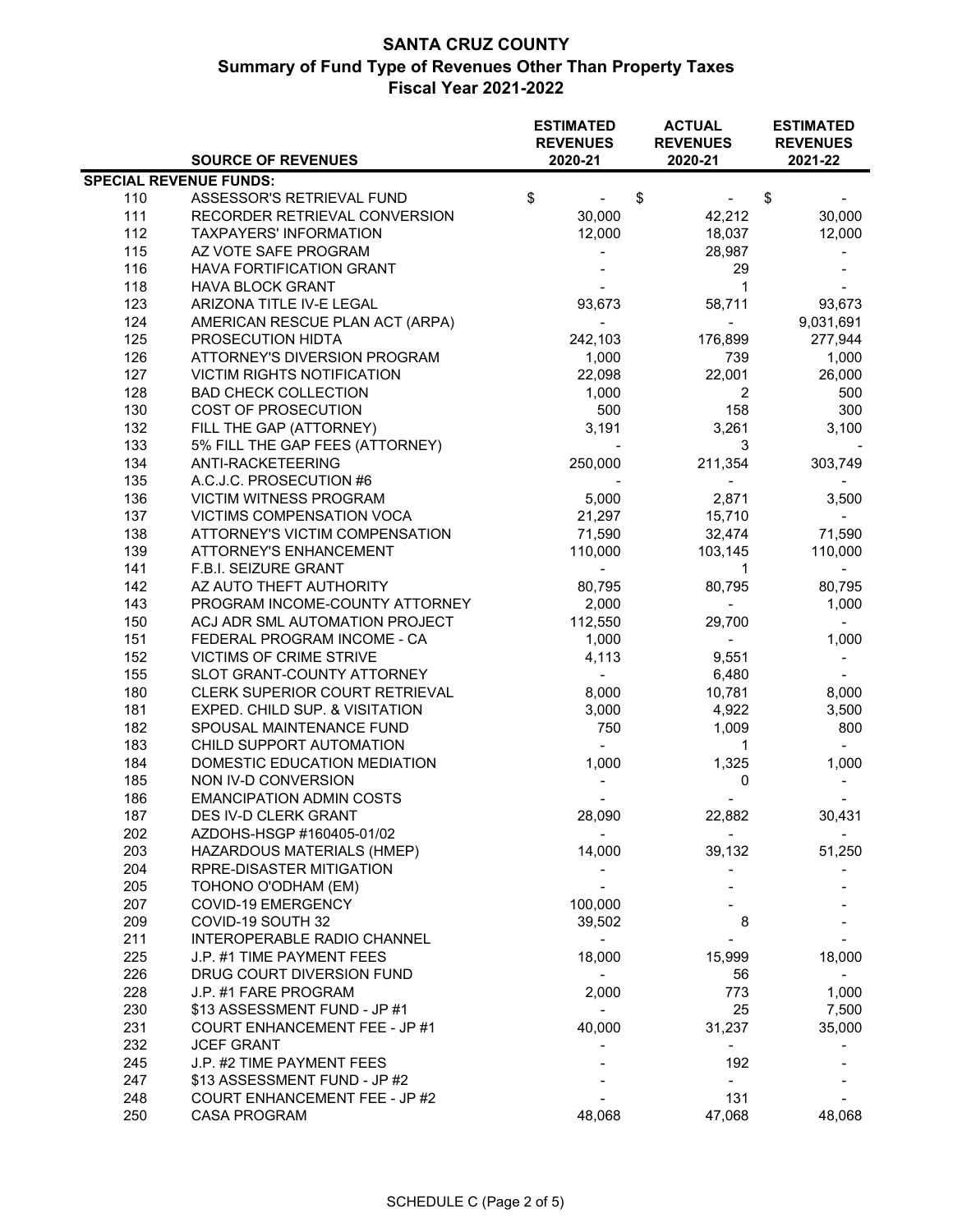|     | <b>SOURCE OF REVENUES</b>          | <b>ESTIMATED</b><br><b>REVENUES</b><br>2020-21 | <b>ACTUAL</b><br><b>REVENUES</b><br>2020-21 | <b>ESTIMATED</b><br><b>REVENUES</b><br>2021-22 |
|-----|------------------------------------|------------------------------------------------|---------------------------------------------|------------------------------------------------|
|     | <b>SPECIAL REVENUE FUNDS:</b>      |                                                |                                             |                                                |
| 251 | MODEL COURT                        | \$<br>$12,787$ \$                              | 17,933 \$                                   | 12,786                                         |
| 252 | D.E.S. IV-D                        | 61,852                                         | 47,371                                      | 66,488                                         |
| 255 | TRAFFIC CASE PROCESSING FUND       | 25,030                                         | 25,001                                      | 25,000                                         |
| 257 | <b>LAW LIBRARY</b>                 | 19,550                                         | 21,777                                      | 20,200                                         |
| 258 | DOMESTIC EDUCATION CHILD ISSUES    | 3,500                                          | 5,244                                       | 4,000                                          |
| 259 | FILL THE GAP (5%)                  | 90,450                                         | 67,348                                      | 70,030                                         |
| 260 | SUPERIOR COURT FILL THE GAP        | 3,000                                          | 240                                         | 200                                            |
| 261 | 5% FILL THE GAP INDIGENT DEFENSE   | 2,000                                          | 142                                         | 100                                            |
| 262 | J.C.E.F. COURT FEES                | 10,800                                         | 11,244                                      | 10,050                                         |
| 263 | <b>FARE PROGRAM</b>                | 20                                             |                                             |                                                |
| 264 | STATE - FILL THE GAP               | 11,128                                         | 11,129                                      | 9,971                                          |
| 265 | <b>COURT SECURITY IMPROVEMENTS</b> | 13,747                                         | 34,466                                      | 18,176                                         |
| 273 | JUVENILE INTENSIVE PROBATION       | 181,567                                        | 191,067                                     | 181,567                                        |
| 274 | JCEF JIPS SUPPLEMENTAL             |                                                |                                             |                                                |
| 275 | <b>DIVERSION INTAKE</b>            | 259,818                                        | 287,983                                     | 259,818                                        |
| 276 | STANDARD PROBATION                 | 91,145                                         | 96,950                                      | 91,145                                         |
| 278 | <b>DIVERSION CONSEQUENCES</b>      | 7,000                                          | 7,000                                       | 7,000                                          |
| 279 | JUVENILE TREATMENT SERVICES        | 193,485                                        | 222,302                                     | 193,485                                        |
| 280 | <b>FAMILY COUNSELING</b>           | 8,397                                          | 4,122                                       | 8,397                                          |
| 281 | JUVENILE DIVERSION FEES            | 4,550.00                                       | 2,198.96                                    | 2,005.00                                       |
| 282 | JUVENILE PROBATION FEES            | 2,900                                          | 1,775                                       | 1,550                                          |
| 283 | JUV PARENTAL ASSMNT EXTRA FEE      | 230                                            | 37                                          | 40                                             |
| 289 | JUV DIVERSION SVC FEES - OVER      | 1,000                                          | 466                                         | 405                                            |
| 300 | COMMUNITY PUNISHMENT PROGRAM       | 63,336                                         | 91,336                                      | 63,336                                         |
| 301 | STATE AID ENHANCEMENT              | 342,562                                        | 328,162                                     | 342,562                                        |
| 303 | DRUG TREATMENT & EDUCATION         | 4,300                                          | 4,300                                       | 4,300                                          |
| 305 | <b>VICTIM RIGHTS-PROBATION</b>     | $\overline{\phantom{0}}$                       | 1                                           |                                                |
| 306 | ADULT PROBATION DRUG TESTING       | 100                                            | 50                                          | 50                                             |
| 307 | PROB FEES INTERSTATE COMP 30%      | 550                                            | 668                                         | 505                                            |
| 308 | <b>ADULT PROBATION FEES</b>        | 78,000                                         | 90,786                                      | 75,300                                         |
| 309 | ADULT PROBATION EXTRA FEES         | 600                                            | 582                                         | 550                                            |
| 310 | ADULT INTENSIVE PROBATION          | 297,686                                        | 328,986                                     | 297,686                                        |
| 312 | PROBATION PAROLE SERVICES          | 500                                            | 49                                          | 100                                            |
| 313 | <b>GLOBAL POSITIONING SYSTEM</b>   |                                                |                                             | 1,000                                          |
| 325 | <b>JAIL DISTRICT</b>               | 4,541,829                                      | 4,533,257                                   | 3,551,000                                      |
| 327 | SHERIFF A.C.J.C.                   | 64,022                                         | 17,754                                      | 61,215                                         |
| 328 | <b>AZ CARES</b>                    | 1,900,000                                      | 1,874,940                                   |                                                |
| 329 | <b>COMMISSARY FUND</b>             | 20,000                                         | 36,516                                      | 20,000                                         |
| 330 | <b>JAIL ENHANCEMENT</b>            | 125,000                                        | 116,421                                     | 100,000                                        |
| 331 | GOHS D.U.I. GRANT                  | 22,930                                         | 10,951                                      | 23,554                                         |
| 332 | <b>VICTIM BILL OF RIGHTS</b>       | 7,182                                          | 7,020                                       | 7,182                                          |
| 333 | OPERATION STONEGARDEN #180432-01   |                                                |                                             |                                                |
| 334 | FEDERAL SEIZURE - SO               |                                                | 73,243<br>9                                 |                                                |
| 337 | DOJ BULLETPROOF VEST               |                                                |                                             |                                                |
|     |                                    |                                                |                                             |                                                |
| 339 | AZDPS - BORDER ENHANCEMENT         | 250,000                                        | 250,000                                     | 250,000                                        |
| 341 | OPERATION STONEGARDEN #160420      |                                                |                                             |                                                |
| 342 | PROGRAM INCOME-METRO               |                                                |                                             |                                                |
| 343 | 9-1-1 GRANT PROGRAM                | 198,963                                        | 179,325                                     | 252,812                                        |
| 346 | SMART & SAFE ARIZONA               |                                                | 20,158                                      |                                                |
| 349 | STATE CRIMINAL ALIEN ASST PROGRAM  |                                                | 179,085                                     |                                                |
| 351 | FEDERAL PROGRAM INCOME-MTF         |                                                |                                             |                                                |
| 353 | OFFICER SAFETY EQUIPMENT - SO      | 5,000                                          | 5,342                                       | 5,000                                          |
| 354 | <b>ICE GRANT</b>                   | 210,234                                        | 160,823                                     | 177,810                                        |
| 355 | OPERATION STONEGARDEN #170432-01   |                                                |                                             |                                                |
| 356 | <b>SLOT GRANT</b>                  |                                                | 463                                         |                                                |
| 357 | TOHONO O'ODHAM                     | 100,000                                        |                                             | 100,000                                        |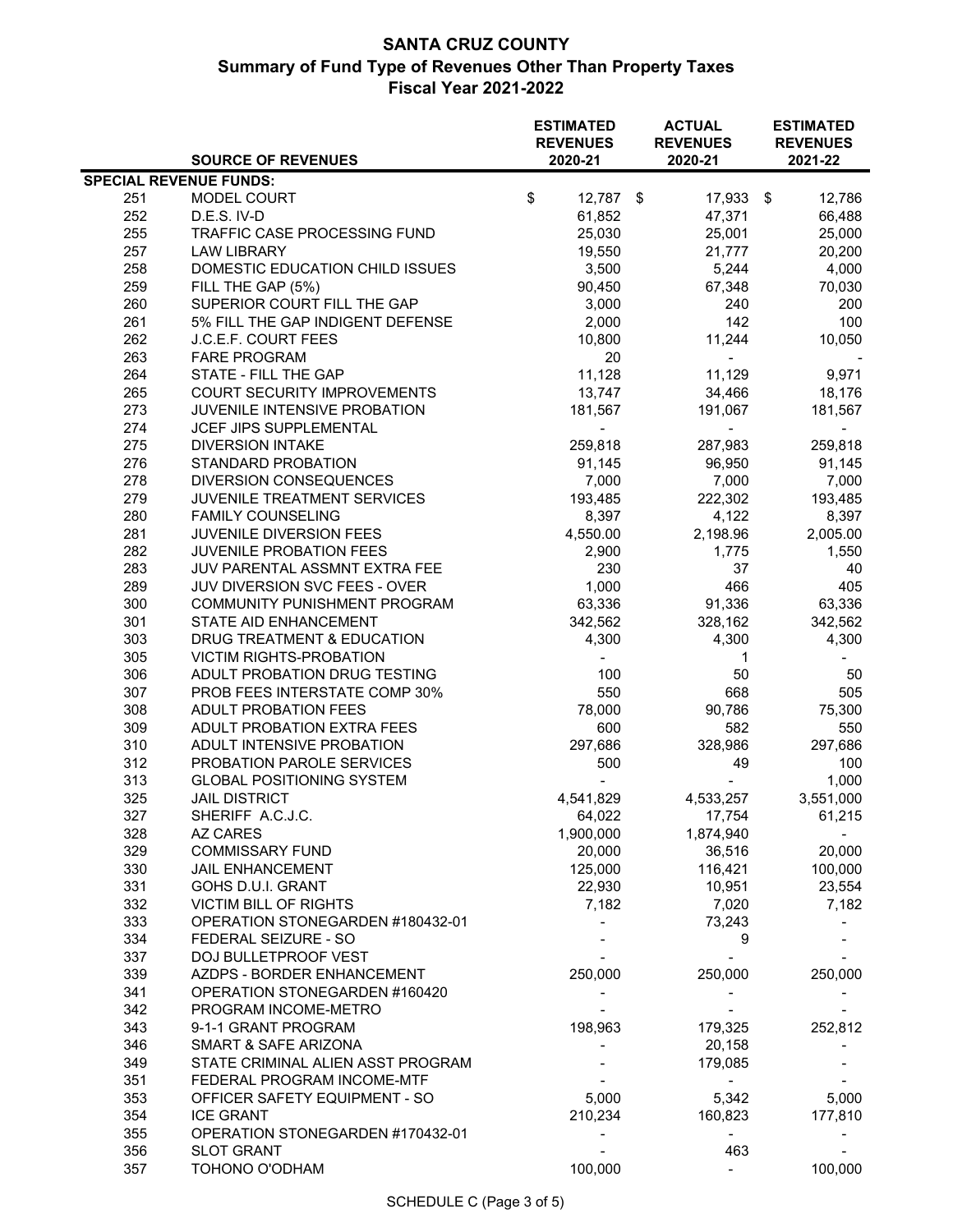|                               | <b>SOURCE OF REVENUES</b>            |    | <b>ESTIMATED</b><br><b>REVENUES</b><br>2020-21 | <b>ACTUAL</b><br><b>REVENUES</b><br>2020-21 | <b>ESTIMATED</b><br><b>REVENUES</b><br>2021-22 |
|-------------------------------|--------------------------------------|----|------------------------------------------------|---------------------------------------------|------------------------------------------------|
| <b>SPECIAL REVENUE FUNDS:</b> |                                      |    |                                                |                                             |                                                |
| 358                           | OPERATION STONEGARDEN #190427        | \$ | 576,264.00                                     | \$<br>506,621.54 \$                         |                                                |
| 359                           | OPERATION STONEGARDEN #200431        |    |                                                | 4,776                                       | 614,650                                        |
| 615                           | <b>CASE MANAGEMENT</b>               |    | 35,000                                         | 30,001                                      |                                                |
| 625                           | <b>WASTE TIRE (ADEQ)</b>             |    | 75,000                                         | 80,695                                      | 75,000                                         |
| 650                           | <b>FLOOD CONTROL DISTRICT</b>        |    |                                                | 1,830                                       |                                                |
| 651                           | FLOOD CONTROL RESERVE FUND           |    |                                                | 413                                         |                                                |
| 652                           | NOGALES WASH WATERSHED STUDY         |    |                                                |                                             |                                                |
| 653                           | NOGALES WASH - MANHOLE #89 EMERG     |    |                                                | 76,178                                      |                                                |
| 676                           | <b>SCHOOL FOREST FEES</b>            |    | 285,913                                        | 287,850                                     | 285,913                                        |
| 677                           | <b>EARLY LEARNING</b>                |    | 5,000                                          |                                             | 5,000                                          |
| 678                           | <b>FIRST THINGS FIRST HOME VISIT</b> |    | 186,000                                        | 169,393                                     | 186,000                                        |
| 681                           | GOVERNOR'S HEALTHY FAMILY GRANT      |    |                                                |                                             |                                                |
| 682                           | ELEM & SECONDARY SCHOOL EMERG        |    |                                                | 19,713                                      | 21,738                                         |
| 683                           | <b>JUVENILE EDUCATION</b>            |    | 155,000                                        | 122,067                                     | 145,000                                        |
| 684                           | <b>GEAR UP</b>                       |    | 836,958                                        | 617,455                                     | 820,000                                        |
| 685                           | TITLE II-A                           |    | 183                                            | 232                                         | 93                                             |
| 686                           | TITLE II-D                           |    | 8,294                                          | 9,240                                       | 8,294                                          |
| 689                           | PART B IDEA BASIC                    |    | 873                                            | 1,309                                       | 5,499                                          |
| 691                           | COUNTY JAIL EDUCATION PROGRAM        |    | 14,499                                         | 14,878                                      | 70,700                                         |
| 693                           | TECHNOLOCHICAS LIFT INITIATIVE       |    | 74,300                                         | 74,300                                      | 74,300                                         |
| 694                           | ELEMENTARY ROBOTICS PROGRAM          |    | 44,800                                         |                                             | 45,000                                         |
|                               | <b>IME BECAS GRANT</b>               |    |                                                |                                             |                                                |
| 695<br>698                    |                                      |    |                                                |                                             | 5,000                                          |
|                               | <b>SCHOOL SUPPORT</b>                |    |                                                |                                             |                                                |
| 699                           | SPECIAL SERVICES                     |    | 48,736                                         | 48,736                                      | 48,736                                         |
| 700                           | <b>SCC E-RATE CONSORTIUM</b>         |    |                                                | $\blacksquare$                              |                                                |
| 705                           | FIRST THINGS FIRST CAPACITY BUILDING |    |                                                | 5,766                                       | 10,000                                         |
| 706                           | <b>TAYLOR GRAZING FEES</b>           |    | 960                                            | 967                                         |                                                |
| 708                           | PROMOTING HEALTHY STUDENTS INITIA    |    |                                                |                                             | 398,181                                        |
| 711                           | <b>IDEA BASIC ADULT SECURE CARE</b>  |    |                                                |                                             |                                                |
| 712                           | JUVENILE DETENTION LEARN             |    |                                                |                                             |                                                |
| 716                           | <b>TEAM ANONYMOUS</b>                |    |                                                | 4                                           |                                                |
| 717                           | ADOLESCENT WELLNESS NETWORK          |    | 5,000                                          | $\overline{2}$                              |                                                |
| 718                           | DISTRICT #99 - INSURANCE FUND        |    |                                                | 4.37                                        |                                                |
| 719                           | YOUTH CAREER CONNECT GRANT           |    |                                                |                                             |                                                |
| 720                           | <b>HEALTHY STUDENTS</b>              |    |                                                |                                             |                                                |
| 725                           | PROFESSIONAL DEVELOPMENT - ADULT ED  |    | 25,000                                         | 8,754                                       | 25,000                                         |
| 727                           | <b>WIOA YOUTH-IN SCHOOL</b>          |    | 219,745                                        | 152,607                                     | 237,981                                        |
| 728                           | WIOA YOUTH-OUT OF SCHOOL             |    | 676,743                                        | 76,104                                      | 676,141                                        |
| 729                           | <b>WIOA GENERAL</b>                  |    | 10,000                                         | 1,877                                       | 10,000                                         |
| 735                           | H1-B ONE WORKFORCE GRANT             |    |                                                |                                             | 197,977                                        |
| 736                           | <b>ADULT EDUCATION WIOA-S</b>        |    | 7,500                                          | 1,160                                       | 7,500                                          |
| 739                           | <b>WIOA ADULT</b>                    |    | 789,273                                        | 144,573                                     | 871,027                                        |
| 740                           | WIOA DISLOCATED WORKER               |    | 678,662                                        | 123,566                                     | 643,132                                        |
| 741                           | <b>WIOA ADMINISTRATION</b>           |    | 259,304                                        | 73,363                                      | 265,452                                        |
| 744                           | ADULT EDUCATION WIOA-S               |    | $\overline{\phantom{a}}$                       |                                             |                                                |
| 746                           | <b>WIOA RAPID RESPONSE</b>           |    | 76,890                                         |                                             |                                                |
| 747                           | ADULT EDUCATION - ABE/ASE FEDERAL    |    | 57,800                                         | 37,460                                      | 57,800                                         |
| 750                           | ADULT EDUCATION - ELAA STATE         |    | 43,500                                         | 43,500                                      | 43,500                                         |
| 751                           | ADULT EDUCATION - IEL/CE FEDERAL     |    | 20,000                                         | 29,611                                      | 65,200                                         |
| 753                           | ADULT EDUCATION - ABE/ASE STATE      |    | 38,500                                         | 38,500                                      | 38,500                                         |
| 757                           | ADULT EDUCATION - IEL/CE TRAINING    |    | 65,200                                         | 6,312                                       | $\sim$                                         |
| 758                           | ADULT EDUCATION - IET FEDERAL        |    | $\overline{\phantom{0}}$                       | 5,691                                       | 20,000                                         |
| 951                           | <b>INDIRECT COSTS</b>                |    | 55,000                                         | 21,784                                      | 27,000                                         |
| 955                           | <b>FUTURE GRANTS</b>                 |    | 5,000,000                                      |                                             | 7,000,000                                      |
|                               | <b>TOTAL SPECIAL REVENUE FUNDS</b>   | S. | 31,546,773 \$                                  | 20,328,397 \$                               | 37,461,131                                     |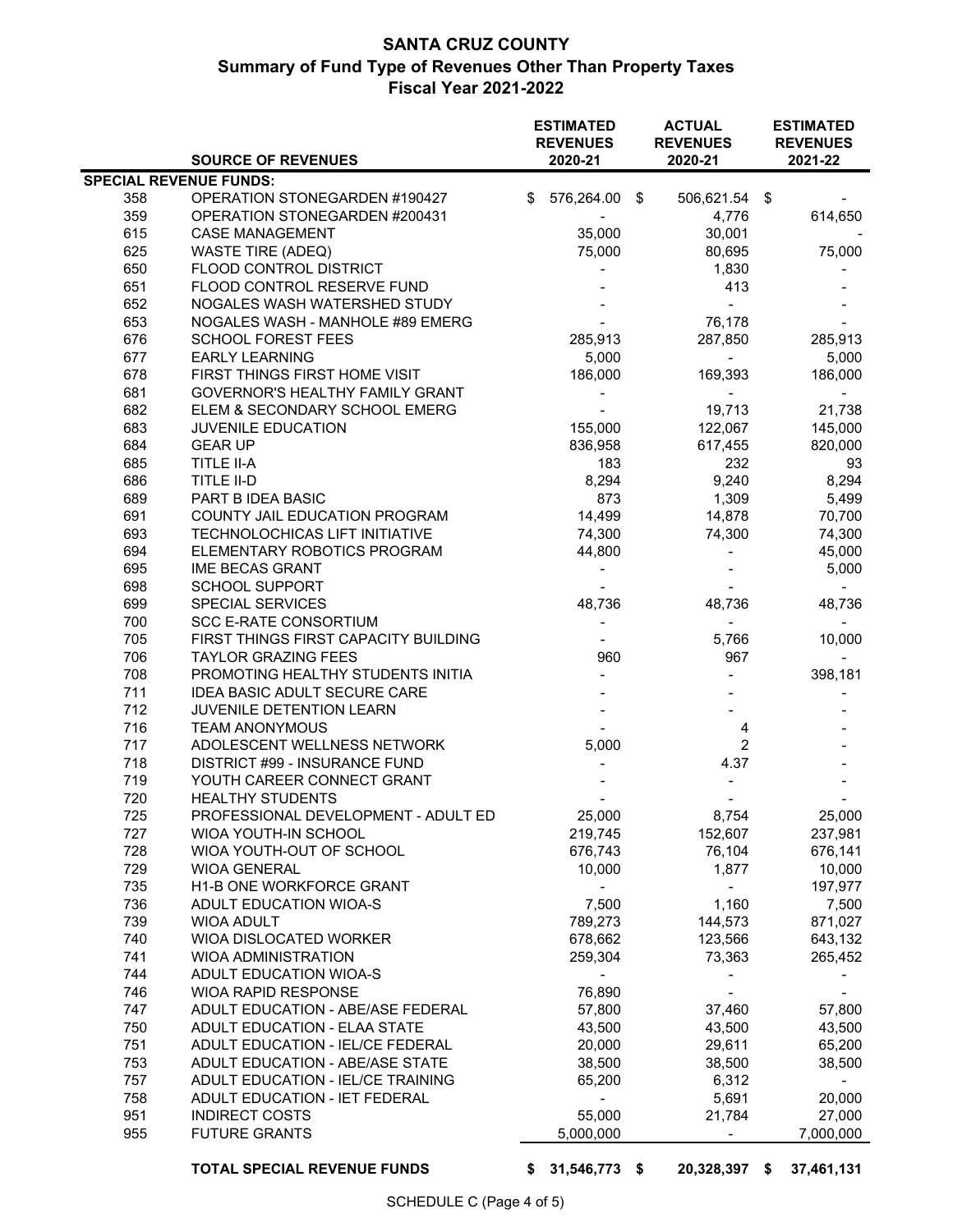|                               | <b>SOURCE OF REVENUES</b>        | <b>ESTIMATED</b><br><b>ACTUAL</b><br><b>REVENUES</b><br><b>REVENUES</b><br>2020-21<br>2020-21 |            | <b>ESTIMATED</b><br><b>REVENUES</b><br>2021-22 |            |        |                         |
|-------------------------------|----------------------------------|-----------------------------------------------------------------------------------------------|------------|------------------------------------------------|------------|--------|-------------------------|
|                               |                                  |                                                                                               |            |                                                |            |        |                         |
| <b>DEBT SERVICE FUND:</b>     |                                  |                                                                                               |            |                                                |            |        |                         |
| 121                           | <b>BOND INTEREST REDEMPTION</b>  | \$                                                                                            |            | \$                                             | 42         | \$     |                         |
|                               | <b>TOTAL DEBT SERVICE FUND</b>   | \$                                                                                            |            | \$                                             | 42         | - \$   |                         |
| <b>CAPITAL PROJECT FUNDS:</b> |                                  |                                                                                               |            |                                                |            |        |                         |
| 402                           | RUNWAY AND TAXI CONNECTOR REHAB  | \$                                                                                            |            | \$                                             | 93,927     | \$     |                         |
| 403                           | AIRPORT ROTATING BEACON UPGRADE  |                                                                                               |            |                                                |            |        | 90,000                  |
| 404                           | AIRPORT REILS UPGRADE            |                                                                                               |            |                                                |            |        | 67,500                  |
| 405                           | AIRFIELD ELECTRICAL UPGRADE DESI | 117,000                                                                                       |            | 73,591                                         |            | 59,000 |                         |
| 406                           | CDBG REGIONAL ACCOUNT            |                                                                                               |            |                                                |            |        |                         |
| 407                           | AIRPORT MIRLS UPGRADE            |                                                                                               |            |                                                |            |        | 1,350,000               |
| 408                           | AIRPORT PAVEMENT PRESERVATION    |                                                                                               |            |                                                |            |        |                         |
| 409                           | AIRPORT PAPIS UPGRADE            |                                                                                               |            |                                                |            |        | 180,000                 |
| 410                           | AIRPORT GUIDANCE SIGNS           |                                                                                               |            |                                                |            |        | 108,000                 |
| 412                           | ENVIRONMENTAL ASSESSMENT LAND    |                                                                                               | 286,500    |                                                |            |        |                         |
| 413                           | <b>CARES ACT AIRPORT GRANT</b>   |                                                                                               | 25,000     |                                                | 30,000     |        |                         |
| 434                           | CDBG-CV #140-21 CARES ACT        |                                                                                               |            |                                                |            |        | 500,000                 |
| 436                           | CDBG #127-20 COURTHOUSE PLANNING |                                                                                               | 93,000     |                                                | 60,800     |        |                         |
| 438                           | CDBG #122-20 COMMERCIAL KITCHEN  |                                                                                               | 103,000    |                                                | 72,684     |        |                         |
| 440                           | CDBG REGIONAL ACCOUNT 2019       |                                                                                               | 162,000    |                                                | 2,832      |        | 223,876                 |
| 441                           | COURTHOUSE CONSTRUCTION          |                                                                                               |            |                                                | 83         |        |                         |
| 442                           | JAIL DISTRICT CONSTRUCTION       |                                                                                               |            |                                                | 149        |        |                         |
|                               | <b>TOTAL CAPITAL PROJECTS</b>    | \$                                                                                            | 786,500    | \$                                             | 334,066    | \$     | 2,578,376               |
| <b>ENTERPRISE FUND:</b>       |                                  |                                                                                               |            |                                                |            |        |                         |
| 500                           | <b>LANDFILL</b>                  | \$                                                                                            | 1,300,000  | \$                                             | 2,253,495  | \$     | 1,500,000               |
| 501                           | <b>LANDFILL RESERVE</b>          |                                                                                               | 600,000    | \$                                             | 969,379    |        | 800,000                 |
|                               | <b>TOTAL ENTERPRISE FUND</b>     | \$                                                                                            | 1,900,000  | \$                                             | 3,222,874  | \$     | 2,300,000               |
|                               | <b>TOTAL ALL FUNDS</b>           | \$                                                                                            | 47,346,074 | \$                                             | 41,205,206 | \$     | $\overline{55,3}22,197$ |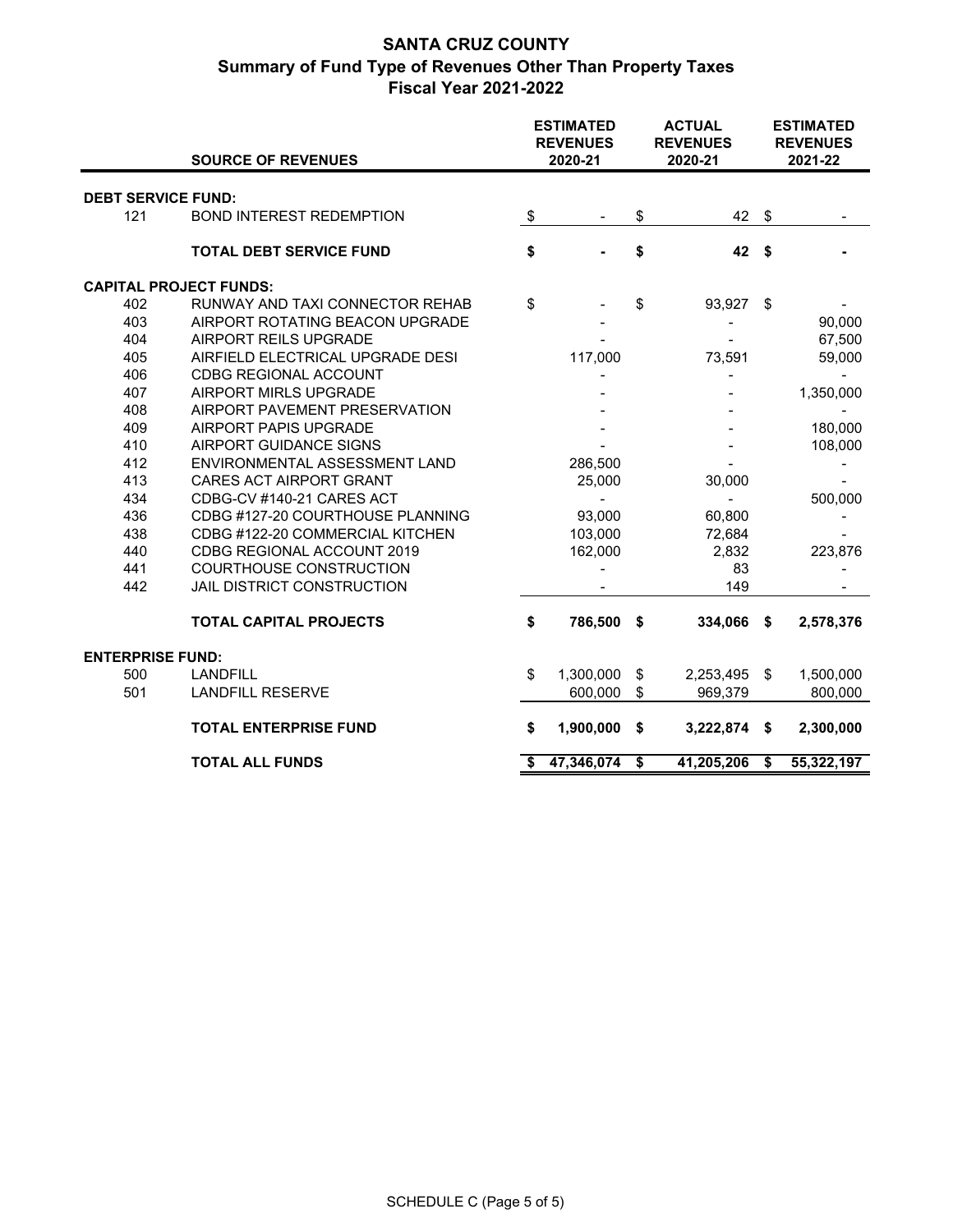## **SANTA CRUZ COUNTY Summary by Fund Type of Other Financing Sources and Interfund Transfers Fiscal Year 2021-2022**

|                      |                                    | <b>INTERFUND</b><br><b>TRANSFERS</b><br>2021-2022 |                |    |            |  |
|----------------------|------------------------------------|---------------------------------------------------|----------------|----|------------|--|
| <b>FUND</b>          |                                    |                                                   | IN             |    | <b>OUT</b> |  |
| <b>GENERAL FUND:</b> |                                    | $\overline{\boldsymbol{\mathsf{s}}}$              |                | \$ | 6,414,835  |  |
|                      | <b>SPECIAL REVENUE FUNDS:</b>      |                                                   |                |    |            |  |
| 105                  | <b>ROAD FUND</b>                   |                                                   | 7,500          |    |            |  |
| 117                  | SANTA CRUZ FAIR ASSOCIATION        |                                                   | 25,000         |    |            |  |
| 120                  | <b>OLD COURTHOUSE</b>              |                                                   | 35,500         |    |            |  |
| 125                  | PROSECUTION HIDTA                  |                                                   | 42,820         |    |            |  |
| 133                  | 5% FILL THE GAP FEES CTY ATTY      |                                                   | 20,747         |    |            |  |
| 134                  | ANTI-RACKETEERING                  |                                                   |                |    | 87,265     |  |
| 139                  | <b>ATTORNEY'S ENHANCEMENT</b>      |                                                   | 5,681          |    |            |  |
| 142                  | AUTO THEFT AUTHORITY               |                                                   | 38,764         |    |            |  |
| 225                  | TIME PAYMENT FEES - JP #1          |                                                   |                |    | 15,000     |  |
| 227                  | <b>CIRCLES OF PEACE</b>            |                                                   | 15,000         |    |            |  |
| 257                  | <b>LAW LIBRARY</b>                 |                                                   | 4,000          |    |            |  |
| 259                  | FILL THE GAP (5%)                  |                                                   |                |    | 77,112     |  |
| 260                  | SUPERIOR COURT FILL THE GAP        |                                                   | 41,510         |    |            |  |
| 261                  | 5% FILL THE GAP INDIGENT DEF.      |                                                   | 14,855         |    |            |  |
| 280                  | <b>FAMILY COUNSELING</b>           |                                                   | 2,099          |    |            |  |
| 325                  | <b>JAIL DISTRICT</b>               |                                                   | 4,420,231      |    |            |  |
| 327                  | <b>ACJC PROSECUTION (MTF)</b>      |                                                   | 4,800          |    |            |  |
| 339                  | AZDPS BORDER ENHANCEMENT           |                                                   |                |    | 39,445     |  |
| 354                  | <b>ICE GRANT</b>                   |                                                   | 34,645         |    |            |  |
| 370                  | ENVIRONMENTAL HEALTH               |                                                   | 315,109        |    |            |  |
| 379                  | T.B. PROGRAM                       |                                                   | 50,260         |    |            |  |
| 600                  | ANIMAL CONTROL                     |                                                   | 282,426        |    |            |  |
| 615                  | <b>CASE MANAGEMENT</b>             |                                                   | 34,000         |    |            |  |
| 650                  | <b>FLOOD CONTROL</b>               |                                                   |                |    | 120,000    |  |
| 651                  | FLOOD CONTROL RESERVE              |                                                   | 120,000        |    |            |  |
| 676                  | <b>SCHOOL FOREST FEES</b>          |                                                   |                |    | 7,500      |  |
| 698                  | <b>SCHOOL SUPPORT</b>              |                                                   | 100,000        |    |            |  |
|                      | <b>TOTAL SPECIAL REVENUE FUNDS</b> | \$                                                | $5,614,947$ \$ |    | 346,322    |  |
|                      |                                    |                                                   |                |    |            |  |
|                      | <b>DEBT SERVICE FUNDS:</b>         |                                                   |                |    |            |  |
| 121                  | <b>DEBT SERVICE</b>                |                                                   | 903,709        |    |            |  |
|                      | <b>TOTAL DEBT SERVICE FUNDS</b>    | \$                                                | 903,709 \$     |    |            |  |
|                      | <b>CAPITAL PROJECTS FUNDS:</b>     |                                                   |                |    |            |  |
| 403                  | AIRPORT ROTATING BEACON UPGRADE    |                                                   | 10,000         |    |            |  |
| 404                  | AIRPORT REILS UPGRADE              |                                                   | 7,500          |    |            |  |
| 405                  | AIRFIELD ELECTRICAL UPGRADE DESIGN |                                                   | 6,600          |    |            |  |
| 407                  | AIRPORT MIRLS UPGRADE              |                                                   | 150,000        |    |            |  |
| 408                  | AIRPORT PAVEMENT PRESERVATION      |                                                   | 36,401         |    |            |  |
| 409                  | AIRPORT PAPIS UPGRADE              |                                                   | 20,000         |    |            |  |
| 410                  | AIRPORT GUIDANCE SIGNS             |                                                   | 12,000         |    |            |  |
|                      | TOTAL CAPITAL PROJECTS FUNDS       | \$                                                | $242,501$ \$   |    |            |  |
|                      | <b>ENTERPRISE FUND:</b>            |                                                   |                |    |            |  |
| 500                  | LANDFILL                           |                                                   |                |    |            |  |
| 501                  | <b>LANDFILL RESERVE</b>            |                                                   |                |    |            |  |
|                      | <b>TOTAL ENTERPRISE FUND</b>       | \$                                                |                | \$ |            |  |
|                      | <b>EXPENDABLE TRUST FUND:</b>      | \$                                                |                | \$ |            |  |
|                      | <b>TOTAL ALL FUNDS</b>             | \$                                                | 6,761,157      | \$ | 6,761,157  |  |
|                      |                                    |                                                   |                |    |            |  |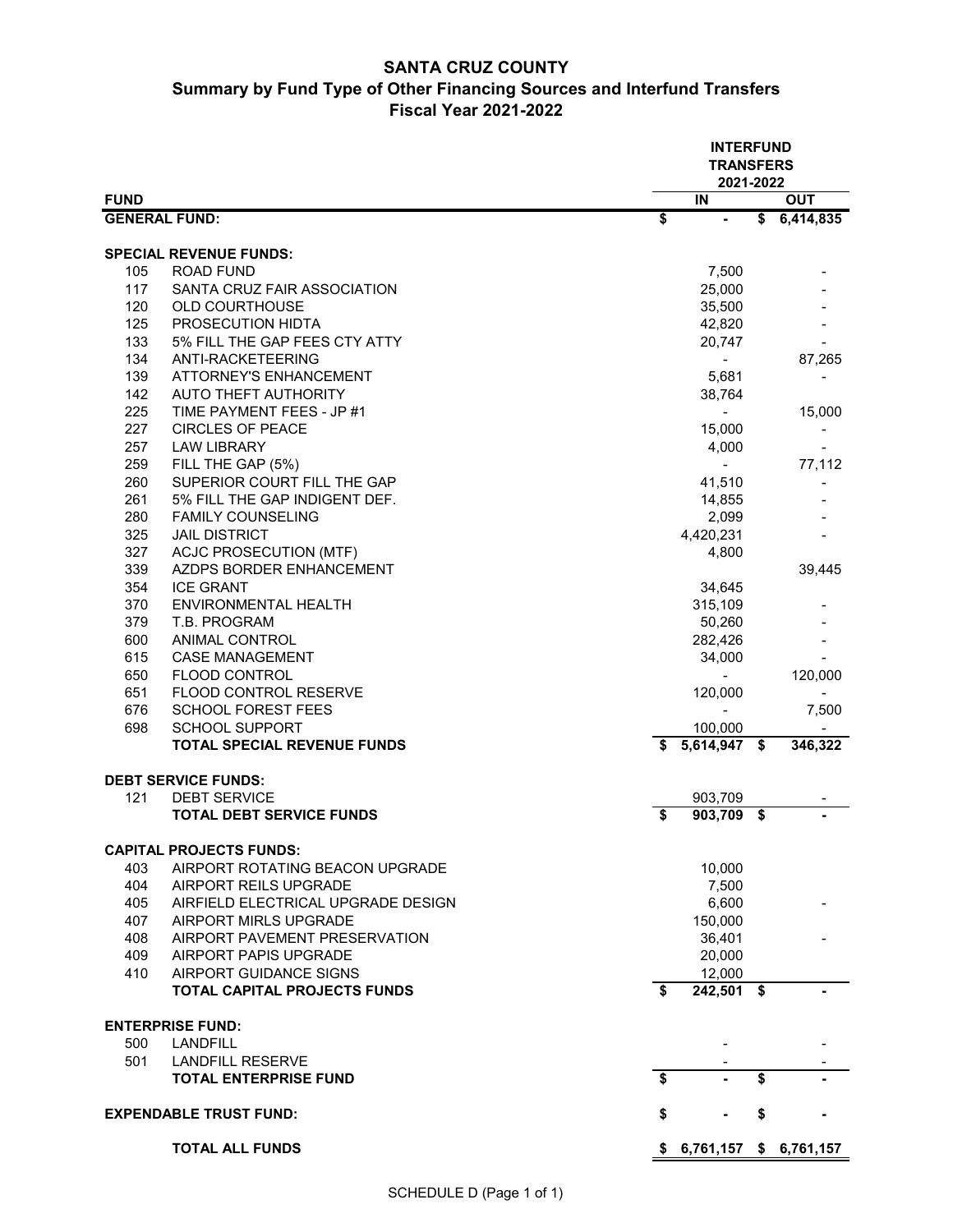| FUND DEPARTMENT<br>100 GENERAL FUND:<br>\$<br>100-01 ASSESSOR<br>881,584<br>744,119 \$<br>907,279<br>- \$<br>100-02 ATTORNEY<br>1,489,560<br>1,469,820<br>1,768,102<br>100-04 BOARD OF SUPERVISORS<br>5,375,057<br>2,478,288<br>7,360,932<br>100-05 AIRPORT<br>56,920<br>47,336<br>547,500<br>100-07 CLERK SUPERIOR COURT<br>947,373<br>759,134<br>983,007<br>100-12 ELECTIONS<br>440,226<br>310,103<br>943,984<br>100-13 EMERGENCY SERVICES<br>309,764<br>243,737<br>338,273<br>100-14 FINANCE<br>1,517,086<br>419,263<br>2,478,332<br>100-15 GROUNDS & MAINTENANCE<br>2,641,709<br>1,346,717<br>2,680,910<br>100-17 JUSTICE COURT #1<br>865,342<br>760,272<br>852,666<br>100-18 JUSTICE COURT #2<br>100-19 INFORMATION TECHNOLOGY<br>1,921,665<br>1,310,230<br>1,351,846<br>100-20 G.I.S.<br>49,000<br>49,500<br>36,735<br>100-23 BUILDING CODES<br>219,519<br>197,201<br>219,949<br>100-24 PLANNING & ZONING<br>383,800<br>268,042<br>470,726<br>100-27 RECORDER - ELECTION<br>211,066<br>123,666<br>211,058<br>100-28 RECORDER<br>296,719<br>375,954<br>325,466<br>100-29 SUPERIOR COURT<br>1,527,884<br>1,920,649<br>1,935,874<br>100-31 TREASURER<br>541,820<br>594,220<br>547,891<br>100-32 JUVENILE PROBATION<br>54,876<br>51,000<br>100-35 ADULT PROBATION<br>638,867<br>433,918<br>583,451<br>100-38 CONSTABLE #1<br>107,607<br>107,950<br>94,453<br>100-39 SHERIFF<br>4,519,130<br>2,537,308<br>5,005,084<br>100-44 CONSTABLE #2<br>100-61 PUBLIC FIDUCIARY<br>3,448,201<br>3,325,921<br>3,837,113<br>100-63 CENTRAL PERMITS<br>59,762<br>43,279<br>64,124<br>100-83 RECREATION<br>309,182<br>231,489<br>599,846<br>100-91 SCHOOL SUPERINTENDENT<br>456,110<br>435,065<br>466,044<br>\$<br><b>TOTAL GENERAL FUND</b><br>35,296,522<br>29,040,598<br>\$<br>20,127,535<br>\$<br><b>SPECIAL REVENUE FUNDS:</b><br>105<br><b>ROAD FUND</b><br>6,003,857<br>6,873,525<br>5,247,900<br>\$<br>\$<br>\$<br>\$<br><b>TOTAL ROAD FUND</b><br>6,003,857<br>\$<br>5,247,900<br>\$<br>6,873,525<br>HEALTH SERVICE FUND<br>648,673 \$<br>252,072 \$<br>370<br>490,109<br>\$<br>371<br>IMMUNIZATION & VFC COOPERATIVE<br>12,810<br>25,000<br>372<br>148,134<br>716,079<br>ELC CONTACT TRACING<br>373<br>30,523<br>SMOKE FREE ARIZONA<br>37,000<br>37,000<br>374<br>801,264<br>ELC COVID-19<br>5,000,000<br>746,338<br>375<br>PHEP COVID-19<br>204,924<br>8,061<br>421,419<br>376<br><b>ZIKA ELC</b><br>1,956<br>1,956<br>377<br><b>BIO-TERRORISM GRANT</b><br>211,750<br>127,542<br>201,438<br>379<br>48,023<br>62,260<br>T.B. PROGRAM<br>62,260<br>380<br>244,901<br><b>VACCINE POD</b><br>250,000<br>383<br>240,000<br>264,413<br><b>IMMUNIZATION PROGRAM</b><br>242,000<br>386<br>MEDICAL RESERVE CORP<br>21,497<br>21,497<br><b>ZIKA PHEP</b><br>387<br>600<br>ANIMAL CONTROL<br>620,152<br>574,350<br>690,596<br>601<br>ANIMAL CONTROL STERILIZATION<br>36,089<br>21,919<br>28,473<br>602<br>2,901<br>OFFICER SAFETY EQUIPMENT - AC<br>2,867<br>\$<br>7,303,697 \$<br>2,675,949<br>3,578,600<br><b>TOTAL HEALTH SERVICES</b><br>\$ |  | <b>BUDGETED</b><br><b>EXPENDITURES/</b><br><b>EXPENSES</b> |         |  | <b>ACTUAL</b><br><b>EXPENDITURES/</b><br><b>EXPENSES</b> | <b>BUDGETED</b><br><b>EXPENDITURES/</b><br><b>EXPENSES</b> |  |  |
|-------------------------------------------------------------------------------------------------------------------------------------------------------------------------------------------------------------------------------------------------------------------------------------------------------------------------------------------------------------------------------------------------------------------------------------------------------------------------------------------------------------------------------------------------------------------------------------------------------------------------------------------------------------------------------------------------------------------------------------------------------------------------------------------------------------------------------------------------------------------------------------------------------------------------------------------------------------------------------------------------------------------------------------------------------------------------------------------------------------------------------------------------------------------------------------------------------------------------------------------------------------------------------------------------------------------------------------------------------------------------------------------------------------------------------------------------------------------------------------------------------------------------------------------------------------------------------------------------------------------------------------------------------------------------------------------------------------------------------------------------------------------------------------------------------------------------------------------------------------------------------------------------------------------------------------------------------------------------------------------------------------------------------------------------------------------------------------------------------------------------------------------------------------------------------------------------------------------------------------------------------------------------------------------------------------------------------------------------------------------------------------------------------------------------------------------------------------------------------------------------------------------------------------------------------------------------------------------------------------------------------------------------------------------------------------------------------------------------------------------------------------------------------------------------------------------------------------------------------------------------------------------------------------------------------------------------------------------------------------------------------------------------------------|--|------------------------------------------------------------|---------|--|----------------------------------------------------------|------------------------------------------------------------|--|--|
|                                                                                                                                                                                                                                                                                                                                                                                                                                                                                                                                                                                                                                                                                                                                                                                                                                                                                                                                                                                                                                                                                                                                                                                                                                                                                                                                                                                                                                                                                                                                                                                                                                                                                                                                                                                                                                                                                                                                                                                                                                                                                                                                                                                                                                                                                                                                                                                                                                                                                                                                                                                                                                                                                                                                                                                                                                                                                                                                                                                                                                     |  |                                                            | 2020-21 |  | 2020-21                                                  | 2021-22                                                    |  |  |
|                                                                                                                                                                                                                                                                                                                                                                                                                                                                                                                                                                                                                                                                                                                                                                                                                                                                                                                                                                                                                                                                                                                                                                                                                                                                                                                                                                                                                                                                                                                                                                                                                                                                                                                                                                                                                                                                                                                                                                                                                                                                                                                                                                                                                                                                                                                                                                                                                                                                                                                                                                                                                                                                                                                                                                                                                                                                                                                                                                                                                                     |  |                                                            |         |  |                                                          |                                                            |  |  |
|                                                                                                                                                                                                                                                                                                                                                                                                                                                                                                                                                                                                                                                                                                                                                                                                                                                                                                                                                                                                                                                                                                                                                                                                                                                                                                                                                                                                                                                                                                                                                                                                                                                                                                                                                                                                                                                                                                                                                                                                                                                                                                                                                                                                                                                                                                                                                                                                                                                                                                                                                                                                                                                                                                                                                                                                                                                                                                                                                                                                                                     |  |                                                            |         |  |                                                          |                                                            |  |  |
|                                                                                                                                                                                                                                                                                                                                                                                                                                                                                                                                                                                                                                                                                                                                                                                                                                                                                                                                                                                                                                                                                                                                                                                                                                                                                                                                                                                                                                                                                                                                                                                                                                                                                                                                                                                                                                                                                                                                                                                                                                                                                                                                                                                                                                                                                                                                                                                                                                                                                                                                                                                                                                                                                                                                                                                                                                                                                                                                                                                                                                     |  |                                                            |         |  |                                                          |                                                            |  |  |
|                                                                                                                                                                                                                                                                                                                                                                                                                                                                                                                                                                                                                                                                                                                                                                                                                                                                                                                                                                                                                                                                                                                                                                                                                                                                                                                                                                                                                                                                                                                                                                                                                                                                                                                                                                                                                                                                                                                                                                                                                                                                                                                                                                                                                                                                                                                                                                                                                                                                                                                                                                                                                                                                                                                                                                                                                                                                                                                                                                                                                                     |  |                                                            |         |  |                                                          |                                                            |  |  |
|                                                                                                                                                                                                                                                                                                                                                                                                                                                                                                                                                                                                                                                                                                                                                                                                                                                                                                                                                                                                                                                                                                                                                                                                                                                                                                                                                                                                                                                                                                                                                                                                                                                                                                                                                                                                                                                                                                                                                                                                                                                                                                                                                                                                                                                                                                                                                                                                                                                                                                                                                                                                                                                                                                                                                                                                                                                                                                                                                                                                                                     |  |                                                            |         |  |                                                          |                                                            |  |  |
|                                                                                                                                                                                                                                                                                                                                                                                                                                                                                                                                                                                                                                                                                                                                                                                                                                                                                                                                                                                                                                                                                                                                                                                                                                                                                                                                                                                                                                                                                                                                                                                                                                                                                                                                                                                                                                                                                                                                                                                                                                                                                                                                                                                                                                                                                                                                                                                                                                                                                                                                                                                                                                                                                                                                                                                                                                                                                                                                                                                                                                     |  |                                                            |         |  |                                                          |                                                            |  |  |
|                                                                                                                                                                                                                                                                                                                                                                                                                                                                                                                                                                                                                                                                                                                                                                                                                                                                                                                                                                                                                                                                                                                                                                                                                                                                                                                                                                                                                                                                                                                                                                                                                                                                                                                                                                                                                                                                                                                                                                                                                                                                                                                                                                                                                                                                                                                                                                                                                                                                                                                                                                                                                                                                                                                                                                                                                                                                                                                                                                                                                                     |  |                                                            |         |  |                                                          |                                                            |  |  |
|                                                                                                                                                                                                                                                                                                                                                                                                                                                                                                                                                                                                                                                                                                                                                                                                                                                                                                                                                                                                                                                                                                                                                                                                                                                                                                                                                                                                                                                                                                                                                                                                                                                                                                                                                                                                                                                                                                                                                                                                                                                                                                                                                                                                                                                                                                                                                                                                                                                                                                                                                                                                                                                                                                                                                                                                                                                                                                                                                                                                                                     |  |                                                            |         |  |                                                          |                                                            |  |  |
|                                                                                                                                                                                                                                                                                                                                                                                                                                                                                                                                                                                                                                                                                                                                                                                                                                                                                                                                                                                                                                                                                                                                                                                                                                                                                                                                                                                                                                                                                                                                                                                                                                                                                                                                                                                                                                                                                                                                                                                                                                                                                                                                                                                                                                                                                                                                                                                                                                                                                                                                                                                                                                                                                                                                                                                                                                                                                                                                                                                                                                     |  |                                                            |         |  |                                                          |                                                            |  |  |
|                                                                                                                                                                                                                                                                                                                                                                                                                                                                                                                                                                                                                                                                                                                                                                                                                                                                                                                                                                                                                                                                                                                                                                                                                                                                                                                                                                                                                                                                                                                                                                                                                                                                                                                                                                                                                                                                                                                                                                                                                                                                                                                                                                                                                                                                                                                                                                                                                                                                                                                                                                                                                                                                                                                                                                                                                                                                                                                                                                                                                                     |  |                                                            |         |  |                                                          |                                                            |  |  |
|                                                                                                                                                                                                                                                                                                                                                                                                                                                                                                                                                                                                                                                                                                                                                                                                                                                                                                                                                                                                                                                                                                                                                                                                                                                                                                                                                                                                                                                                                                                                                                                                                                                                                                                                                                                                                                                                                                                                                                                                                                                                                                                                                                                                                                                                                                                                                                                                                                                                                                                                                                                                                                                                                                                                                                                                                                                                                                                                                                                                                                     |  |                                                            |         |  |                                                          |                                                            |  |  |
|                                                                                                                                                                                                                                                                                                                                                                                                                                                                                                                                                                                                                                                                                                                                                                                                                                                                                                                                                                                                                                                                                                                                                                                                                                                                                                                                                                                                                                                                                                                                                                                                                                                                                                                                                                                                                                                                                                                                                                                                                                                                                                                                                                                                                                                                                                                                                                                                                                                                                                                                                                                                                                                                                                                                                                                                                                                                                                                                                                                                                                     |  |                                                            |         |  |                                                          |                                                            |  |  |
|                                                                                                                                                                                                                                                                                                                                                                                                                                                                                                                                                                                                                                                                                                                                                                                                                                                                                                                                                                                                                                                                                                                                                                                                                                                                                                                                                                                                                                                                                                                                                                                                                                                                                                                                                                                                                                                                                                                                                                                                                                                                                                                                                                                                                                                                                                                                                                                                                                                                                                                                                                                                                                                                                                                                                                                                                                                                                                                                                                                                                                     |  |                                                            |         |  |                                                          |                                                            |  |  |
|                                                                                                                                                                                                                                                                                                                                                                                                                                                                                                                                                                                                                                                                                                                                                                                                                                                                                                                                                                                                                                                                                                                                                                                                                                                                                                                                                                                                                                                                                                                                                                                                                                                                                                                                                                                                                                                                                                                                                                                                                                                                                                                                                                                                                                                                                                                                                                                                                                                                                                                                                                                                                                                                                                                                                                                                                                                                                                                                                                                                                                     |  |                                                            |         |  |                                                          |                                                            |  |  |
|                                                                                                                                                                                                                                                                                                                                                                                                                                                                                                                                                                                                                                                                                                                                                                                                                                                                                                                                                                                                                                                                                                                                                                                                                                                                                                                                                                                                                                                                                                                                                                                                                                                                                                                                                                                                                                                                                                                                                                                                                                                                                                                                                                                                                                                                                                                                                                                                                                                                                                                                                                                                                                                                                                                                                                                                                                                                                                                                                                                                                                     |  |                                                            |         |  |                                                          |                                                            |  |  |
|                                                                                                                                                                                                                                                                                                                                                                                                                                                                                                                                                                                                                                                                                                                                                                                                                                                                                                                                                                                                                                                                                                                                                                                                                                                                                                                                                                                                                                                                                                                                                                                                                                                                                                                                                                                                                                                                                                                                                                                                                                                                                                                                                                                                                                                                                                                                                                                                                                                                                                                                                                                                                                                                                                                                                                                                                                                                                                                                                                                                                                     |  |                                                            |         |  |                                                          |                                                            |  |  |
|                                                                                                                                                                                                                                                                                                                                                                                                                                                                                                                                                                                                                                                                                                                                                                                                                                                                                                                                                                                                                                                                                                                                                                                                                                                                                                                                                                                                                                                                                                                                                                                                                                                                                                                                                                                                                                                                                                                                                                                                                                                                                                                                                                                                                                                                                                                                                                                                                                                                                                                                                                                                                                                                                                                                                                                                                                                                                                                                                                                                                                     |  |                                                            |         |  |                                                          |                                                            |  |  |
|                                                                                                                                                                                                                                                                                                                                                                                                                                                                                                                                                                                                                                                                                                                                                                                                                                                                                                                                                                                                                                                                                                                                                                                                                                                                                                                                                                                                                                                                                                                                                                                                                                                                                                                                                                                                                                                                                                                                                                                                                                                                                                                                                                                                                                                                                                                                                                                                                                                                                                                                                                                                                                                                                                                                                                                                                                                                                                                                                                                                                                     |  |                                                            |         |  |                                                          |                                                            |  |  |
|                                                                                                                                                                                                                                                                                                                                                                                                                                                                                                                                                                                                                                                                                                                                                                                                                                                                                                                                                                                                                                                                                                                                                                                                                                                                                                                                                                                                                                                                                                                                                                                                                                                                                                                                                                                                                                                                                                                                                                                                                                                                                                                                                                                                                                                                                                                                                                                                                                                                                                                                                                                                                                                                                                                                                                                                                                                                                                                                                                                                                                     |  |                                                            |         |  |                                                          |                                                            |  |  |
|                                                                                                                                                                                                                                                                                                                                                                                                                                                                                                                                                                                                                                                                                                                                                                                                                                                                                                                                                                                                                                                                                                                                                                                                                                                                                                                                                                                                                                                                                                                                                                                                                                                                                                                                                                                                                                                                                                                                                                                                                                                                                                                                                                                                                                                                                                                                                                                                                                                                                                                                                                                                                                                                                                                                                                                                                                                                                                                                                                                                                                     |  |                                                            |         |  |                                                          |                                                            |  |  |
|                                                                                                                                                                                                                                                                                                                                                                                                                                                                                                                                                                                                                                                                                                                                                                                                                                                                                                                                                                                                                                                                                                                                                                                                                                                                                                                                                                                                                                                                                                                                                                                                                                                                                                                                                                                                                                                                                                                                                                                                                                                                                                                                                                                                                                                                                                                                                                                                                                                                                                                                                                                                                                                                                                                                                                                                                                                                                                                                                                                                                                     |  |                                                            |         |  |                                                          |                                                            |  |  |
|                                                                                                                                                                                                                                                                                                                                                                                                                                                                                                                                                                                                                                                                                                                                                                                                                                                                                                                                                                                                                                                                                                                                                                                                                                                                                                                                                                                                                                                                                                                                                                                                                                                                                                                                                                                                                                                                                                                                                                                                                                                                                                                                                                                                                                                                                                                                                                                                                                                                                                                                                                                                                                                                                                                                                                                                                                                                                                                                                                                                                                     |  |                                                            |         |  |                                                          |                                                            |  |  |
|                                                                                                                                                                                                                                                                                                                                                                                                                                                                                                                                                                                                                                                                                                                                                                                                                                                                                                                                                                                                                                                                                                                                                                                                                                                                                                                                                                                                                                                                                                                                                                                                                                                                                                                                                                                                                                                                                                                                                                                                                                                                                                                                                                                                                                                                                                                                                                                                                                                                                                                                                                                                                                                                                                                                                                                                                                                                                                                                                                                                                                     |  |                                                            |         |  |                                                          |                                                            |  |  |
|                                                                                                                                                                                                                                                                                                                                                                                                                                                                                                                                                                                                                                                                                                                                                                                                                                                                                                                                                                                                                                                                                                                                                                                                                                                                                                                                                                                                                                                                                                                                                                                                                                                                                                                                                                                                                                                                                                                                                                                                                                                                                                                                                                                                                                                                                                                                                                                                                                                                                                                                                                                                                                                                                                                                                                                                                                                                                                                                                                                                                                     |  |                                                            |         |  |                                                          |                                                            |  |  |
|                                                                                                                                                                                                                                                                                                                                                                                                                                                                                                                                                                                                                                                                                                                                                                                                                                                                                                                                                                                                                                                                                                                                                                                                                                                                                                                                                                                                                                                                                                                                                                                                                                                                                                                                                                                                                                                                                                                                                                                                                                                                                                                                                                                                                                                                                                                                                                                                                                                                                                                                                                                                                                                                                                                                                                                                                                                                                                                                                                                                                                     |  |                                                            |         |  |                                                          |                                                            |  |  |
|                                                                                                                                                                                                                                                                                                                                                                                                                                                                                                                                                                                                                                                                                                                                                                                                                                                                                                                                                                                                                                                                                                                                                                                                                                                                                                                                                                                                                                                                                                                                                                                                                                                                                                                                                                                                                                                                                                                                                                                                                                                                                                                                                                                                                                                                                                                                                                                                                                                                                                                                                                                                                                                                                                                                                                                                                                                                                                                                                                                                                                     |  |                                                            |         |  |                                                          |                                                            |  |  |
|                                                                                                                                                                                                                                                                                                                                                                                                                                                                                                                                                                                                                                                                                                                                                                                                                                                                                                                                                                                                                                                                                                                                                                                                                                                                                                                                                                                                                                                                                                                                                                                                                                                                                                                                                                                                                                                                                                                                                                                                                                                                                                                                                                                                                                                                                                                                                                                                                                                                                                                                                                                                                                                                                                                                                                                                                                                                                                                                                                                                                                     |  |                                                            |         |  |                                                          |                                                            |  |  |
|                                                                                                                                                                                                                                                                                                                                                                                                                                                                                                                                                                                                                                                                                                                                                                                                                                                                                                                                                                                                                                                                                                                                                                                                                                                                                                                                                                                                                                                                                                                                                                                                                                                                                                                                                                                                                                                                                                                                                                                                                                                                                                                                                                                                                                                                                                                                                                                                                                                                                                                                                                                                                                                                                                                                                                                                                                                                                                                                                                                                                                     |  |                                                            |         |  |                                                          |                                                            |  |  |
|                                                                                                                                                                                                                                                                                                                                                                                                                                                                                                                                                                                                                                                                                                                                                                                                                                                                                                                                                                                                                                                                                                                                                                                                                                                                                                                                                                                                                                                                                                                                                                                                                                                                                                                                                                                                                                                                                                                                                                                                                                                                                                                                                                                                                                                                                                                                                                                                                                                                                                                                                                                                                                                                                                                                                                                                                                                                                                                                                                                                                                     |  |                                                            |         |  |                                                          |                                                            |  |  |
|                                                                                                                                                                                                                                                                                                                                                                                                                                                                                                                                                                                                                                                                                                                                                                                                                                                                                                                                                                                                                                                                                                                                                                                                                                                                                                                                                                                                                                                                                                                                                                                                                                                                                                                                                                                                                                                                                                                                                                                                                                                                                                                                                                                                                                                                                                                                                                                                                                                                                                                                                                                                                                                                                                                                                                                                                                                                                                                                                                                                                                     |  |                                                            |         |  |                                                          |                                                            |  |  |
|                                                                                                                                                                                                                                                                                                                                                                                                                                                                                                                                                                                                                                                                                                                                                                                                                                                                                                                                                                                                                                                                                                                                                                                                                                                                                                                                                                                                                                                                                                                                                                                                                                                                                                                                                                                                                                                                                                                                                                                                                                                                                                                                                                                                                                                                                                                                                                                                                                                                                                                                                                                                                                                                                                                                                                                                                                                                                                                                                                                                                                     |  |                                                            |         |  |                                                          |                                                            |  |  |
|                                                                                                                                                                                                                                                                                                                                                                                                                                                                                                                                                                                                                                                                                                                                                                                                                                                                                                                                                                                                                                                                                                                                                                                                                                                                                                                                                                                                                                                                                                                                                                                                                                                                                                                                                                                                                                                                                                                                                                                                                                                                                                                                                                                                                                                                                                                                                                                                                                                                                                                                                                                                                                                                                                                                                                                                                                                                                                                                                                                                                                     |  |                                                            |         |  |                                                          |                                                            |  |  |
|                                                                                                                                                                                                                                                                                                                                                                                                                                                                                                                                                                                                                                                                                                                                                                                                                                                                                                                                                                                                                                                                                                                                                                                                                                                                                                                                                                                                                                                                                                                                                                                                                                                                                                                                                                                                                                                                                                                                                                                                                                                                                                                                                                                                                                                                                                                                                                                                                                                                                                                                                                                                                                                                                                                                                                                                                                                                                                                                                                                                                                     |  |                                                            |         |  |                                                          |                                                            |  |  |
|                                                                                                                                                                                                                                                                                                                                                                                                                                                                                                                                                                                                                                                                                                                                                                                                                                                                                                                                                                                                                                                                                                                                                                                                                                                                                                                                                                                                                                                                                                                                                                                                                                                                                                                                                                                                                                                                                                                                                                                                                                                                                                                                                                                                                                                                                                                                                                                                                                                                                                                                                                                                                                                                                                                                                                                                                                                                                                                                                                                                                                     |  |                                                            |         |  |                                                          |                                                            |  |  |
|                                                                                                                                                                                                                                                                                                                                                                                                                                                                                                                                                                                                                                                                                                                                                                                                                                                                                                                                                                                                                                                                                                                                                                                                                                                                                                                                                                                                                                                                                                                                                                                                                                                                                                                                                                                                                                                                                                                                                                                                                                                                                                                                                                                                                                                                                                                                                                                                                                                                                                                                                                                                                                                                                                                                                                                                                                                                                                                                                                                                                                     |  |                                                            |         |  |                                                          |                                                            |  |  |
|                                                                                                                                                                                                                                                                                                                                                                                                                                                                                                                                                                                                                                                                                                                                                                                                                                                                                                                                                                                                                                                                                                                                                                                                                                                                                                                                                                                                                                                                                                                                                                                                                                                                                                                                                                                                                                                                                                                                                                                                                                                                                                                                                                                                                                                                                                                                                                                                                                                                                                                                                                                                                                                                                                                                                                                                                                                                                                                                                                                                                                     |  |                                                            |         |  |                                                          |                                                            |  |  |
|                                                                                                                                                                                                                                                                                                                                                                                                                                                                                                                                                                                                                                                                                                                                                                                                                                                                                                                                                                                                                                                                                                                                                                                                                                                                                                                                                                                                                                                                                                                                                                                                                                                                                                                                                                                                                                                                                                                                                                                                                                                                                                                                                                                                                                                                                                                                                                                                                                                                                                                                                                                                                                                                                                                                                                                                                                                                                                                                                                                                                                     |  |                                                            |         |  |                                                          |                                                            |  |  |
|                                                                                                                                                                                                                                                                                                                                                                                                                                                                                                                                                                                                                                                                                                                                                                                                                                                                                                                                                                                                                                                                                                                                                                                                                                                                                                                                                                                                                                                                                                                                                                                                                                                                                                                                                                                                                                                                                                                                                                                                                                                                                                                                                                                                                                                                                                                                                                                                                                                                                                                                                                                                                                                                                                                                                                                                                                                                                                                                                                                                                                     |  |                                                            |         |  |                                                          |                                                            |  |  |
|                                                                                                                                                                                                                                                                                                                                                                                                                                                                                                                                                                                                                                                                                                                                                                                                                                                                                                                                                                                                                                                                                                                                                                                                                                                                                                                                                                                                                                                                                                                                                                                                                                                                                                                                                                                                                                                                                                                                                                                                                                                                                                                                                                                                                                                                                                                                                                                                                                                                                                                                                                                                                                                                                                                                                                                                                                                                                                                                                                                                                                     |  |                                                            |         |  |                                                          |                                                            |  |  |
|                                                                                                                                                                                                                                                                                                                                                                                                                                                                                                                                                                                                                                                                                                                                                                                                                                                                                                                                                                                                                                                                                                                                                                                                                                                                                                                                                                                                                                                                                                                                                                                                                                                                                                                                                                                                                                                                                                                                                                                                                                                                                                                                                                                                                                                                                                                                                                                                                                                                                                                                                                                                                                                                                                                                                                                                                                                                                                                                                                                                                                     |  |                                                            |         |  |                                                          |                                                            |  |  |
|                                                                                                                                                                                                                                                                                                                                                                                                                                                                                                                                                                                                                                                                                                                                                                                                                                                                                                                                                                                                                                                                                                                                                                                                                                                                                                                                                                                                                                                                                                                                                                                                                                                                                                                                                                                                                                                                                                                                                                                                                                                                                                                                                                                                                                                                                                                                                                                                                                                                                                                                                                                                                                                                                                                                                                                                                                                                                                                                                                                                                                     |  |                                                            |         |  |                                                          |                                                            |  |  |
|                                                                                                                                                                                                                                                                                                                                                                                                                                                                                                                                                                                                                                                                                                                                                                                                                                                                                                                                                                                                                                                                                                                                                                                                                                                                                                                                                                                                                                                                                                                                                                                                                                                                                                                                                                                                                                                                                                                                                                                                                                                                                                                                                                                                                                                                                                                                                                                                                                                                                                                                                                                                                                                                                                                                                                                                                                                                                                                                                                                                                                     |  |                                                            |         |  |                                                          |                                                            |  |  |
|                                                                                                                                                                                                                                                                                                                                                                                                                                                                                                                                                                                                                                                                                                                                                                                                                                                                                                                                                                                                                                                                                                                                                                                                                                                                                                                                                                                                                                                                                                                                                                                                                                                                                                                                                                                                                                                                                                                                                                                                                                                                                                                                                                                                                                                                                                                                                                                                                                                                                                                                                                                                                                                                                                                                                                                                                                                                                                                                                                                                                                     |  |                                                            |         |  |                                                          |                                                            |  |  |
|                                                                                                                                                                                                                                                                                                                                                                                                                                                                                                                                                                                                                                                                                                                                                                                                                                                                                                                                                                                                                                                                                                                                                                                                                                                                                                                                                                                                                                                                                                                                                                                                                                                                                                                                                                                                                                                                                                                                                                                                                                                                                                                                                                                                                                                                                                                                                                                                                                                                                                                                                                                                                                                                                                                                                                                                                                                                                                                                                                                                                                     |  |                                                            |         |  |                                                          |                                                            |  |  |
|                                                                                                                                                                                                                                                                                                                                                                                                                                                                                                                                                                                                                                                                                                                                                                                                                                                                                                                                                                                                                                                                                                                                                                                                                                                                                                                                                                                                                                                                                                                                                                                                                                                                                                                                                                                                                                                                                                                                                                                                                                                                                                                                                                                                                                                                                                                                                                                                                                                                                                                                                                                                                                                                                                                                                                                                                                                                                                                                                                                                                                     |  |                                                            |         |  |                                                          |                                                            |  |  |
|                                                                                                                                                                                                                                                                                                                                                                                                                                                                                                                                                                                                                                                                                                                                                                                                                                                                                                                                                                                                                                                                                                                                                                                                                                                                                                                                                                                                                                                                                                                                                                                                                                                                                                                                                                                                                                                                                                                                                                                                                                                                                                                                                                                                                                                                                                                                                                                                                                                                                                                                                                                                                                                                                                                                                                                                                                                                                                                                                                                                                                     |  |                                                            |         |  |                                                          |                                                            |  |  |
|                                                                                                                                                                                                                                                                                                                                                                                                                                                                                                                                                                                                                                                                                                                                                                                                                                                                                                                                                                                                                                                                                                                                                                                                                                                                                                                                                                                                                                                                                                                                                                                                                                                                                                                                                                                                                                                                                                                                                                                                                                                                                                                                                                                                                                                                                                                                                                                                                                                                                                                                                                                                                                                                                                                                                                                                                                                                                                                                                                                                                                     |  |                                                            |         |  |                                                          |                                                            |  |  |
|                                                                                                                                                                                                                                                                                                                                                                                                                                                                                                                                                                                                                                                                                                                                                                                                                                                                                                                                                                                                                                                                                                                                                                                                                                                                                                                                                                                                                                                                                                                                                                                                                                                                                                                                                                                                                                                                                                                                                                                                                                                                                                                                                                                                                                                                                                                                                                                                                                                                                                                                                                                                                                                                                                                                                                                                                                                                                                                                                                                                                                     |  |                                                            |         |  |                                                          |                                                            |  |  |
|                                                                                                                                                                                                                                                                                                                                                                                                                                                                                                                                                                                                                                                                                                                                                                                                                                                                                                                                                                                                                                                                                                                                                                                                                                                                                                                                                                                                                                                                                                                                                                                                                                                                                                                                                                                                                                                                                                                                                                                                                                                                                                                                                                                                                                                                                                                                                                                                                                                                                                                                                                                                                                                                                                                                                                                                                                                                                                                                                                                                                                     |  |                                                            |         |  |                                                          |                                                            |  |  |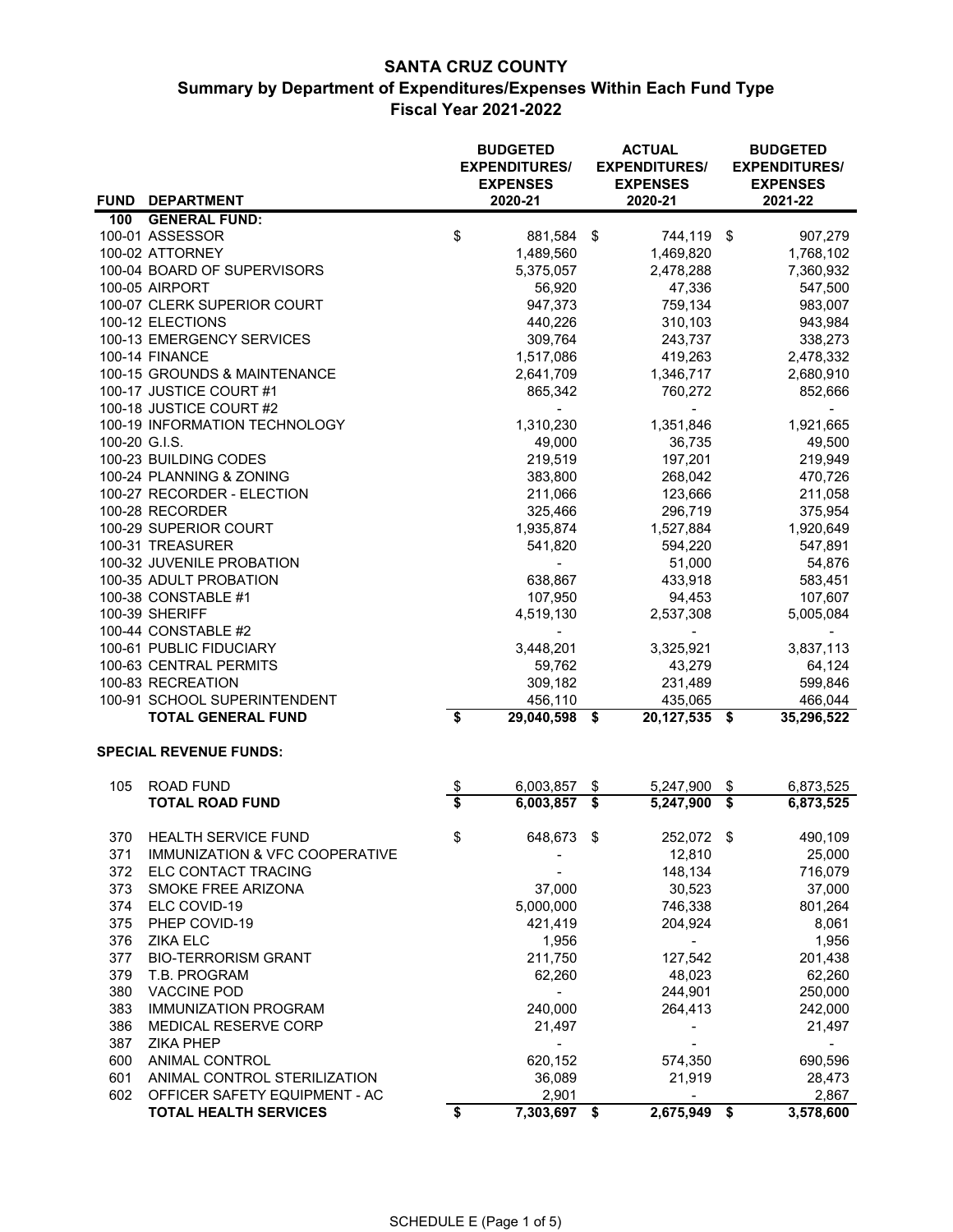|     |                                          | <b>BUDGETED</b><br><b>EXPENDITURES/</b><br><b>EXPENSES</b> |            |  | <b>ACTUAL</b><br><b>EXPENDITURES/</b><br><b>EXPENSES</b> | <b>BUDGETED</b><br><b>EXPENDITURES/</b><br><b>EXPENSES</b> |                |  |
|-----|------------------------------------------|------------------------------------------------------------|------------|--|----------------------------------------------------------|------------------------------------------------------------|----------------|--|
|     | FUND DEPARTMENT                          |                                                            | 2020-21    |  | 2020-21                                                  |                                                            | 2021-22        |  |
|     | <b>SPECIAL REVENUE FUNDS:</b>            |                                                            |            |  |                                                          |                                                            |                |  |
|     | 110 ASSESSOR RET. & CONVERSION           | \$                                                         | 29,867 \$  |  | $1,628$ \$                                               |                                                            | 28,118         |  |
| 111 | RECORDER RETRIEVAL CONVERS.              |                                                            | 235,224 \$ |  | 49,614                                                   |                                                            | 217,202        |  |
| 112 | TREASURER'S RETRIEVAL FUND               |                                                            | 130,729    |  | $\sim 10^{-1}$                                           |                                                            | 148,916        |  |
| 115 | AZ VOTE SAFE PROGRAM                     |                                                            | $\sim$     |  | 28,987                                                   |                                                            |                |  |
| 116 | <b>HAVA FORTIFICATION GRANT</b>          |                                                            | 104,588    |  | 94,368                                                   |                                                            | 329            |  |
| 117 | SANTA CRUZ FAIR ASSOCIATION              |                                                            | 25,000     |  | 25,000                                                   |                                                            | 25,000         |  |
| 118 | <b>HAVA BLOCK GRANT</b>                  |                                                            | 6,526      |  | 6,528                                                    |                                                            |                |  |
| 120 | OLD COURTHOUSE FUND                      |                                                            | 35,900     |  | 11,783                                                   |                                                            | 35,500         |  |
| 123 | ARIZONA TITLE IV-E LEGAL                 |                                                            | 162,087    |  | $\blacksquare$                                           |                                                            | 246,057        |  |
| 124 | AMERICAN RESCUE PLAN ACT (ARPA)          |                                                            |            |  |                                                          |                                                            | 13,547,537     |  |
| 125 | PROSECUTION HIDTA                        |                                                            | 294,003    |  | 221,107                                                  |                                                            | 320,764        |  |
| 126 | ATTORNEY'S DIVERSION PROG.               |                                                            | 6,872      |  | $\sim$                                                   |                                                            | 7,611          |  |
| 127 | <b>VICTIM RIGHTS NOTIFICATION</b>        |                                                            | 29,916     |  | 20,965                                                   |                                                            | 33,932         |  |
| 128 | <b>BAD CHECK COLLECTION</b>              |                                                            | 4,873      |  | $\omega_{\rm{max}}$                                      |                                                            | 3,335          |  |
| 130 | COST OF PROSECUTION                      |                                                            | 2,071      |  | 268                                                      |                                                            | 1,761          |  |
| 132 | FILL THE GAP (ATTORNEY)                  |                                                            | 7,484      |  | 1,446                                                    |                                                            | 9,205          |  |
| 133 | 5% FILL THE GAP (ATTORNEY)               |                                                            | 26,950     |  | 16,313                                                   |                                                            | 31,633         |  |
| 134 | ANTI-RACKETEERING                        |                                                            | 207,004    |  | 239,831                                                  |                                                            | 216,484        |  |
| 135 | A.C.J.C. PROSECUTION #6                  |                                                            | $\sim$     |  |                                                          |                                                            |                |  |
|     | 136 VICTIM COMPENSATION RESTITUTION      |                                                            | 36,332     |  | $\sim$                                                   |                                                            | 36,869         |  |
| 137 | <b>VICTIMS COMPENSATION VOCA</b>         |                                                            | 21,297     |  | 15,800                                                   |                                                            |                |  |
| 138 | VICTIM'S COMPENSATION ACJC               |                                                            | 71,590     |  | 49,703                                                   |                                                            | 71,590         |  |
| 139 | <b>ATTORNEY'S ENHANCEMENT</b>            |                                                            | 131,764    |  | 112,399                                                  |                                                            | 123,096        |  |
| 141 | <b>FEDERAL SEIZURE</b>                   |                                                            | 21,266     |  | $\sim$                                                   |                                                            | 21,267         |  |
|     | 142 AUTO THEFT AUTHORITY                 |                                                            | 85,414     |  | 75,655                                                   |                                                            | 125,500        |  |
| 143 | PROGRAM INCOME-CA                        |                                                            | 16,243     |  | $\sim$                                                   |                                                            | 15,243         |  |
| 147 | PRETRIAL INTERVENTION PROGRAM            |                                                            | 55,062     |  | 630                                                      |                                                            | 54,432         |  |
| 150 | ACJC ADRS SML AUTOMATION PROJECT         |                                                            | 112,550    |  | 112,550                                                  |                                                            | $\sim$         |  |
| 151 | FEDERAL PROGRAM INCOME - CA              |                                                            | 1,000      |  |                                                          |                                                            | 1,000          |  |
| 152 | <b>VICTIMS OF CRIME - STRIVE</b>         |                                                            | 4,115      |  | 9,639                                                    |                                                            | $\blacksquare$ |  |
| 155 | SLOT GRANT-COUNTY ATTORNEY               |                                                            | $\sim 100$ |  | 4,926                                                    |                                                            |                |  |
| 180 | CLERK SUP. CRT. RETRIEVAL                |                                                            | 124,017    |  | 15,454                                                   |                                                            | 119,903        |  |
| 181 | EXPED. CHILD SUP. & VISITATION           |                                                            | 101,075    |  | $\blacksquare$                                           |                                                            | 106,919        |  |
| 182 | SPOUSAL MAINTENANCE FUND                 |                                                            | 16,656     |  |                                                          |                                                            | 17,763         |  |
| 183 | CHILD SUPPORT AUTOMATION                 |                                                            | 1,916      |  |                                                          |                                                            | 1,917          |  |
| 184 | DOMESTIC REL. ED. MEDIATION FD           |                                                            | 15,725     |  |                                                          |                                                            | 17,165         |  |
| 185 | NON IV-D CONVERSION FUND                 |                                                            | 731        |  |                                                          |                                                            | 731            |  |
| 186 | <b>EMANCIPATION ADMINISTRATIVE COSTS</b> |                                                            | 68         |  |                                                          |                                                            | 68             |  |
| 187 | DES IV-D - CLERK GRANT                   |                                                            | 28,090     |  | 28,090                                                   |                                                            | 30,431         |  |
| 202 | AZDOHS-HSGP #160405-01/02                |                                                            |            |  |                                                          |                                                            |                |  |
| 203 | L.E.P.C. GRANT 2001-2002                 |                                                            | 17,269     |  | 43,132                                                   |                                                            | 51,250         |  |
| 205 | TOHONO O'ODHAM (EM)                      |                                                            | 16         |  |                                                          |                                                            | 16             |  |
| 207 | COVID-19 EMERGENCY                       |                                                            | 100,000    |  | 109,818                                                  |                                                            |                |  |
| 209 | COVID-19 SOUTH 32                        |                                                            | 74,562     |  | 2,462                                                    |                                                            | 2,907          |  |
| 210 | HAZMAT CAPACITY BUILDING                 |                                                            | 6          |  |                                                          |                                                            | 6              |  |
| 211 | <b>INTEROPERABLE RADIO CHANNEL</b>       |                                                            |            |  |                                                          |                                                            |                |  |
| 225 | J.P. #1 TIME PAYMENT FEES                |                                                            | 62,658     |  |                                                          |                                                            | 50,656         |  |
| 226 | DRUG COURT DIVERSION                     |                                                            | 1,231      |  |                                                          |                                                            | 1,343          |  |
| 227 | <b>CIRCLES OF PEACE</b>                  |                                                            | 31,371     |  | 7,349                                                    |                                                            | 31,941         |  |
| 228 | J.P. #1 FARE PROGRAM                     |                                                            | 16,551     |  |                                                          |                                                            | 16,324         |  |
| 229 | <b>INCREASING EFFICIENY</b>              |                                                            |            |  |                                                          |                                                            |                |  |
| 230 | \$13 ASSESSMENT FUND - JP #1             |                                                            | 64,324     |  |                                                          |                                                            | 71,849         |  |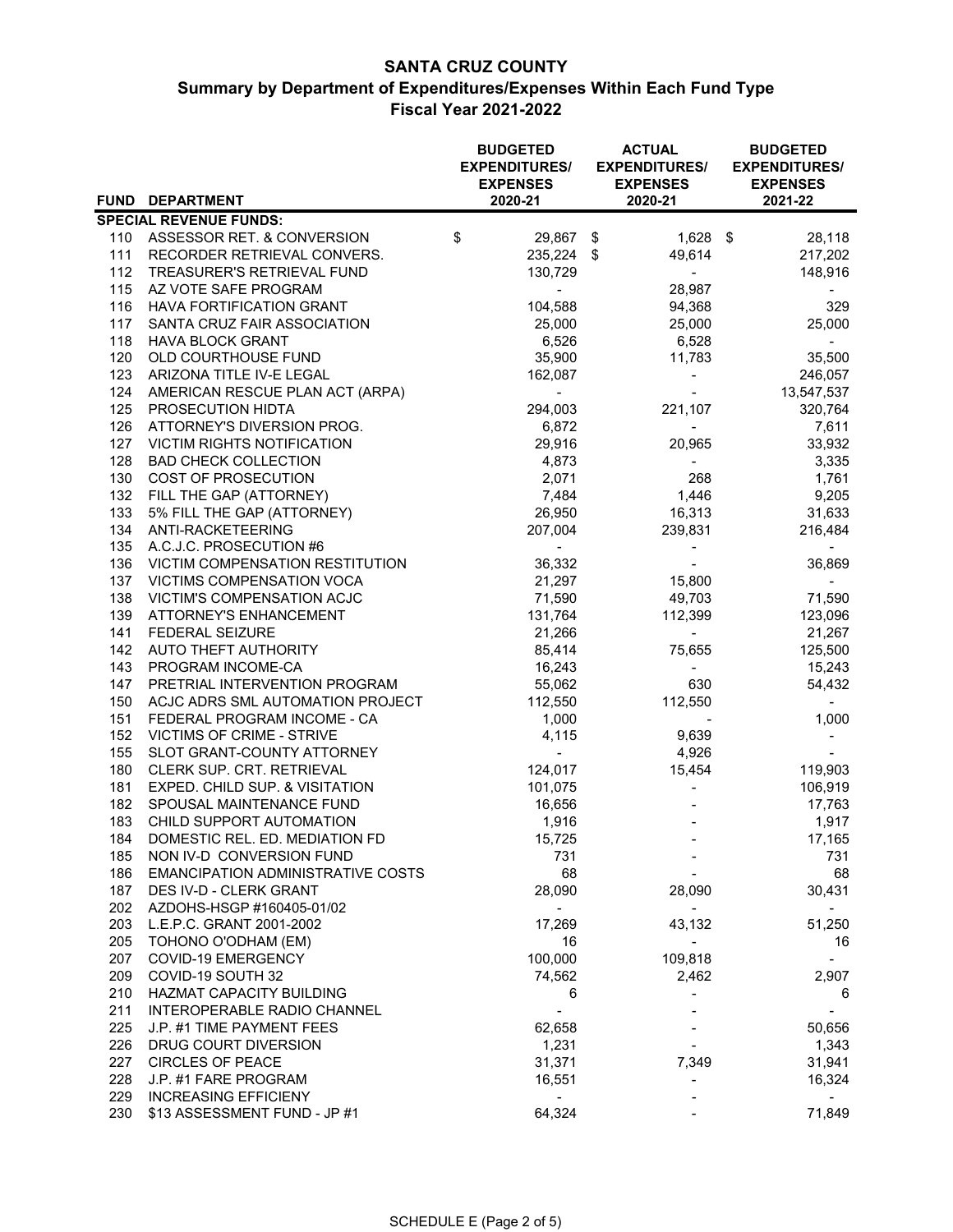|     |                                      | <b>BUDGETED</b><br><b>EXPENDITURES/</b><br><b>EXPENSES</b> |      | <b>ACTUAL</b><br><b>EXPENDITURES/</b><br><b>EXPENSES</b> | <b>BUDGETED</b><br><b>EXPENDITURES/</b><br><b>EXPENSES</b> |
|-----|--------------------------------------|------------------------------------------------------------|------|----------------------------------------------------------|------------------------------------------------------------|
|     | FUND DEPARTMENT                      | 2020-21                                                    |      | 2020-21                                                  | 2021-22                                                    |
|     | <b>SPECIAL REVENUE FUNDS:</b>        |                                                            |      |                                                          |                                                            |
|     | 231 COURT ENHANCEMENT FEE - JP #1    | \$<br>189,949                                              | - \$ | 29,411 \$                                                | 187,792                                                    |
| 232 | <b>JCEF GRANT</b>                    |                                                            |      | 8,326                                                    | 6,149                                                      |
| 245 | J.P. #2 TIME PAYMENT FEES            |                                                            |      | $\qquad \qquad \blacksquare$                             | 213                                                        |
| 246 | J.P. #2 FARE PROGRAM                 | 1,581                                                      |      |                                                          | 1,581                                                      |
| 247 | \$13 ASSESSMENT FUND - JP #2         | 9,929                                                      |      |                                                          | 9,929                                                      |
| 248 | <b>COURT ENHANCEMENT FEE - JP #2</b> | 49,835                                                     |      |                                                          | 49,990                                                     |
| 250 | <b>CASA PROGRAM</b>                  | 52,134                                                     |      | 45,728                                                   | 51,326                                                     |
| 251 | MODEL COURT                          | 12,787                                                     |      | 17,933                                                   | 12,786                                                     |
| 252 | D.E.S. IV-D                          | 70,629                                                     |      | 59,390                                                   | 72,599                                                     |
| 253 | DEPENDENCY CASE PROCESSING           |                                                            |      |                                                          |                                                            |
| 254 | JUVENILE COMMUNITY ADVISORY          | 23                                                         |      |                                                          | 23                                                         |
| 255 | TRAFFIC CASE PROCESSING FUND         | 25,249                                                     |      | 25,033                                                   | 25,188                                                     |
| 257 | LAW LIBRARY                          | 111,167                                                    |      | 31,711                                                   | 105,600                                                    |
| 258 | DOMESTIC REL. ED. CHILD ISSUES       | 3,500                                                      |      | 4,470                                                    | 4,792                                                      |
| 259 | FILL THE GAP (5%)                    | 87,977                                                     |      | 475                                                      | 57,268                                                     |
| 260 | SUPERIOR COURT FILL THE GAP          | 647,328                                                    |      | 78,682                                                   | 597,187                                                    |
| 261 | 5% FILL THE GAP INDIGENT DEFENSE     | 359,840                                                    |      | 6,184                                                    | 368,166                                                    |
| 262 | J.C.E.F. COURT FEES                  | 139,878                                                    |      | 71                                                       | 150,951                                                    |
| 263 | <b>FARE PROGRAM</b>                  | 633                                                        |      |                                                          | 613                                                        |
| 264 | STATE-FILL THE GAP (FTG)             | 11,128                                                     |      | 11,129                                                   | 9,971                                                      |
| 265 | COURT SECURITY IMPROVEMENTS          | 23,289                                                     |      | 44,008                                                   | 18,176                                                     |
| 273 | JUVENILE INTENSIVE PROBATION         | 191,900                                                    |      | 169,474                                                  | 202,066                                                    |
| 275 | <b>DIVERSTION INTAKE</b>             | 276,158                                                    |      | 275,639                                                  | 274,473                                                    |
| 276 | STANDARD PROBATION                   | 104,472                                                    |      | 89,891                                                   | 103,754                                                    |
| 278 | DIVERSION CONSEQUENCES               | 7,592                                                      |      | 4,976                                                    | 9,024                                                      |
| 279 | JUVENILE TREATMENT SERVICES          | 209,230                                                    |      | 215,827                                                  | 203,516                                                    |
| 280 | <b>FAMILY COUNSELING</b>             | 25,955                                                     |      | 4,115                                                    | 25,961                                                     |
| 281 | JUVENILE DIVERSION FEES              | 115,724                                                    |      | $\frac{1}{2}$                                            | 115,655                                                    |
| 282 | JUVENILE PROBATION FEES              | 150,306                                                    |      | 62                                                       | 150,093                                                    |
| 283 | JUV PARENTAL ASSMNT EXTRA FEE        | 21,174                                                     |      |                                                          | 21,022                                                     |
| 287 | <b>JAIBG JUV</b>                     | 209                                                        |      |                                                          | 209                                                        |
| 288 | JAIBG #2                             | 387                                                        |      |                                                          | 387                                                        |
| 289 | JUV DIVERSION SVC FEES - OVER        | 13,326                                                     |      |                                                          | 13,254                                                     |
| 300 | COMMUNITY PUNISHMENT PROG.           | 90,084                                                     |      | 91,890                                                   | 85,905                                                     |
| 301 | STATE AID ENHANCEMENT                | 348,659                                                    |      | 314,148                                                  | 351,343                                                    |
| 303 | DRUG TREATMENT & EDUCATION           | 6,303                                                      |      | 4,300                                                    | 6,253                                                      |
| 305 | VICTIM RIGHTS-PROBATION              | 1,383                                                      |      |                                                          | 1,383                                                      |
| 306 | ADULT PROBATION DRUG TESTING         | 22,087                                                     |      |                                                          | 22,087                                                     |
| 307 | <b>PROB FEES INTERSTATE COMP 30%</b> | 12,989                                                     |      | 59                                                       | 13,607                                                     |
| 308 | ADULT PROBATION FEES                 | 666,224                                                    |      | 45,487                                                   | 716,524                                                    |
| 309 | ADULT PROBATION EXTRA FEES           | 121,433                                                    |      |                                                          | 122,000                                                    |
| 310 | ADULT INTENSIVE PROBATION            | 305,324                                                    |      | 317,707                                                  | 302,533                                                    |
| 312 | PROBATION PAROLE SERVICES            | 50,042                                                     |      |                                                          | 49,702                                                     |
| 313 | <b>GLOBAL POSITIONING SYSTEM</b>     |                                                            |      |                                                          | 1,000                                                      |
| 325 | <b>JAIL DISTRICT</b>                 | 8,300,550                                                  |      | 7,427,918                                                | 9,294,055                                                  |
| 327 | SHERIFF A.C.J.C.                     | 64,022                                                     |      | 19,045                                                   | 66,015                                                     |
| 328 | AZ CARES                             | 3,774,940                                                  |      | 1,817,813                                                |                                                            |
| 329 | <b>COMMISSARY FUND</b>               | 49,109                                                     |      | 10,828                                                   | 78,325                                                     |
| 330 | <b>JAIL ENHANCEMENT</b>              | 471,077                                                    |      | 34,225                                                   | 536,110                                                    |
| 331 | <b>GOHS DUI GRANT</b>                | 23,123                                                     |      | 12,286                                                   | 23,554                                                     |
| 332 | VICTIM BILL OF RIGHTS                | 7,182                                                      |      | 7,020                                                    | 7,182                                                      |
| 333 | OPERATION STONEGARDEN #180432-01     |                                                            |      | 73,243                                                   | 442                                                        |
| 334 | FEDERAL SEIZURE - SO                 | 20,346                                                     |      |                                                          | 20,354                                                     |
| 337 | DOJ BULLETPROOF VEST                 | 8,222                                                      |      |                                                          | 8,222                                                      |
| 339 | AZDPS - BORDER ENHANCEMENT           | 522,928                                                    |      | 26,715                                                   | 700,695                                                    |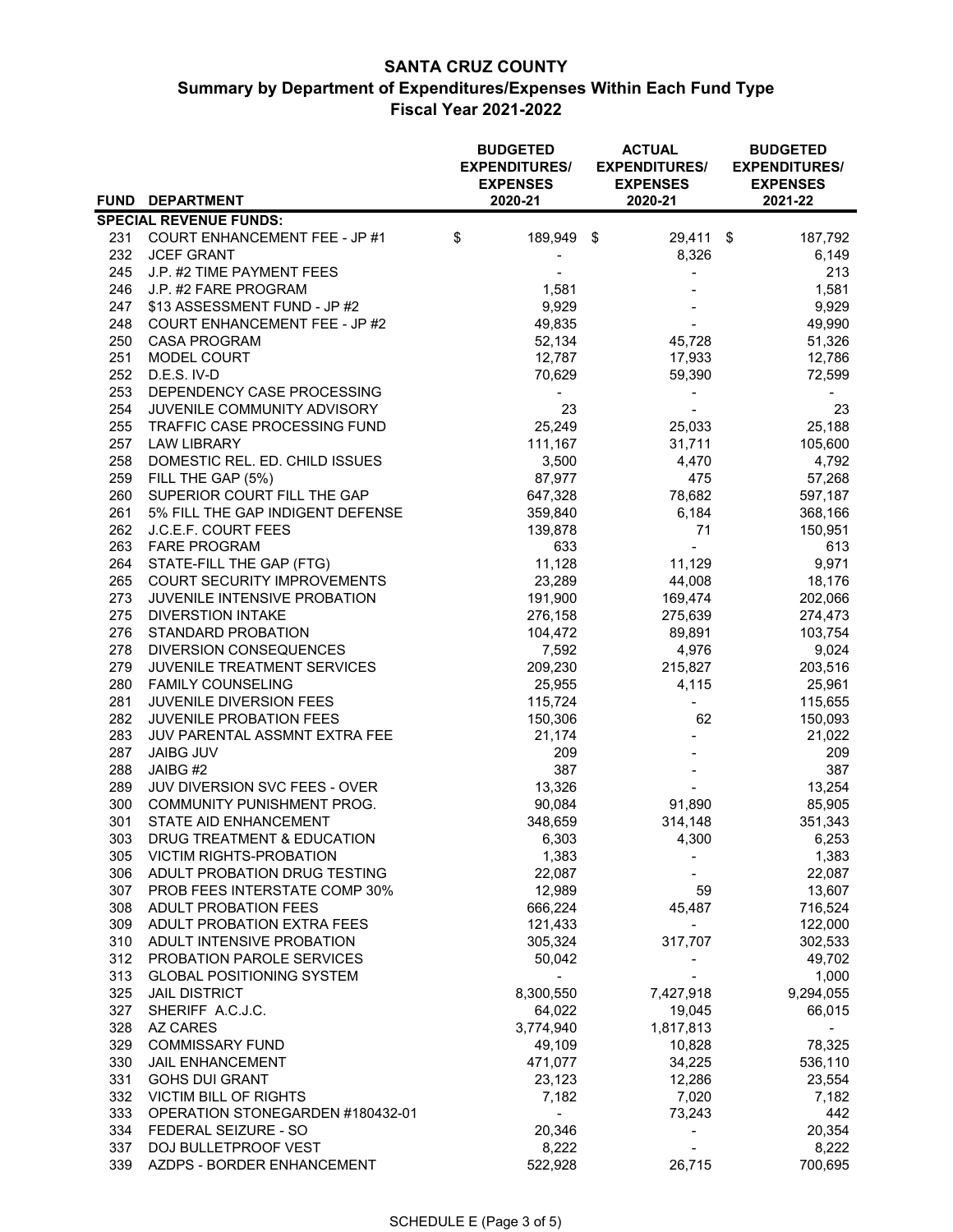|            |                                                         | <b>BUDGETED</b><br><b>EXPENDITURES/</b><br><b>EXPENSES</b> | <b>ACTUAL</b><br><b>EXPENDITURES/</b><br><b>EXPENSES</b> | <b>BUDGETED</b><br><b>EXPENDITURES/</b><br><b>EXPENSES</b> |
|------------|---------------------------------------------------------|------------------------------------------------------------|----------------------------------------------------------|------------------------------------------------------------|
|            | FUND DEPARTMENT                                         | 2020-21                                                    | 2020-21                                                  | 2021-22                                                    |
|            | <b>SPECIAL REVENUE FUNDS:</b>                           |                                                            |                                                          |                                                            |
|            | 342 STATE PROGRAM INCOME - MTF                          | \$<br>39,491 \$                                            |                                                          | \$                                                         |
| 343        | 9-1-1 GRANT PROGRAM                                     | 198,963                                                    | 179,053                                                  | 253,029                                                    |
| 346        | SMART & SAFE ARIZONA                                    |                                                            | $\overline{\phantom{a}}$                                 | 20,158                                                     |
| 347        | OPERATION STONEGARDEN                                   |                                                            | (29)                                                     |                                                            |
| 349        | STATE CRIMINAL ALIEN ASST PROGRAM                       |                                                            | 7,015                                                    | 172,070                                                    |
| 353        | OFFICER SAFETY EQUIPMENT - SO                           | 9,069                                                      | $\blacksquare$                                           | 14,826                                                     |
| 354        | <b>ICE GRANT</b>                                        | 210,234                                                    | 200,153                                                  | 212,455                                                    |
| 355        | OPERATION STONEGARDEN #170432-01                        |                                                            |                                                          |                                                            |
| 356        | <b>SLOT GRANT-SHERIFF</b>                               |                                                            | 463                                                      |                                                            |
| 357        | <b>TOHONO O'ODHAM</b>                                   | 108,002                                                    |                                                          | 100,000                                                    |
| 358        | OPERATION STONGGARDEN #190427                           | 576,264                                                    | 380,772                                                  | 1,468                                                      |
| 359        | OPERATION STONEGARDEN #200431                           | $\blacksquare$                                             | 187,250                                                  | 614,650                                                    |
| 360        | OPERATION STONEGARDEN #150417                           | 4,123                                                      | $\blacksquare$                                           | 4,123                                                      |
| 615        | <b>CASE MANAGEMENT</b>                                  | 78,182                                                     | 43.808                                                   | 43,546                                                     |
| 625        | <b>WASTE TIRE (ADEQ)</b>                                | 234,139                                                    | $\blacksquare$                                           | 325,363                                                    |
| 626        | SELF HHW/ABOP SITE                                      | 6,149                                                      |                                                          | 6,149                                                      |
| 650        | FLOOD CONTROL DISTRICT                                  | 4,644,585                                                  | 1,468,352                                                | 4,737,850                                                  |
| 651        | <b>FLOOD RESERVE</b>                                    | 1,309,226                                                  | 645,929                                                  | 1,463,545                                                  |
| 652        | NOGALES WASH WATERSHED STUDY                            | $\sim$                                                     | $\blacksquare$                                           | 119,000                                                    |
| 676        | <b>SCHOOL FOREST FEES</b>                               | 278,468                                                    | 293,461                                                  | 558,818                                                    |
| 677        | <b>EARLY LEARNING</b>                                   | 5,007                                                      | 9,763                                                    | 5,000                                                      |
| 678        | FIRST THINGS FIRST HOME VISIT                           | 186,000                                                    | 162,501                                                  | 186,000                                                    |
| 679        | READING FIRST, TECH ASSISTANT                           | 922                                                        |                                                          | 922                                                        |
| 681        | GOVERNOR'S HEALTHY FAMILY GRANT                         |                                                            |                                                          |                                                            |
| 682        | ELEM & SECONDARY SCHOOL EMERG                           |                                                            | 19,468                                                   | 21,738                                                     |
| 683        | JUVENILE EDUCATION                                      | 182,077                                                    | 118,519                                                  | 176,162                                                    |
| 684<br>685 | <b>GEAR UP</b><br>TITLE II-A                            | 836,958<br>6,728                                           | 588,072<br>232                                           | 820,000<br>6,638                                           |
| 686        | TITLE II-D                                              | 8,294                                                      | 9,240                                                    | 8,294                                                      |
| 689        | PART B IDEA BASIC                                       | 10,371                                                     | 1,309                                                    | 14,997                                                     |
| 691        | COUNTY JAIL EDUCATION PROGRAM                           | 58,408                                                     | 3,380                                                    | 126,187                                                    |
| 693        | TECHNOLOCHICAS LIFT INITIATIVE                          | 135,291                                                    | 28,008                                                   | 151,784                                                    |
| 694        | ELEMENTARY ROBOTICS PROGRAM                             | 44,800                                                     | 3,597                                                    | 45,000                                                     |
| 695        | <b>IME BECAS GRANT</b>                                  | 6,410                                                      | 1,597                                                    | 9,813                                                      |
| 698        | <b>SCHOOL SUPPORT</b>                                   | 81,331                                                     | 87,246                                                   | 100,000                                                    |
|            |                                                         |                                                            |                                                          |                                                            |
| 699<br>700 | SPECIAL SERVICES 15-365<br><b>SCC E-RATE CONSORTIUM</b> | 464,065                                                    | (141, 682)                                               | 485,718<br>1,315                                           |
| 701        | 21ST CENTURY COM. LEARNING                              | 468                                                        |                                                          | 468                                                        |
| 704        | <b>IDEA BASIC JUVENILE SECURE CARE</b>                  | 4,809                                                      |                                                          | 4,809                                                      |
| 705        | FIRST THINGS FIRST CAPACITY BUILDING                    |                                                            | 8,066                                                    | 10,000                                                     |
| 706        | <b>TAYLOR GRAZING FEES</b>                              | 1,022                                                      |                                                          | 1,029                                                      |
| 707        | STATE CHEMICAL ABUSE                                    | 30                                                         |                                                          | 30                                                         |
| 708        | PROMOTING HEALTHY STUDENTS INITIA                       |                                                            | 20,149                                                   | 398,181                                                    |
| 711        | <b>IDEA BASIC ADULT SECURE CARE</b>                     | 6,177                                                      |                                                          | 6,177                                                      |
| 712        | JUVENILE DETENTION LEARN                                |                                                            |                                                          |                                                            |
| 713        | ESA PROFESSIONAL DEVELOP PROJECT                        | 210                                                        |                                                          | 210                                                        |
| 716        | <b>TEAM ANONYMOUS</b>                                   | 9,581                                                      | 3,232                                                    | 6,352                                                      |
| 717        | ADOLESCENT WELLNESS NETWORK                             | 8,979                                                      |                                                          | 3,757                                                      |
| 718        | DISTRICT #99 - INSURANCE FUND                           | 10,520                                                     |                                                          | 10,525                                                     |
| 719        | YOUTH CAREER CONNECT GRANT                              |                                                            |                                                          |                                                            |
| 720        | <b>HEALTHY STUDENTS</b>                                 |                                                            |                                                          |                                                            |
| 725        | PROFESSIONAL DEVELOPMENT                                | 25,000                                                     | 21,770                                                   | 25,000                                                     |
| 727        | WIOA YOUTH IN SCHOOL                                    | 219,745                                                    | 192,774                                                  | 237,981                                                    |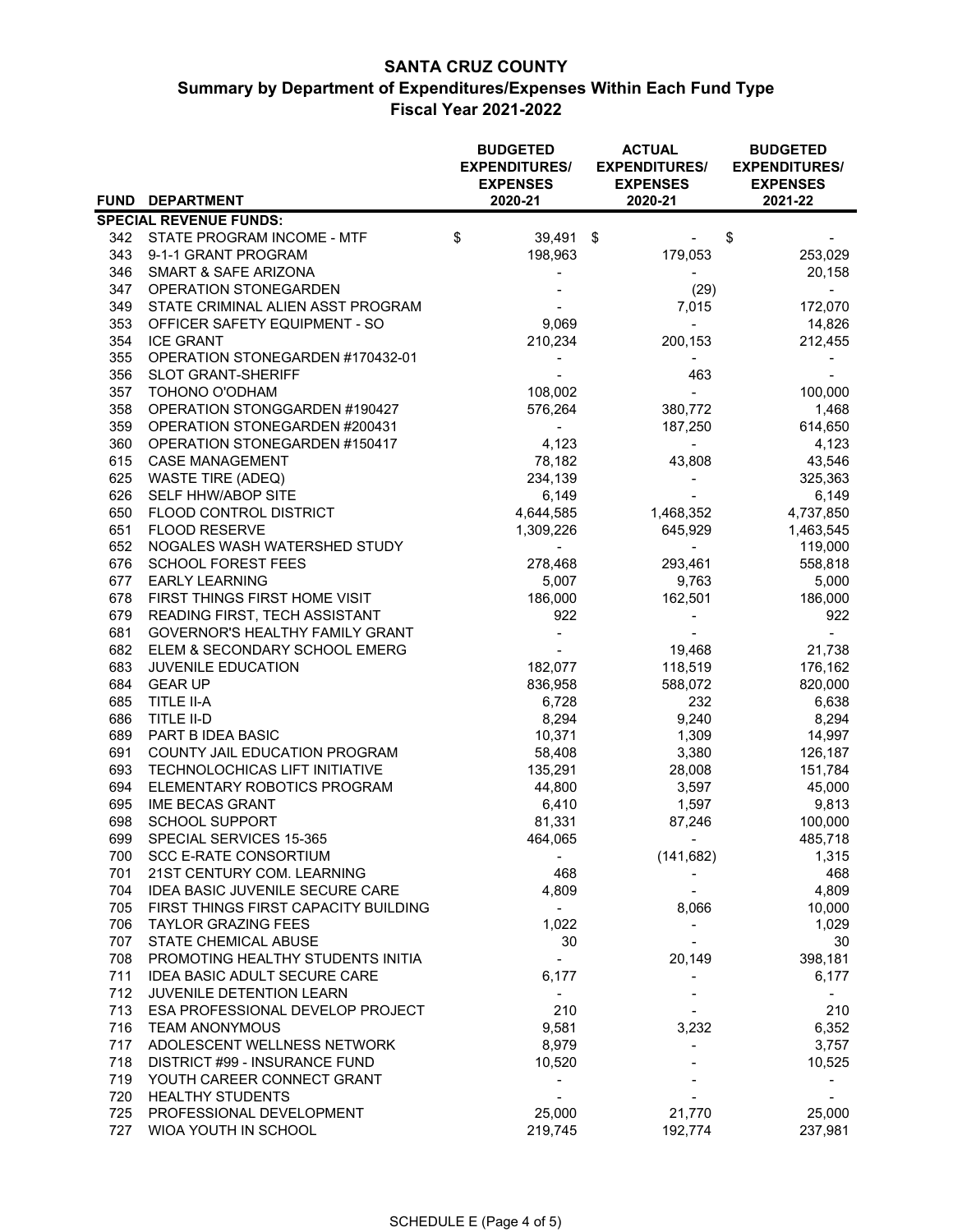|             |                                    |                         | <b>BUDGETED</b><br><b>EXPENDITURES/</b><br><b>EXPENSES</b> |                         | <b>ACTUAL</b><br><b>EXPENDITURES/</b><br><b>EXPENSES</b> | <b>BUDGETED</b><br><b>EXPENDITURES/</b><br><b>EXPENSES</b> |
|-------------|------------------------------------|-------------------------|------------------------------------------------------------|-------------------------|----------------------------------------------------------|------------------------------------------------------------|
| <b>FUND</b> | <b>DEPARTMENT</b>                  |                         | 2020-21                                                    |                         | 2020-21                                                  | 2021-22                                                    |
|             | <b>SPECIAL REVENUE FUNDS:</b>      |                         |                                                            |                         |                                                          |                                                            |
| 728         | WIOA YOUTH OUT OF SCHOOL           | \$                      | 676,743 \$                                                 |                         | 91,328 \$                                                | 676,141                                                    |
| 729         | <b>WIOA GENERAL</b>                |                         | 10,032                                                     |                         | 2,651                                                    | 10,000                                                     |
| 735         | H1-B ONE WORKFORCE GRANT           |                         | $\frac{1}{2}$                                              |                         | $\blacksquare$                                           | 197,977                                                    |
| 736         | ADULT EDUCATION - WIOA-S           |                         | 7,500                                                      |                         | 4,126                                                    | 7,500                                                      |
| 739         | <b>WIOA ADULT</b>                  |                         | 789,273                                                    |                         | 195,039                                                  | 871,027                                                    |
| 740         | WIOA DISLOCATED WORKER             |                         | 678,662                                                    |                         | 139,775                                                  | 643,132                                                    |
| 741         | <b>WIOA ADMINISTRATION</b>         |                         | 259,304                                                    |                         | 83,898                                                   | 265,452                                                    |
| 744         | ADULT EDUCATION ONE-TIME WIOA      |                         | $\blacksquare$                                             |                         | 13,186                                                   |                                                            |
| 746         | <b>WIOA RAPID RESPONSE</b>         |                         | 76,890                                                     |                         | $\blacksquare$                                           |                                                            |
| 747         | ADULT EDUCATION - ABE/ASE FEDERAL  |                         | 57,800                                                     |                         | 45,928                                                   | 57,800                                                     |
| 750         | ADULT EDUCATION - ELAA STATE       |                         | 43,510                                                     |                         | 43,500                                                   | 43,514                                                     |
| 751         | ADULT EDUCATION - IEL/CE FEDERAL   |                         | 20,000                                                     |                         | 62,110                                                   | 65,200                                                     |
| 753         | ADULT EDUCATION - ABE/ASE STATE    |                         | 38,507                                                     |                         | 38,500                                                   | 38,506                                                     |
| 757         | ADULT EDUCATION - IEL/CE TRAINING  |                         | 65,200                                                     |                         | $\blacksquare$                                           | $\blacksquare$                                             |
| 758         | ADULT EDUCATION - IET FEDERAL      |                         | $\blacksquare$                                             |                         | 13,811                                                   | 20,000                                                     |
| 950         | FIRE DISTRICT ASSISTANCE           |                         | 362,267                                                    |                         | 362,267                                                  | 375,428                                                    |
| 951         | <b>INDIRECT COSTS</b>              |                         | 63,172                                                     |                         | 21,579                                                   | 37,227                                                     |
| 953         | <b>SCC CONSORTIUM DUES</b>         |                         | 181                                                        |                         |                                                          | 181                                                        |
| 955         | <b>FUTURE GRANTS</b>               |                         | 5,000,000                                                  |                         |                                                          | 7,000,000                                                  |
|             | <b>TOTAL SPECIAL REVENUE FUNDS</b> | \$                      | 51,768,002                                                 | \$                      | 26,215,677 \$                                            | 63,372,922                                                 |
|             |                                    |                         |                                                            |                         |                                                          |                                                            |
|             | <b>DEBT SERVICE FUND:</b>          |                         |                                                            |                         |                                                          |                                                            |
| 121         | <b>BOND INTEREST REDEMPTION</b>    | \$                      | 897,467                                                    | \$                      | 895,586                                                  | \$<br>905,637                                              |
|             | <b>TOTAL DEBT SERVICE FUND</b>     | \$                      | 897,467                                                    | \$                      | 895,586                                                  | \$<br>905,637                                              |
|             |                                    |                         |                                                            |                         |                                                          |                                                            |
|             | <b>CAPITAL PROJECTS FUNDS:</b>     |                         |                                                            |                         |                                                          |                                                            |
| 402         | RUNWAY AND TAXI CONNECTOR REHAB    | \$                      |                                                            | \$                      |                                                          | \$                                                         |
| 403         | AIRPORT ROTATING BEACON UPGRADE    |                         |                                                            |                         |                                                          | 100,000                                                    |
| 404         | AIRPORT REILS UPGRADE              |                         |                                                            |                         |                                                          | 75,000                                                     |
| 405         | AIRFIELD ELECTRICAL UPGRADE DESI   |                         | 130,000                                                    |                         | 73,591                                                   | 65,600                                                     |
| 406         | CDBG REGIONAL ACCOUNT              |                         |                                                            |                         |                                                          | $\sim$                                                     |
|             |                                    |                         |                                                            |                         |                                                          |                                                            |
| 407         | AIRPORT MIRLS UPGRADE              |                         |                                                            |                         |                                                          | 1,500,000                                                  |
| 408         | AIRPORT PAVEMENT PRESERVATION      |                         |                                                            |                         |                                                          | 36,401                                                     |
| 409         | AIRPORT PAPIS UPGRADE              |                         |                                                            |                         |                                                          | 200,000                                                    |
| 410         | AIRPORT GUIDANCE SIGNS             |                         |                                                            |                         |                                                          | 120,000                                                    |
| 412         | ENVIRONMENTAL ASSESSMENT, LAND     |                         | 300,000                                                    |                         | $\blacksquare$                                           |                                                            |
| 413         | CARES ACT AIRPORT GRANT            |                         | 25,000                                                     |                         | 38,144                                                   |                                                            |
| 434         | CDBG-CV #140-21 CARES ACT          |                         |                                                            |                         | 119                                                      | 500,000                                                    |
| 436         | CDBG #127-20 COURTHOUSE PLANNING   |                         | 93,000                                                     |                         | 60,152                                                   |                                                            |
| 438         | CDBG #121-20 COMMERCIAL KITCHEN    |                         | 103,000                                                    |                         | 72,358                                                   |                                                            |
| 440         | CDBG #121-20 BOYS & GIRLS CLUB     |                         | 162,000                                                    |                         | 3,801                                                    | 223,876                                                    |
| 441         | COURTHOUSE CONSTRUCTION            |                         | 79,128                                                     |                         |                                                          | 79,232                                                     |
| 442         | JAIL DISTRICT CONSTRUCTION         |                         | 272,998                                                    |                         |                                                          | 273,184                                                    |
|             | TOTAL CAPITAL PROJECTS FUND        | \$                      | 1,165,126 \$                                               |                         | $248,165$ \$                                             | 3, 173, 293                                                |
|             |                                    |                         |                                                            |                         |                                                          |                                                            |
|             | <b>ENTERPRISE FUND:</b>            |                         |                                                            |                         |                                                          |                                                            |
| 500         | <b>LANDFILL</b>                    | \$                      | 3,132,598                                                  | -\$                     | 1,790,324 \$                                             | 3,873,693                                                  |
| 501         | <b>LANDFILL RESERVE</b>            |                         | 4,499,691                                                  |                         | 24                                                       | 5,740,777                                                  |
|             | <b>TOTAL ENTERPRISE FUND</b>       | \$                      | 7,632,289                                                  | \$                      | 1,790,348                                                | \$<br>9,614,470                                            |
|             |                                    |                         |                                                            |                         |                                                          |                                                            |
|             | <b>EXPENDABLE TRUST FUND:</b>      | \$                      |                                                            | \$                      |                                                          | \$                                                         |
|             | TOTAL EXPENDABLE TRUST FUND        | $\overline{\mathbf{s}}$ |                                                            | $\overline{\mathsf{s}}$ |                                                          | \$                                                         |
|             | TOTAL EXPENDITURES OF ALL FUNDS    |                         | 90,503,482                                                 | \$                      | 49,277,310                                               | \$<br>112,362,844                                          |
|             |                                    | \$                      |                                                            |                         |                                                          |                                                            |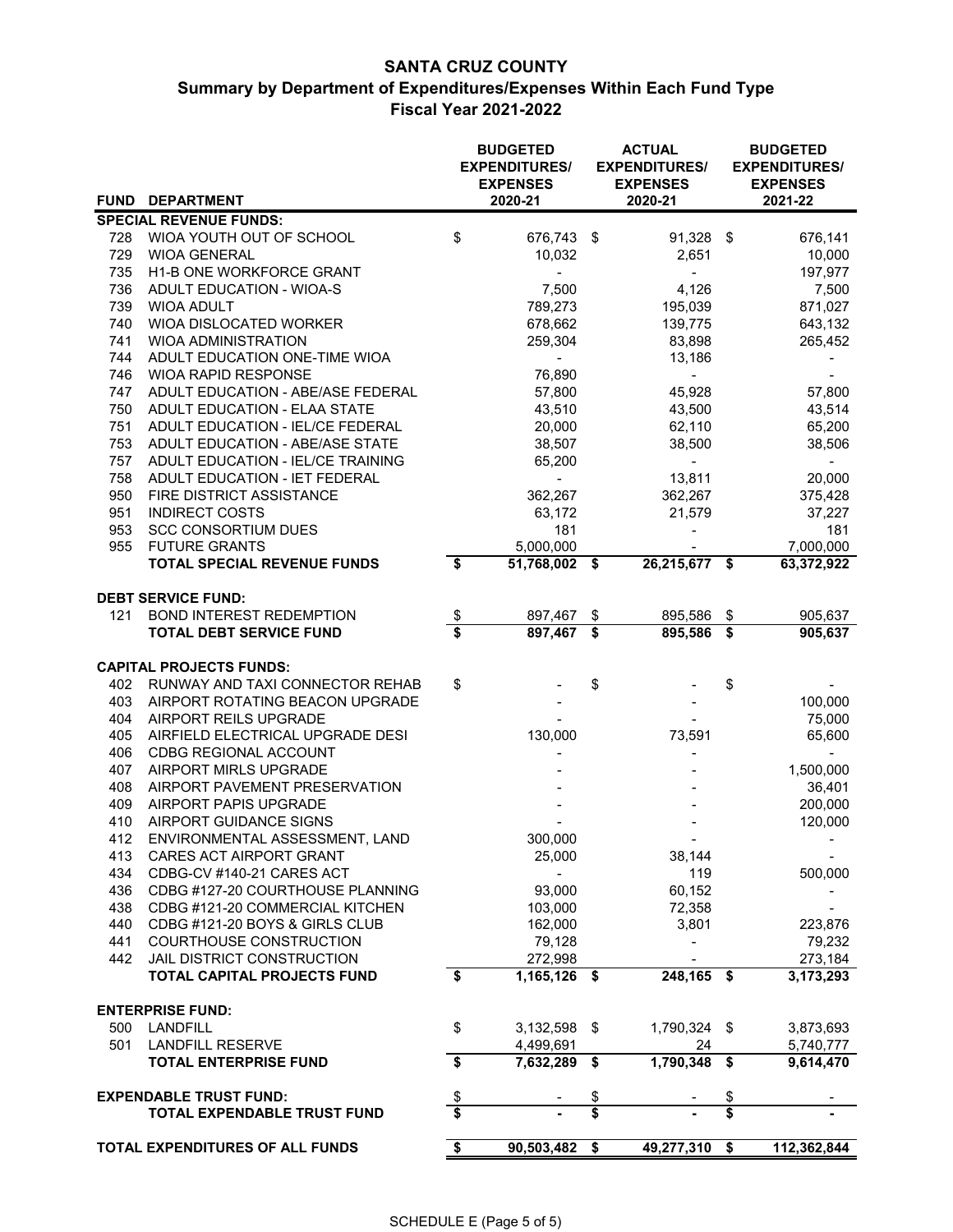| <b>FUND/DEPARTMENT</b><br>2020-21<br>2020-21<br>2021-22<br><b>ASSESSOR:</b><br>01<br>100-01 GENERAL FUND<br>\$<br>881,584<br>\$<br>744,119 \$<br>1,628<br>110-01 ASSESSOR RET. & CONVERSION<br>29,867<br>\$<br>745,747<br>911,451<br>\$<br><b>TOTAL ASSESSOR</b><br>\$<br>02<br><b>COUNTY ATTORNEY:</b><br>\$<br>100-02 ATTORNEY<br>1,489,560<br>\$<br>1,469,820 \$<br>125-02 PROSECUTION HIDTA<br>294,003<br>221,107<br>126-02 ATTORNEY'S DIVERSION PROG.<br>6,872<br>$\overline{\phantom{a}}$<br>127-02 VICTIM RIGHTS NOTIFICATION<br>29,916<br>20,965<br>4,873<br>128-02 BAD CHECK COLLECTION<br>130-02 COST OF PROSECUTION<br>2,071<br>268<br>132-02 FILL THE GAP (ATTORNEY)<br>7,484<br>1,446<br>133-02 5% FILL THE GAP (ATTORNEY)<br>26,950<br>16,313<br>134-02 ANTI-RACKETEERING<br>207,004<br>240,251<br>135-02 A.C.J.C. PROSECUTION #6<br>-<br>136-02 VICTIM COMPENSATION RESTITUTION<br>36,332<br>137-02 VICTIMS COMPENSATION VOCA<br>21,297<br>15,800<br>138-02 VICTIM'S COMPENSATION ACJC<br>71,590<br>49,703<br>139-02 ATTORNEY'S ENHANCEMENT<br>131,764<br>112,399<br>141-02 FEDERAL SEIZURE<br>21,266<br>$\blacksquare$<br>142-02 AUTO THEFT AUTHORITY<br>85,414<br>75,655<br>143-02 PROGRAM INCOME-COUNTY ATTORNEY<br>16,243<br>147-02 PRETRIAL INTERVENTION PROGRAM<br>55,062<br>630<br>150-02 ACJC ADRS XML AUTOMATION PROJECT<br>112,550<br>112,550<br>151-02 FEDERAL PROGRAM INCOME - CA<br>1,000<br>$\overline{\phantom{a}}$<br>152-02 VICTIMS OF CRIME - STRIVE<br>4,115<br>9,639<br>155-02 SLOT GRANT-COUNTY ATTORNEY<br>4,926<br>-<br>207-02 COVID-19 EMERGENCY<br>2,129<br>\$<br><b>TOTAL COUNTY ATTORNEY</b><br>2,625,366<br>2,353,601<br>2,841,824<br>\$<br>\$<br>04<br><b>BOARD OF SUPERVISORS:</b><br>\$<br>100-04 BOARD OF SUPERVISORS<br>5,375,057 \$<br>2,478,288<br>7,360,932<br>\$<br>117-04 SANTA CRUZ FAIR ASSOCIATION<br>25,000<br>25,000<br>120-04 1904 COURTHOUSE<br>35,900<br>11,783<br>121-04 DEBT SERVICE FUND<br>897,467<br>895,586<br>123-04 ARIZONA TITLE IV-E LEGAL<br>162,087<br>$\overline{\phantom{m}}$<br>124-04 AMERICAN RESCUE PLAN ACT (ARPA)<br>13,547,537<br>207-04 COVID-19 EMERGENCY<br>326<br>283<br>371-04 IMMUNIZATION & VFC COOPERATIVE<br>380-04 VACCINE POD<br>11,920<br>434-04 CDBG-CV #140-21 CARES ACT<br>500,000<br>119<br>436-04 CDBG #127-20 COURTHOUSE PLANNING<br>93,000<br>60,152<br>438-04 CDBG #121-20 COMMERCIAL KITCHEN<br>103,000<br>72,358<br>440-04 CDBG REGIONAL ACCOUNT 2019<br>162,000<br>3,801 | 907,279<br>28,118        |
|-----------------------------------------------------------------------------------------------------------------------------------------------------------------------------------------------------------------------------------------------------------------------------------------------------------------------------------------------------------------------------------------------------------------------------------------------------------------------------------------------------------------------------------------------------------------------------------------------------------------------------------------------------------------------------------------------------------------------------------------------------------------------------------------------------------------------------------------------------------------------------------------------------------------------------------------------------------------------------------------------------------------------------------------------------------------------------------------------------------------------------------------------------------------------------------------------------------------------------------------------------------------------------------------------------------------------------------------------------------------------------------------------------------------------------------------------------------------------------------------------------------------------------------------------------------------------------------------------------------------------------------------------------------------------------------------------------------------------------------------------------------------------------------------------------------------------------------------------------------------------------------------------------------------------------------------------------------------------------------------------------------------------------------------------------------------------------------------------------------------------------------------------------------------------------------------------------------------------------------------------------------------------------------------------------------------------------------------------------------------------------------------------------------------------------------------------------------------------------------|--------------------------|
|                                                                                                                                                                                                                                                                                                                                                                                                                                                                                                                                                                                                                                                                                                                                                                                                                                                                                                                                                                                                                                                                                                                                                                                                                                                                                                                                                                                                                                                                                                                                                                                                                                                                                                                                                                                                                                                                                                                                                                                                                                                                                                                                                                                                                                                                                                                                                                                                                                                                                   |                          |
|                                                                                                                                                                                                                                                                                                                                                                                                                                                                                                                                                                                                                                                                                                                                                                                                                                                                                                                                                                                                                                                                                                                                                                                                                                                                                                                                                                                                                                                                                                                                                                                                                                                                                                                                                                                                                                                                                                                                                                                                                                                                                                                                                                                                                                                                                                                                                                                                                                                                                   |                          |
|                                                                                                                                                                                                                                                                                                                                                                                                                                                                                                                                                                                                                                                                                                                                                                                                                                                                                                                                                                                                                                                                                                                                                                                                                                                                                                                                                                                                                                                                                                                                                                                                                                                                                                                                                                                                                                                                                                                                                                                                                                                                                                                                                                                                                                                                                                                                                                                                                                                                                   |                          |
|                                                                                                                                                                                                                                                                                                                                                                                                                                                                                                                                                                                                                                                                                                                                                                                                                                                                                                                                                                                                                                                                                                                                                                                                                                                                                                                                                                                                                                                                                                                                                                                                                                                                                                                                                                                                                                                                                                                                                                                                                                                                                                                                                                                                                                                                                                                                                                                                                                                                                   |                          |
|                                                                                                                                                                                                                                                                                                                                                                                                                                                                                                                                                                                                                                                                                                                                                                                                                                                                                                                                                                                                                                                                                                                                                                                                                                                                                                                                                                                                                                                                                                                                                                                                                                                                                                                                                                                                                                                                                                                                                                                                                                                                                                                                                                                                                                                                                                                                                                                                                                                                                   | 935,397                  |
|                                                                                                                                                                                                                                                                                                                                                                                                                                                                                                                                                                                                                                                                                                                                                                                                                                                                                                                                                                                                                                                                                                                                                                                                                                                                                                                                                                                                                                                                                                                                                                                                                                                                                                                                                                                                                                                                                                                                                                                                                                                                                                                                                                                                                                                                                                                                                                                                                                                                                   |                          |
|                                                                                                                                                                                                                                                                                                                                                                                                                                                                                                                                                                                                                                                                                                                                                                                                                                                                                                                                                                                                                                                                                                                                                                                                                                                                                                                                                                                                                                                                                                                                                                                                                                                                                                                                                                                                                                                                                                                                                                                                                                                                                                                                                                                                                                                                                                                                                                                                                                                                                   |                          |
|                                                                                                                                                                                                                                                                                                                                                                                                                                                                                                                                                                                                                                                                                                                                                                                                                                                                                                                                                                                                                                                                                                                                                                                                                                                                                                                                                                                                                                                                                                                                                                                                                                                                                                                                                                                                                                                                                                                                                                                                                                                                                                                                                                                                                                                                                                                                                                                                                                                                                   | 1,768,102                |
|                                                                                                                                                                                                                                                                                                                                                                                                                                                                                                                                                                                                                                                                                                                                                                                                                                                                                                                                                                                                                                                                                                                                                                                                                                                                                                                                                                                                                                                                                                                                                                                                                                                                                                                                                                                                                                                                                                                                                                                                                                                                                                                                                                                                                                                                                                                                                                                                                                                                                   | 320,764                  |
|                                                                                                                                                                                                                                                                                                                                                                                                                                                                                                                                                                                                                                                                                                                                                                                                                                                                                                                                                                                                                                                                                                                                                                                                                                                                                                                                                                                                                                                                                                                                                                                                                                                                                                                                                                                                                                                                                                                                                                                                                                                                                                                                                                                                                                                                                                                                                                                                                                                                                   | 7,611                    |
|                                                                                                                                                                                                                                                                                                                                                                                                                                                                                                                                                                                                                                                                                                                                                                                                                                                                                                                                                                                                                                                                                                                                                                                                                                                                                                                                                                                                                                                                                                                                                                                                                                                                                                                                                                                                                                                                                                                                                                                                                                                                                                                                                                                                                                                                                                                                                                                                                                                                                   | 33,932                   |
|                                                                                                                                                                                                                                                                                                                                                                                                                                                                                                                                                                                                                                                                                                                                                                                                                                                                                                                                                                                                                                                                                                                                                                                                                                                                                                                                                                                                                                                                                                                                                                                                                                                                                                                                                                                                                                                                                                                                                                                                                                                                                                                                                                                                                                                                                                                                                                                                                                                                                   | 3,335                    |
|                                                                                                                                                                                                                                                                                                                                                                                                                                                                                                                                                                                                                                                                                                                                                                                                                                                                                                                                                                                                                                                                                                                                                                                                                                                                                                                                                                                                                                                                                                                                                                                                                                                                                                                                                                                                                                                                                                                                                                                                                                                                                                                                                                                                                                                                                                                                                                                                                                                                                   | 1,761                    |
|                                                                                                                                                                                                                                                                                                                                                                                                                                                                                                                                                                                                                                                                                                                                                                                                                                                                                                                                                                                                                                                                                                                                                                                                                                                                                                                                                                                                                                                                                                                                                                                                                                                                                                                                                                                                                                                                                                                                                                                                                                                                                                                                                                                                                                                                                                                                                                                                                                                                                   | 9,205                    |
|                                                                                                                                                                                                                                                                                                                                                                                                                                                                                                                                                                                                                                                                                                                                                                                                                                                                                                                                                                                                                                                                                                                                                                                                                                                                                                                                                                                                                                                                                                                                                                                                                                                                                                                                                                                                                                                                                                                                                                                                                                                                                                                                                                                                                                                                                                                                                                                                                                                                                   | 31,633                   |
|                                                                                                                                                                                                                                                                                                                                                                                                                                                                                                                                                                                                                                                                                                                                                                                                                                                                                                                                                                                                                                                                                                                                                                                                                                                                                                                                                                                                                                                                                                                                                                                                                                                                                                                                                                                                                                                                                                                                                                                                                                                                                                                                                                                                                                                                                                                                                                                                                                                                                   | 216,484                  |
|                                                                                                                                                                                                                                                                                                                                                                                                                                                                                                                                                                                                                                                                                                                                                                                                                                                                                                                                                                                                                                                                                                                                                                                                                                                                                                                                                                                                                                                                                                                                                                                                                                                                                                                                                                                                                                                                                                                                                                                                                                                                                                                                                                                                                                                                                                                                                                                                                                                                                   | $\overline{\phantom{a}}$ |
|                                                                                                                                                                                                                                                                                                                                                                                                                                                                                                                                                                                                                                                                                                                                                                                                                                                                                                                                                                                                                                                                                                                                                                                                                                                                                                                                                                                                                                                                                                                                                                                                                                                                                                                                                                                                                                                                                                                                                                                                                                                                                                                                                                                                                                                                                                                                                                                                                                                                                   | 36,869                   |
|                                                                                                                                                                                                                                                                                                                                                                                                                                                                                                                                                                                                                                                                                                                                                                                                                                                                                                                                                                                                                                                                                                                                                                                                                                                                                                                                                                                                                                                                                                                                                                                                                                                                                                                                                                                                                                                                                                                                                                                                                                                                                                                                                                                                                                                                                                                                                                                                                                                                                   |                          |
|                                                                                                                                                                                                                                                                                                                                                                                                                                                                                                                                                                                                                                                                                                                                                                                                                                                                                                                                                                                                                                                                                                                                                                                                                                                                                                                                                                                                                                                                                                                                                                                                                                                                                                                                                                                                                                                                                                                                                                                                                                                                                                                                                                                                                                                                                                                                                                                                                                                                                   | 71,590                   |
|                                                                                                                                                                                                                                                                                                                                                                                                                                                                                                                                                                                                                                                                                                                                                                                                                                                                                                                                                                                                                                                                                                                                                                                                                                                                                                                                                                                                                                                                                                                                                                                                                                                                                                                                                                                                                                                                                                                                                                                                                                                                                                                                                                                                                                                                                                                                                                                                                                                                                   | 123,096                  |
|                                                                                                                                                                                                                                                                                                                                                                                                                                                                                                                                                                                                                                                                                                                                                                                                                                                                                                                                                                                                                                                                                                                                                                                                                                                                                                                                                                                                                                                                                                                                                                                                                                                                                                                                                                                                                                                                                                                                                                                                                                                                                                                                                                                                                                                                                                                                                                                                                                                                                   | 21,267                   |
|                                                                                                                                                                                                                                                                                                                                                                                                                                                                                                                                                                                                                                                                                                                                                                                                                                                                                                                                                                                                                                                                                                                                                                                                                                                                                                                                                                                                                                                                                                                                                                                                                                                                                                                                                                                                                                                                                                                                                                                                                                                                                                                                                                                                                                                                                                                                                                                                                                                                                   | 125,500                  |
|                                                                                                                                                                                                                                                                                                                                                                                                                                                                                                                                                                                                                                                                                                                                                                                                                                                                                                                                                                                                                                                                                                                                                                                                                                                                                                                                                                                                                                                                                                                                                                                                                                                                                                                                                                                                                                                                                                                                                                                                                                                                                                                                                                                                                                                                                                                                                                                                                                                                                   | 15,243                   |
|                                                                                                                                                                                                                                                                                                                                                                                                                                                                                                                                                                                                                                                                                                                                                                                                                                                                                                                                                                                                                                                                                                                                                                                                                                                                                                                                                                                                                                                                                                                                                                                                                                                                                                                                                                                                                                                                                                                                                                                                                                                                                                                                                                                                                                                                                                                                                                                                                                                                                   | 54,432                   |
|                                                                                                                                                                                                                                                                                                                                                                                                                                                                                                                                                                                                                                                                                                                                                                                                                                                                                                                                                                                                                                                                                                                                                                                                                                                                                                                                                                                                                                                                                                                                                                                                                                                                                                                                                                                                                                                                                                                                                                                                                                                                                                                                                                                                                                                                                                                                                                                                                                                                                   |                          |
|                                                                                                                                                                                                                                                                                                                                                                                                                                                                                                                                                                                                                                                                                                                                                                                                                                                                                                                                                                                                                                                                                                                                                                                                                                                                                                                                                                                                                                                                                                                                                                                                                                                                                                                                                                                                                                                                                                                                                                                                                                                                                                                                                                                                                                                                                                                                                                                                                                                                                   | 1,000                    |
|                                                                                                                                                                                                                                                                                                                                                                                                                                                                                                                                                                                                                                                                                                                                                                                                                                                                                                                                                                                                                                                                                                                                                                                                                                                                                                                                                                                                                                                                                                                                                                                                                                                                                                                                                                                                                                                                                                                                                                                                                                                                                                                                                                                                                                                                                                                                                                                                                                                                                   |                          |
|                                                                                                                                                                                                                                                                                                                                                                                                                                                                                                                                                                                                                                                                                                                                                                                                                                                                                                                                                                                                                                                                                                                                                                                                                                                                                                                                                                                                                                                                                                                                                                                                                                                                                                                                                                                                                                                                                                                                                                                                                                                                                                                                                                                                                                                                                                                                                                                                                                                                                   |                          |
|                                                                                                                                                                                                                                                                                                                                                                                                                                                                                                                                                                                                                                                                                                                                                                                                                                                                                                                                                                                                                                                                                                                                                                                                                                                                                                                                                                                                                                                                                                                                                                                                                                                                                                                                                                                                                                                                                                                                                                                                                                                                                                                                                                                                                                                                                                                                                                                                                                                                                   |                          |
|                                                                                                                                                                                                                                                                                                                                                                                                                                                                                                                                                                                                                                                                                                                                                                                                                                                                                                                                                                                                                                                                                                                                                                                                                                                                                                                                                                                                                                                                                                                                                                                                                                                                                                                                                                                                                                                                                                                                                                                                                                                                                                                                                                                                                                                                                                                                                                                                                                                                                   |                          |
|                                                                                                                                                                                                                                                                                                                                                                                                                                                                                                                                                                                                                                                                                                                                                                                                                                                                                                                                                                                                                                                                                                                                                                                                                                                                                                                                                                                                                                                                                                                                                                                                                                                                                                                                                                                                                                                                                                                                                                                                                                                                                                                                                                                                                                                                                                                                                                                                                                                                                   |                          |
|                                                                                                                                                                                                                                                                                                                                                                                                                                                                                                                                                                                                                                                                                                                                                                                                                                                                                                                                                                                                                                                                                                                                                                                                                                                                                                                                                                                                                                                                                                                                                                                                                                                                                                                                                                                                                                                                                                                                                                                                                                                                                                                                                                                                                                                                                                                                                                                                                                                                                   |                          |
|                                                                                                                                                                                                                                                                                                                                                                                                                                                                                                                                                                                                                                                                                                                                                                                                                                                                                                                                                                                                                                                                                                                                                                                                                                                                                                                                                                                                                                                                                                                                                                                                                                                                                                                                                                                                                                                                                                                                                                                                                                                                                                                                                                                                                                                                                                                                                                                                                                                                                   |                          |
|                                                                                                                                                                                                                                                                                                                                                                                                                                                                                                                                                                                                                                                                                                                                                                                                                                                                                                                                                                                                                                                                                                                                                                                                                                                                                                                                                                                                                                                                                                                                                                                                                                                                                                                                                                                                                                                                                                                                                                                                                                                                                                                                                                                                                                                                                                                                                                                                                                                                                   | 25,000                   |
|                                                                                                                                                                                                                                                                                                                                                                                                                                                                                                                                                                                                                                                                                                                                                                                                                                                                                                                                                                                                                                                                                                                                                                                                                                                                                                                                                                                                                                                                                                                                                                                                                                                                                                                                                                                                                                                                                                                                                                                                                                                                                                                                                                                                                                                                                                                                                                                                                                                                                   | 35,500                   |
|                                                                                                                                                                                                                                                                                                                                                                                                                                                                                                                                                                                                                                                                                                                                                                                                                                                                                                                                                                                                                                                                                                                                                                                                                                                                                                                                                                                                                                                                                                                                                                                                                                                                                                                                                                                                                                                                                                                                                                                                                                                                                                                                                                                                                                                                                                                                                                                                                                                                                   | 905,637                  |
|                                                                                                                                                                                                                                                                                                                                                                                                                                                                                                                                                                                                                                                                                                                                                                                                                                                                                                                                                                                                                                                                                                                                                                                                                                                                                                                                                                                                                                                                                                                                                                                                                                                                                                                                                                                                                                                                                                                                                                                                                                                                                                                                                                                                                                                                                                                                                                                                                                                                                   | 246,057                  |
|                                                                                                                                                                                                                                                                                                                                                                                                                                                                                                                                                                                                                                                                                                                                                                                                                                                                                                                                                                                                                                                                                                                                                                                                                                                                                                                                                                                                                                                                                                                                                                                                                                                                                                                                                                                                                                                                                                                                                                                                                                                                                                                                                                                                                                                                                                                                                                                                                                                                                   |                          |
|                                                                                                                                                                                                                                                                                                                                                                                                                                                                                                                                                                                                                                                                                                                                                                                                                                                                                                                                                                                                                                                                                                                                                                                                                                                                                                                                                                                                                                                                                                                                                                                                                                                                                                                                                                                                                                                                                                                                                                                                                                                                                                                                                                                                                                                                                                                                                                                                                                                                                   |                          |
|                                                                                                                                                                                                                                                                                                                                                                                                                                                                                                                                                                                                                                                                                                                                                                                                                                                                                                                                                                                                                                                                                                                                                                                                                                                                                                                                                                                                                                                                                                                                                                                                                                                                                                                                                                                                                                                                                                                                                                                                                                                                                                                                                                                                                                                                                                                                                                                                                                                                                   |                          |
|                                                                                                                                                                                                                                                                                                                                                                                                                                                                                                                                                                                                                                                                                                                                                                                                                                                                                                                                                                                                                                                                                                                                                                                                                                                                                                                                                                                                                                                                                                                                                                                                                                                                                                                                                                                                                                                                                                                                                                                                                                                                                                                                                                                                                                                                                                                                                                                                                                                                                   |                          |
|                                                                                                                                                                                                                                                                                                                                                                                                                                                                                                                                                                                                                                                                                                                                                                                                                                                                                                                                                                                                                                                                                                                                                                                                                                                                                                                                                                                                                                                                                                                                                                                                                                                                                                                                                                                                                                                                                                                                                                                                                                                                                                                                                                                                                                                                                                                                                                                                                                                                                   |                          |
|                                                                                                                                                                                                                                                                                                                                                                                                                                                                                                                                                                                                                                                                                                                                                                                                                                                                                                                                                                                                                                                                                                                                                                                                                                                                                                                                                                                                                                                                                                                                                                                                                                                                                                                                                                                                                                                                                                                                                                                                                                                                                                                                                                                                                                                                                                                                                                                                                                                                                   |                          |
|                                                                                                                                                                                                                                                                                                                                                                                                                                                                                                                                                                                                                                                                                                                                                                                                                                                                                                                                                                                                                                                                                                                                                                                                                                                                                                                                                                                                                                                                                                                                                                                                                                                                                                                                                                                                                                                                                                                                                                                                                                                                                                                                                                                                                                                                                                                                                                                                                                                                                   |                          |
|                                                                                                                                                                                                                                                                                                                                                                                                                                                                                                                                                                                                                                                                                                                                                                                                                                                                                                                                                                                                                                                                                                                                                                                                                                                                                                                                                                                                                                                                                                                                                                                                                                                                                                                                                                                                                                                                                                                                                                                                                                                                                                                                                                                                                                                                                                                                                                                                                                                                                   | 223,876                  |
| 441-04 COURTHOUSE CONSTRUCTION<br>79,128<br>-<br>955-04 FUTURE GRANTS                                                                                                                                                                                                                                                                                                                                                                                                                                                                                                                                                                                                                                                                                                                                                                                                                                                                                                                                                                                                                                                                                                                                                                                                                                                                                                                                                                                                                                                                                                                                                                                                                                                                                                                                                                                                                                                                                                                                                                                                                                                                                                                                                                                                                                                                                                                                                                                                             | 79,232                   |
| 5,000,000<br>\$<br><b>TOTAL BOARD OF SUPERVISORS</b><br>11,932,639 \$<br>3,559,615 \$                                                                                                                                                                                                                                                                                                                                                                                                                                                                                                                                                                                                                                                                                                                                                                                                                                                                                                                                                                                                                                                                                                                                                                                                                                                                                                                                                                                                                                                                                                                                                                                                                                                                                                                                                                                                                                                                                                                                                                                                                                                                                                                                                                                                                                                                                                                                                                                             | 7,000,000<br>29,923,771  |
|                                                                                                                                                                                                                                                                                                                                                                                                                                                                                                                                                                                                                                                                                                                                                                                                                                                                                                                                                                                                                                                                                                                                                                                                                                                                                                                                                                                                                                                                                                                                                                                                                                                                                                                                                                                                                                                                                                                                                                                                                                                                                                                                                                                                                                                                                                                                                                                                                                                                                   |                          |
| <b>AIRPORT:</b><br>05                                                                                                                                                                                                                                                                                                                                                                                                                                                                                                                                                                                                                                                                                                                                                                                                                                                                                                                                                                                                                                                                                                                                                                                                                                                                                                                                                                                                                                                                                                                                                                                                                                                                                                                                                                                                                                                                                                                                                                                                                                                                                                                                                                                                                                                                                                                                                                                                                                                             |                          |
| \$<br>100-05 AIRPORT<br>56,920<br>47,336 \$<br>\$                                                                                                                                                                                                                                                                                                                                                                                                                                                                                                                                                                                                                                                                                                                                                                                                                                                                                                                                                                                                                                                                                                                                                                                                                                                                                                                                                                                                                                                                                                                                                                                                                                                                                                                                                                                                                                                                                                                                                                                                                                                                                                                                                                                                                                                                                                                                                                                                                                 | 547,500                  |
| 402-05 RUNWAY AND TAXI CONNECTOR REHAB                                                                                                                                                                                                                                                                                                                                                                                                                                                                                                                                                                                                                                                                                                                                                                                                                                                                                                                                                                                                                                                                                                                                                                                                                                                                                                                                                                                                                                                                                                                                                                                                                                                                                                                                                                                                                                                                                                                                                                                                                                                                                                                                                                                                                                                                                                                                                                                                                                            |                          |
| 403-05 AIRPORT ROTATING BEACON UPGRADE                                                                                                                                                                                                                                                                                                                                                                                                                                                                                                                                                                                                                                                                                                                                                                                                                                                                                                                                                                                                                                                                                                                                                                                                                                                                                                                                                                                                                                                                                                                                                                                                                                                                                                                                                                                                                                                                                                                                                                                                                                                                                                                                                                                                                                                                                                                                                                                                                                            | 100,000                  |
| 404-05 AIRPORT REILS UPGRADE                                                                                                                                                                                                                                                                                                                                                                                                                                                                                                                                                                                                                                                                                                                                                                                                                                                                                                                                                                                                                                                                                                                                                                                                                                                                                                                                                                                                                                                                                                                                                                                                                                                                                                                                                                                                                                                                                                                                                                                                                                                                                                                                                                                                                                                                                                                                                                                                                                                      | 75,000                   |
| 405-05 AIRFIELD ELECTRICAL UPGRADE DESI<br>130,000<br>73,591                                                                                                                                                                                                                                                                                                                                                                                                                                                                                                                                                                                                                                                                                                                                                                                                                                                                                                                                                                                                                                                                                                                                                                                                                                                                                                                                                                                                                                                                                                                                                                                                                                                                                                                                                                                                                                                                                                                                                                                                                                                                                                                                                                                                                                                                                                                                                                                                                      | 65,600                   |
| 407-05 AIRPORT MIRLS UPGRADE                                                                                                                                                                                                                                                                                                                                                                                                                                                                                                                                                                                                                                                                                                                                                                                                                                                                                                                                                                                                                                                                                                                                                                                                                                                                                                                                                                                                                                                                                                                                                                                                                                                                                                                                                                                                                                                                                                                                                                                                                                                                                                                                                                                                                                                                                                                                                                                                                                                      | 1,500,000                |
| 408-05 AIRPORT PAVEMENT PRESERVATION                                                                                                                                                                                                                                                                                                                                                                                                                                                                                                                                                                                                                                                                                                                                                                                                                                                                                                                                                                                                                                                                                                                                                                                                                                                                                                                                                                                                                                                                                                                                                                                                                                                                                                                                                                                                                                                                                                                                                                                                                                                                                                                                                                                                                                                                                                                                                                                                                                              | 36,401                   |
| 409-05 AIRPORT PAPIS UPGRADE                                                                                                                                                                                                                                                                                                                                                                                                                                                                                                                                                                                                                                                                                                                                                                                                                                                                                                                                                                                                                                                                                                                                                                                                                                                                                                                                                                                                                                                                                                                                                                                                                                                                                                                                                                                                                                                                                                                                                                                                                                                                                                                                                                                                                                                                                                                                                                                                                                                      | 200,000                  |
| 410-05 AIRPORT GUIDANCE SIGNS                                                                                                                                                                                                                                                                                                                                                                                                                                                                                                                                                                                                                                                                                                                                                                                                                                                                                                                                                                                                                                                                                                                                                                                                                                                                                                                                                                                                                                                                                                                                                                                                                                                                                                                                                                                                                                                                                                                                                                                                                                                                                                                                                                                                                                                                                                                                                                                                                                                     | 120,000                  |
| 412-05 ENVIRONMENTAL ASSESSMENT, LAND<br>300,000                                                                                                                                                                                                                                                                                                                                                                                                                                                                                                                                                                                                                                                                                                                                                                                                                                                                                                                                                                                                                                                                                                                                                                                                                                                                                                                                                                                                                                                                                                                                                                                                                                                                                                                                                                                                                                                                                                                                                                                                                                                                                                                                                                                                                                                                                                                                                                                                                                  |                          |
| 413-05 CARES ACT AIRPORT GRANT<br>25,000<br>38,144                                                                                                                                                                                                                                                                                                                                                                                                                                                                                                                                                                                                                                                                                                                                                                                                                                                                                                                                                                                                                                                                                                                                                                                                                                                                                                                                                                                                                                                                                                                                                                                                                                                                                                                                                                                                                                                                                                                                                                                                                                                                                                                                                                                                                                                                                                                                                                                                                                |                          |
| \$<br>159,071<br>2,644,501<br><b>TOTAL AIRPORT</b><br>511,920<br>\$<br>\$                                                                                                                                                                                                                                                                                                                                                                                                                                                                                                                                                                                                                                                                                                                                                                                                                                                                                                                                                                                                                                                                                                                                                                                                                                                                                                                                                                                                                                                                                                                                                                                                                                                                                                                                                                                                                                                                                                                                                                                                                                                                                                                                                                                                                                                                                                                                                                                                         |                          |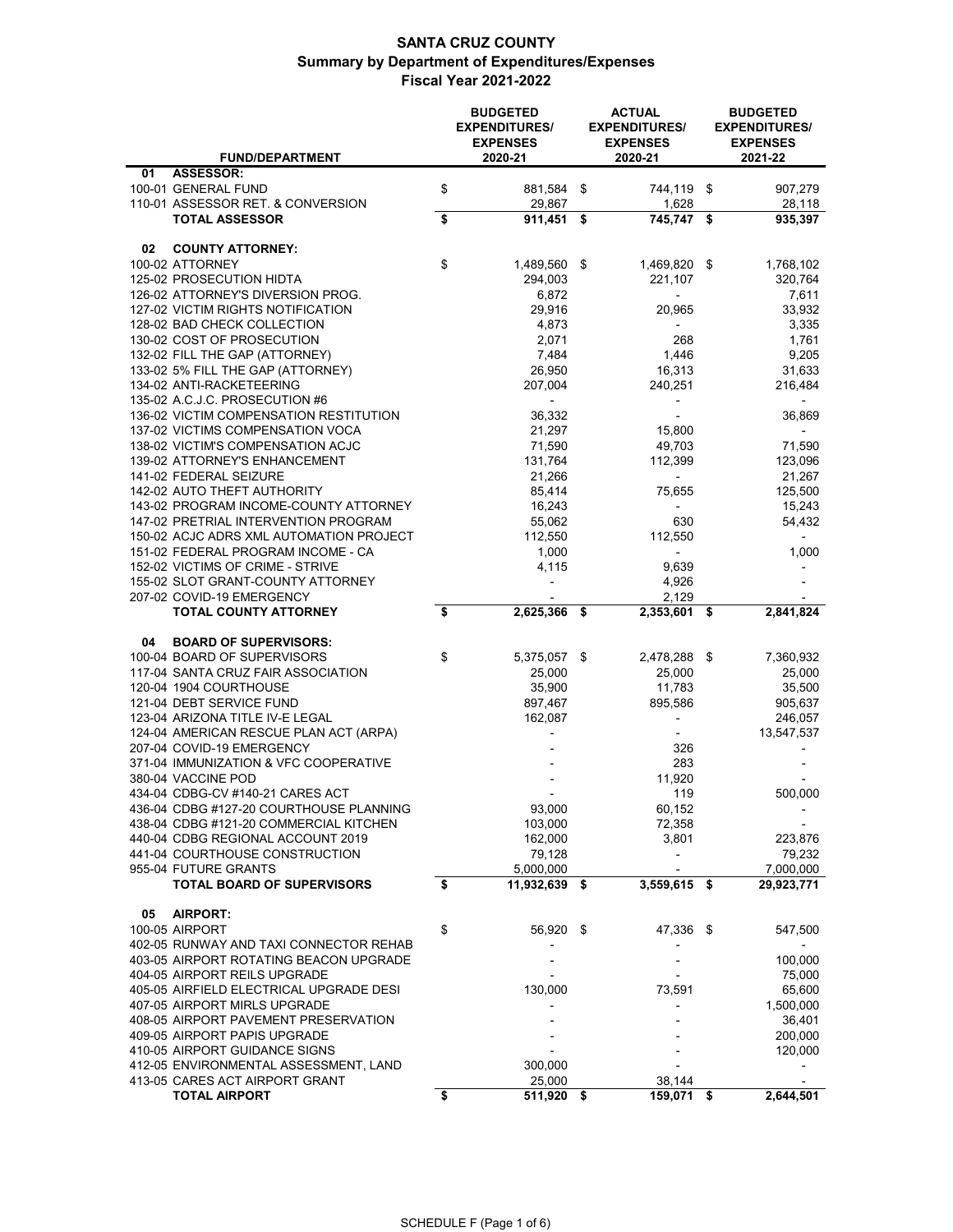| <b>FUND/DEPARTMENT</b>                                             | <b>BUDGETED</b><br><b>EXPENDITURES/</b><br><b>EXPENSES</b><br>2020-21 |      | <b>ACTUAL</b><br><b>EXPENDITURES/</b><br><b>EXPENSES</b><br>2020-21 | <b>BUDGETED</b><br><b>EXPENDITURES/</b><br><b>EXPENSES</b><br>2021-22 |
|--------------------------------------------------------------------|-----------------------------------------------------------------------|------|---------------------------------------------------------------------|-----------------------------------------------------------------------|
|                                                                    |                                                                       |      |                                                                     |                                                                       |
| 07<br><b>CLERK OF SUPERIOR COURT:</b>                              |                                                                       |      |                                                                     |                                                                       |
| 100-07 CLERK SUPERIOR COURT                                        | \$<br>947,373 \$                                                      |      | 759,134 \$                                                          | 983,007                                                               |
| 180-07 CLERK SUP. CRT. RETRIEVAL                                   | 124,017                                                               |      | 15,454                                                              | 119,903                                                               |
| 181-07 EXPED CHILD SUPPORT & VISITATION                            | 101,075                                                               |      |                                                                     | 106,919                                                               |
| 182-07 SPOUSAL MAINTENANCE FUND<br>183-07 CHILD SUPPORT AUTOMATION | 16,656<br>1,916                                                       |      |                                                                     | 17,763<br>1,917                                                       |
| 184-07 DOMESTIC REL. ED. MEDIATION FD                              | 15,725                                                                |      |                                                                     | 17,165                                                                |
| 185-07 NON IV-D CONVERSION FUND                                    | 731                                                                   |      |                                                                     | 731                                                                   |
| 186-07 EMANCIPATION ADMINISTRATIVE COSTS                           | 68                                                                    |      |                                                                     | 68                                                                    |
| 187-07 DES IV-D - CLERK GRANT                                      | 28,090                                                                |      | 28,090                                                              | 30,431                                                                |
| 207-07 COVID-19 EMERGENCY                                          |                                                                       |      | 3,807                                                               |                                                                       |
| <b>TOTAL CLERK OF SUPERIOR COURT</b>                               | \$<br>1,235,651                                                       | \$   | 806,485                                                             | \$<br>1,277,904                                                       |
| <b>ELECTIONS:</b><br>12                                            |                                                                       |      |                                                                     |                                                                       |
| 100-12 ELECTIONS                                                   | \$<br>440,226                                                         | \$   | $310,103$ \$                                                        | 943,984                                                               |
| 115-12 AZ VOTE SAFE PROGRAM                                        |                                                                       |      | 20,675                                                              |                                                                       |
| 116-12 HAVA FORTIFICATION GRANT                                    | 104,588                                                               |      | 94,368                                                              | 329                                                                   |
| 118-12 HAVA BLOCK GRANT                                            |                                                                       |      | 6,528                                                               |                                                                       |
| <b>TOTAL ELECTIONS</b>                                             | \$<br>544,814                                                         | \$   | 431,675                                                             | \$<br>944,313                                                         |
| 13                                                                 |                                                                       |      |                                                                     |                                                                       |
| <b>EMERGENCY SERVICES:</b><br>100-13 EMERGENCY SERVICES            | \$<br>309,764                                                         | \$   | 243,737 \$                                                          | 338,273                                                               |
| 202-13 AZDOHS-HSGP #160405-01/02                                   |                                                                       |      |                                                                     | $\blacksquare$                                                        |
| 203-13 L.E.P.C. GRANT 2001-2002                                    | 17,269                                                                |      | 43,132                                                              | 51,250                                                                |
| 205-13 TOHONO O'ODHAM (EM)                                         | 16                                                                    |      |                                                                     | 16                                                                    |
| 207-13 COVID-19 EMERGENCY                                          | 100,000                                                               |      | 98                                                                  |                                                                       |
| 209-13 COVID-19 SOUTH 32                                           | 74,562                                                                |      | 2,462                                                               | 2,907                                                                 |
| 210-13 HAZMAT CAPACITY BUILDING                                    | 6                                                                     |      | $\overline{a}$                                                      | 6                                                                     |
| 211-13 INTEROPERABLE RADIO CHANNEL                                 |                                                                       |      |                                                                     |                                                                       |
| 371-13 IMMUNIZATION & VFC COOPERATIVE                              |                                                                       |      | 82                                                                  |                                                                       |
| <b>TOTAL EMERGENCY MANAGEMENT</b>                                  | \$<br>501,617                                                         | \$   | 289,510                                                             | \$<br>392,452                                                         |
| 14<br><b>FINANCE:</b>                                              |                                                                       |      |                                                                     |                                                                       |
| 100-14 FINANCE                                                     | \$<br>1,517,086                                                       | \$   | 419,263                                                             | \$<br>2,478,332                                                       |
| 207-14 COVID-19 EMERGENCY                                          |                                                                       |      |                                                                     |                                                                       |
| 374-14 ELC COVID-19<br><b>TOTAL FINANCE</b>                        | \$                                                                    |      | 47,826<br>467,089                                                   | 49,600                                                                |
|                                                                    | 1,517,086                                                             | \$   |                                                                     | \$<br>2,527,932                                                       |
| <b>GROUNDS AND MAINTENANCE:</b><br>15                              |                                                                       |      |                                                                     |                                                                       |
| 100-15 GROUNDS & MAINTENANCE                                       | \$<br>2,641,709                                                       | \$   | 1,346,717 \$                                                        | 2,680,910                                                             |
| 207-15 COVID-19 EMERGENCY                                          |                                                                       |      | 16,901                                                              |                                                                       |
| <b>TOTAL GROUNDS AND MAINTENANCE</b>                               | \$<br>2,641,709 \$                                                    |      | 1,363,618 \$                                                        | 2,680,910                                                             |
|                                                                    |                                                                       |      |                                                                     |                                                                       |
| 17<br><b>JUSTICE COURT #1:</b>                                     |                                                                       |      |                                                                     |                                                                       |
| 100-17 JUSTICE COURT #1                                            | \$<br>865,342 \$                                                      |      | 760,272 \$                                                          | 852,666                                                               |
| 207-17 COVID-19 EMERGENCY                                          |                                                                       |      | 685                                                                 |                                                                       |
| 225-17 J.P. #1 TIME PAYMENT FEES<br>226-17 DRUG COURT DIVERSION    | 62,658                                                                |      | $\overline{\phantom{a}}$                                            | 50,656                                                                |
| 227-17 CIRCLES OF PEACE                                            | 1,231<br>31,371                                                       |      | 7,349                                                               | 1,343<br>31,941                                                       |
| 228-17 J.P. #1 FARE PROGRAM                                        | 16,551                                                                |      |                                                                     | 16,324                                                                |
| 229-17 INCREASING EFFICIENCY                                       |                                                                       |      |                                                                     |                                                                       |
| 230-17 \$13 ASSESSMENT FUND - JP #1                                | 64,324                                                                |      |                                                                     | 71,849                                                                |
| 231-17 COURT ENHANCEMENT FEE - JP #1                               | 189,949                                                               |      | 29,411                                                              | 187,792                                                               |
| 232-17 JCEF GRANT                                                  |                                                                       |      | 8,326                                                               | 6,149                                                                 |
| <b>TOTAL JUSTICE COURT #1</b>                                      | \$<br>1,231,426                                                       | - \$ | 806,041                                                             | \$<br>1,218,720                                                       |
|                                                                    |                                                                       |      |                                                                     |                                                                       |
| <b>JUSTICE COURT #2:</b><br>18                                     |                                                                       |      |                                                                     |                                                                       |
| 100-18 JUSTICE COURT #2<br>245-18 J.P. #2 TIME PAYMENT FEES        | \$                                                                    | \$   |                                                                     | \$<br>213                                                             |
| 246-18 J.P. #2 FARE PROGRAM                                        | 1,581                                                                 |      |                                                                     | 1,581                                                                 |
| 247-18 \$13 ASSESSMENT FUND - JP #2                                | 9,929                                                                 |      |                                                                     | 9,929                                                                 |
| 248-18 COURT ENHANCEMENT FEE - JP #2                               | 49,835                                                                |      |                                                                     | 49,990                                                                |
| <b>TOTAL JUSTICE COURT #2</b>                                      | \$<br>61,345 \$                                                       |      |                                                                     | \$<br>61,713                                                          |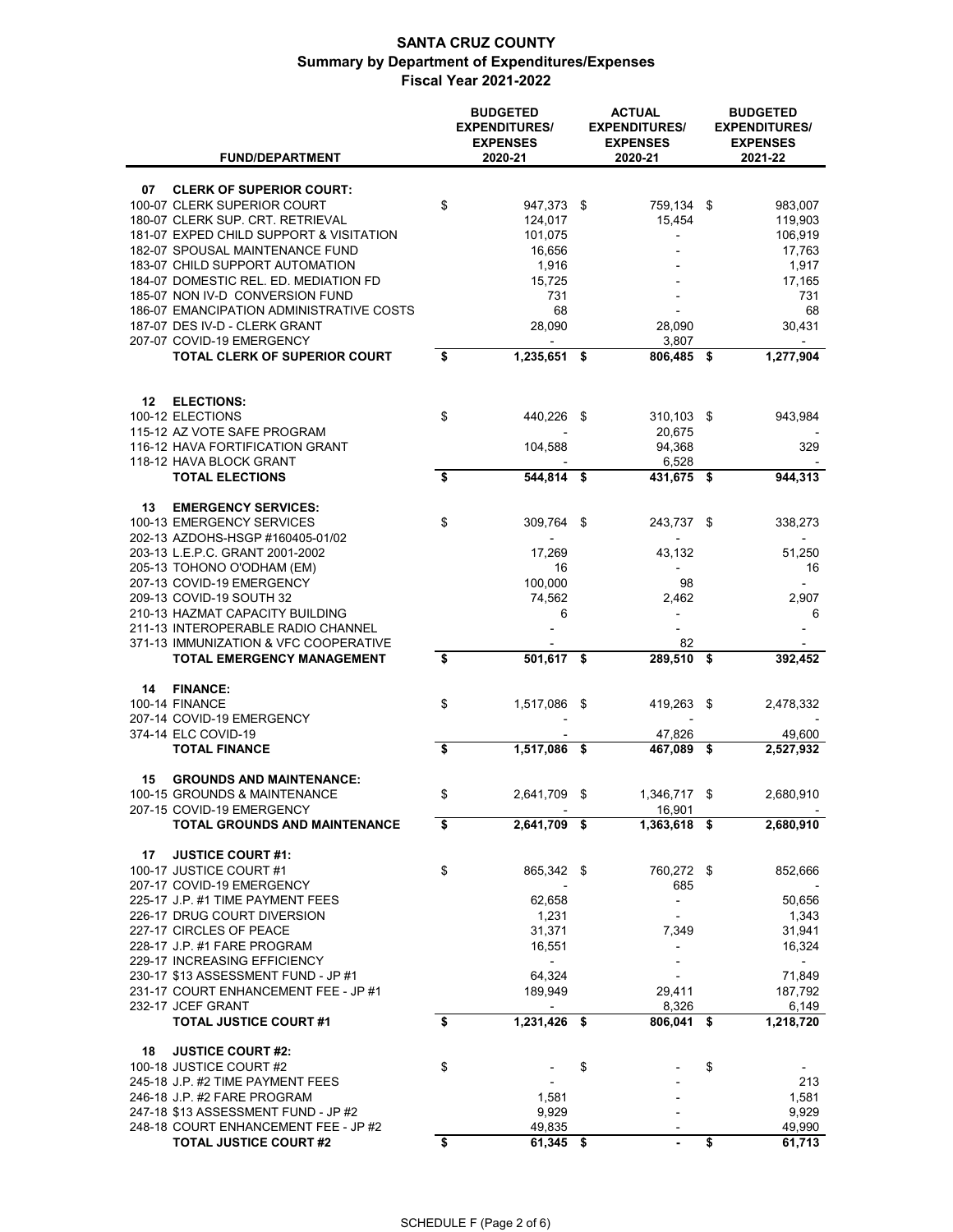|                                                                                                     |               | <b>BUDGETED</b><br><b>ACTUAL</b><br><b>EXPENDITURES/</b><br><b>EXPENDITURES/</b><br><b>EXPENSES</b><br><b>EXPENSES</b><br>2020-21<br>2020-21 |     |                          | <b>BUDGETED</b><br><b>EXPENDITURES/</b><br><b>EXPENSES</b><br>2021-22 |                        |  |
|-----------------------------------------------------------------------------------------------------|---------------|----------------------------------------------------------------------------------------------------------------------------------------------|-----|--------------------------|-----------------------------------------------------------------------|------------------------|--|
| <b>FUND/DEPARTMENT</b>                                                                              |               |                                                                                                                                              |     |                          |                                                                       |                        |  |
| <b>INFORMATION TECHNOLOGY:</b><br>19<br>100-19 INFORMATION TECHNOLOGY<br>372-19 ELC CONTACT TRACING | \$            | 1,310,230                                                                                                                                    | -\$ | 1,351,846<br>18,104      | \$                                                                    | 1,921,665<br>58,469    |  |
| TOTAL INFORMATION TECHNOLOGY                                                                        | \$            | 1,310,230                                                                                                                                    | \$  | 1,369,949                | \$                                                                    | 1,980,134              |  |
| G.I.S.<br>20                                                                                        |               |                                                                                                                                              |     |                          |                                                                       |                        |  |
| 100-20 G.I.S.                                                                                       | \$            | 49,000                                                                                                                                       | \$  | 36,735                   | \$                                                                    | 49,500                 |  |
| TOTAL G.I.S.                                                                                        | \$            | 49,000                                                                                                                                       | \$  | 36,735                   | \$                                                                    | 49,500                 |  |
| <b>BUILDING CODES:</b><br>23                                                                        |               |                                                                                                                                              |     |                          |                                                                       |                        |  |
| 100-23 BUILDING CODES                                                                               | $\frac{3}{2}$ | 219,519                                                                                                                                      | \$  | 197,201                  | \$                                                                    | 219,949                |  |
| <b>TOTAL BUILDING CODES</b>                                                                         | \$            | 219,519                                                                                                                                      | \$  | 197,201                  | \$                                                                    | 219,949                |  |
| <b>PLANNING:</b><br>24                                                                              |               |                                                                                                                                              |     |                          |                                                                       |                        |  |
| 100-24 PLANNING & ZONING                                                                            | $\frac{1}{2}$ | 383,800                                                                                                                                      | \$  | 268,042                  | \$                                                                    | 470,726                |  |
| <b>TOTAL PLANNING</b>                                                                               | \$            | 383,800                                                                                                                                      | \$  | 268,042                  | \$                                                                    | 470,726                |  |
| <b>RECORDER - ELECTION:</b><br>27                                                                   |               |                                                                                                                                              |     |                          |                                                                       |                        |  |
| 100-27 RECORDER - ELECTION                                                                          | \$            | 211,066                                                                                                                                      | -\$ | 123,666 \$               |                                                                       | 211,058                |  |
| 115-27 AZ VOTE SAFE PROGRAM                                                                         |               |                                                                                                                                              |     | 8,311                    |                                                                       |                        |  |
| 118-27 HAVA BLOCK GRANT                                                                             |               | 6,526                                                                                                                                        |     |                          |                                                                       |                        |  |
| <b>TOTAL RECORDER - ELECTION</b>                                                                    | \$            | 217,592 \$                                                                                                                                   |     | 131,978                  | \$                                                                    | 211,058                |  |
| 28<br><b>RECORDER:</b>                                                                              |               |                                                                                                                                              |     |                          |                                                                       |                        |  |
| 100-28 RECORDER                                                                                     | \$            | 325,466                                                                                                                                      | \$  | 296,719                  | \$                                                                    | 375,954                |  |
| 111-28 RECORDER RETRIEVAL CONVERS.                                                                  |               | 235,224                                                                                                                                      |     | 49,614                   |                                                                       | 217,202                |  |
| <b>TOTAL RECORDER</b>                                                                               | \$            | 560,690                                                                                                                                      | \$  | 346,333                  | \$                                                                    | 593,156                |  |
| <b>SUPERIOR COURT:</b><br>29                                                                        |               |                                                                                                                                              |     |                          |                                                                       |                        |  |
| 100-29 SUPERIOR COURT<br>207-29 COVID-19 EMERGENCY                                                  | \$            | 1,935,874                                                                                                                                    | \$  | 1,527,884<br>8,123       | \$                                                                    | 1,920,649              |  |
| 250-29 CASA PROGRAM FUND                                                                            |               | 52,134                                                                                                                                       |     | 45,728                   |                                                                       | 51,326.00              |  |
| 251-29 MODEL COURT                                                                                  |               | 12,787                                                                                                                                       |     | 17,933                   |                                                                       | 12,786.00              |  |
| 252-29 D.E.S. IV-D                                                                                  |               | 70,629                                                                                                                                       |     | 59,390                   |                                                                       | 72,599.00              |  |
| 253-29 DEPENDENCY CASE PROCESSING                                                                   |               |                                                                                                                                              |     | $\overline{\phantom{a}}$ |                                                                       |                        |  |
| 254-29 COMMUNITY ADVISORY BOARD                                                                     |               | 23                                                                                                                                           |     |                          |                                                                       | 23.00                  |  |
| 255-29 TRAFFIC CASE PROCESSING FUND                                                                 |               | 25,249                                                                                                                                       |     | 25,033                   |                                                                       | 25,188.00              |  |
| 257-29 LAW LIBRARY<br>258-29 DOMESTIC REL. ED. CHILD ISSUES                                         |               | 111,167<br>3,500                                                                                                                             |     | 31,711<br>4.470          |                                                                       | 105,600.00<br>4,792.00 |  |
| 259-29 FILL THE GAP (5%)                                                                            |               | 87,977                                                                                                                                       |     | 475                      |                                                                       | 57,268.00              |  |
| 260-29 SUPERIOR COURT FILL THE GAP                                                                  |               | 647,328                                                                                                                                      |     | 78,682                   |                                                                       | 597,187.00             |  |
| 261-29 5% FILL THE GAP INDIGENT DEFENSE                                                             |               | 359,840                                                                                                                                      |     | 6,184.16                 |                                                                       | 368,166.00             |  |
| 262-29 J.C.E.F. COURT FEES                                                                          |               | 139,878                                                                                                                                      |     | 71                       |                                                                       | 150,951.00             |  |
| 263-29 FARE PROGRAM                                                                                 |               | 633                                                                                                                                          |     |                          |                                                                       | 613.00                 |  |
| 264-29 STATE - FILL THE GAP                                                                         |               | 11,128                                                                                                                                       |     | 11,129                   |                                                                       | 9,971.00               |  |
| 265-29 COURT SECURITY IMPROVEMENTS<br><b>TOTAL SUPERIOR COURT</b>                                   | \$            | 23,289<br>3,481,436 \$                                                                                                                       |     | 44,008<br>1,860,819      | \$                                                                    | 18,176.00<br>3,395,295 |  |
|                                                                                                     |               |                                                                                                                                              |     |                          |                                                                       |                        |  |
| 31<br><b>TREASURER:</b>                                                                             |               |                                                                                                                                              |     |                          |                                                                       |                        |  |
| 100-31 TREASURER<br>112-31 TREASURER'S RETRIEVAL FUND                                               | \$            | 541,820 \$                                                                                                                                   |     | 594,220 \$               |                                                                       | 547,891                |  |
| <b>TOTAL TREASURER</b>                                                                              | \$            | 130,729<br>672,549                                                                                                                           | -\$ | 594,220                  | - \$                                                                  | 148,916<br>696,807     |  |
|                                                                                                     |               |                                                                                                                                              |     |                          |                                                                       |                        |  |
| <b>PROBATION:</b><br>32                                                                             |               |                                                                                                                                              |     |                          |                                                                       |                        |  |
| 100-32 JUVENILE PROBATION<br>207-32 COVID-19 EMERGENCY                                              | \$            |                                                                                                                                              | \$  | 51,000 \$                |                                                                       | 54,876                 |  |
| 273-32 JUVENILE INTENSIVE PROBATION                                                                 |               | 191,900                                                                                                                                      |     | 169,474                  |                                                                       | 202,066                |  |
| 275-32 PIC ACT                                                                                      |               | 276,158                                                                                                                                      |     | 275,639                  |                                                                       | 274,473                |  |
| 276-32 STANDARD PROBATION                                                                           |               | 104,472                                                                                                                                      |     | 89,891                   |                                                                       | 103,754                |  |
| 278-32 DIVERSION CONSEQUENCES                                                                       |               | 7,592                                                                                                                                        |     | 4,976                    |                                                                       | 9,024                  |  |
| 279-32 JUVENILE TREATMENT SERVICES                                                                  |               | 209,230                                                                                                                                      |     | 215,827                  |                                                                       | 203,516                |  |
| 280-32 FAMILY COUNSELING                                                                            |               | 25,955                                                                                                                                       |     | 4,115                    |                                                                       | 25,961                 |  |
| 281-32 JUVENILE DIVERSION FEES                                                                      |               | 115,724                                                                                                                                      |     | $\overline{a}$           |                                                                       | 115,655                |  |
| 282-32 JUVENILE PROBATION FEES<br>283-32 JUV PARENTAL ASSMNT EXTRA FEE                              |               | 150,306                                                                                                                                      |     | 62                       |                                                                       | 150,093                |  |
| 287-32 JAIBG JUV                                                                                    |               | 21,174<br>209                                                                                                                                |     |                          |                                                                       | 21,022<br>209          |  |
| 288-32 JAIBG #2                                                                                     |               | 387                                                                                                                                          |     |                          |                                                                       | 387                    |  |
| 289-32 JUV DIVERSION SVC FEES - OVER                                                                |               | 13,326                                                                                                                                       |     |                          |                                                                       | 13,254                 |  |
| <b>TOTAL PROBATION</b>                                                                              | \$            | 1,116,433 \$                                                                                                                                 |     | 810,983                  | \$                                                                    | 1,174,290              |  |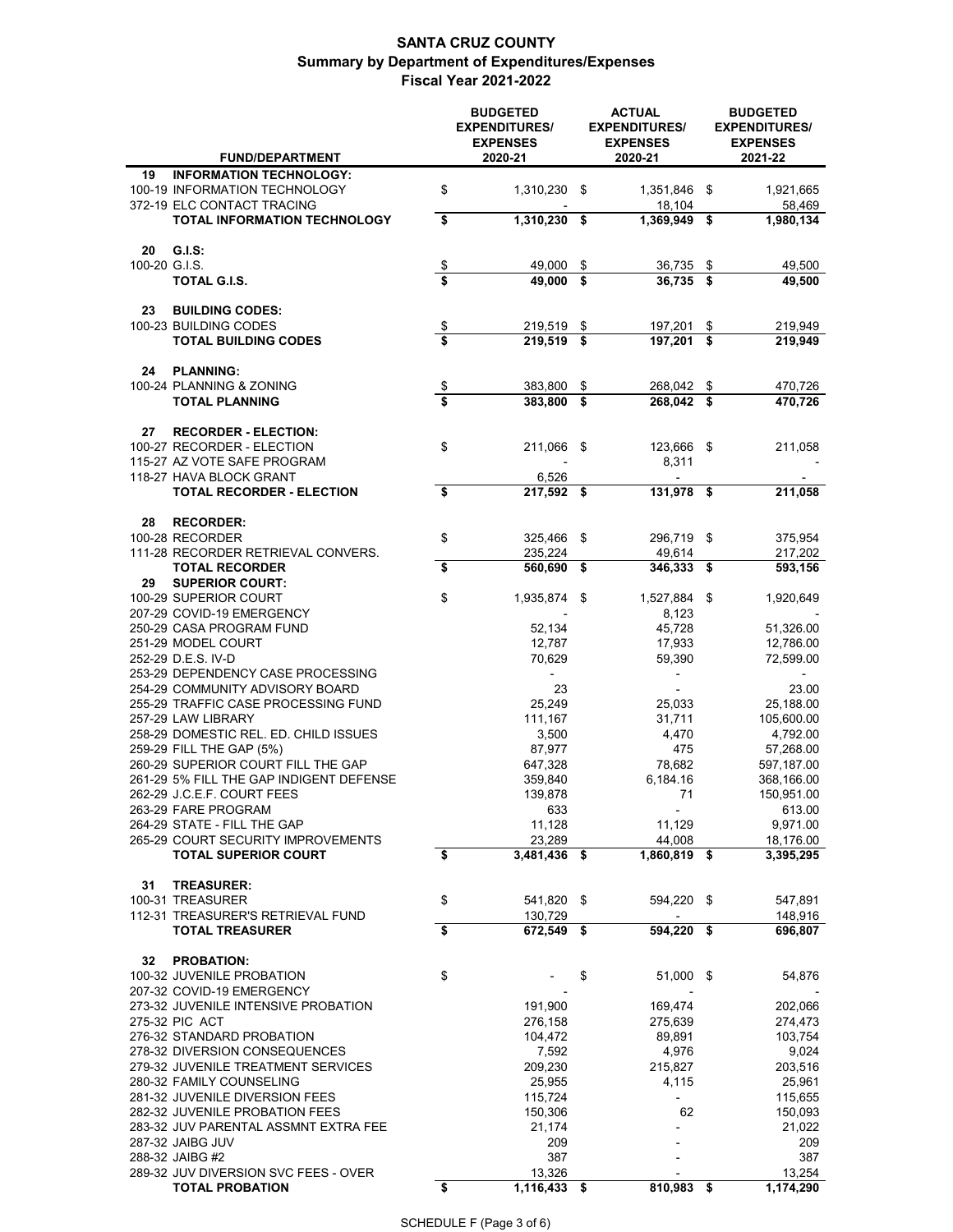| <b>FUND/DEPARTMENT</b>                                         |               | <b>BUDGETED</b><br><b>EXPENDITURES/</b><br><b>EXPENSES</b><br>2020-21 | <b>ACTUAL</b><br><b>EXPENDITURES/</b><br><b>EXPENSES</b><br>2020-21 |                     | <b>BUDGETED</b><br><b>EXPENDITURES/</b><br><b>EXPENSES</b><br>2021-22 |  |  |
|----------------------------------------------------------------|---------------|-----------------------------------------------------------------------|---------------------------------------------------------------------|---------------------|-----------------------------------------------------------------------|--|--|
|                                                                |               |                                                                       |                                                                     |                     |                                                                       |  |  |
| <b>ADULT PROBATION:</b><br>35                                  |               |                                                                       |                                                                     |                     |                                                                       |  |  |
| 100-35 ADULT PROBATION                                         | \$            | 638,867                                                               | \$                                                                  | 433,918             | \$<br>583,451                                                         |  |  |
| 207-35 COVID-19 EMERGENCY<br>300-32 COMMUNITY PUNISHMENT PROG. |               | 90,084                                                                |                                                                     | 4,162<br>91,890     | 85,905                                                                |  |  |
| 301-32 STATE AID ENHANCEMENT                                   |               | 348,659                                                               |                                                                     | 314,148             | 351,343                                                               |  |  |
| 303-32 DRUG TREATMENT & EDUCATION                              |               | 6,303                                                                 |                                                                     | 4,300               | 6,253                                                                 |  |  |
| 305-32 VICTIM RIGHTS-PROBATION                                 |               | 1,383                                                                 |                                                                     |                     | 1,383                                                                 |  |  |
| 306-32 ADULT PROBATION DRUG TESTING                            |               | 22,087                                                                |                                                                     |                     | 22,087                                                                |  |  |
| 307-32 PROB FEES INTERSTATE COMP 30%                           |               | 12,989                                                                |                                                                     | 59                  | 13,607                                                                |  |  |
| 308-32 ADULT PROBATION FEES                                    |               | 666,224                                                               |                                                                     | 45,487              | 716,524                                                               |  |  |
| 309-32 ADULT PROBATION EXTRA FEES                              |               | 121,433                                                               |                                                                     |                     | 122,000                                                               |  |  |
| 310-32 ADULT INTENSIVE PROBATION                               |               | 305,324                                                               |                                                                     | 317,707             | 302,533                                                               |  |  |
| 312-32 PROBATION PAROLE SERVICES                               |               | 50,042                                                                |                                                                     |                     | 49,702                                                                |  |  |
| 313-35 GLOBAL POSITIONING SYSTEM                               |               |                                                                       |                                                                     |                     | 1,000                                                                 |  |  |
| <b>TOTAL ADULT PROBATION</b>                                   | \$            | 2,263,395                                                             | \$                                                                  | 1,211,672 \$        | 2,255,788                                                             |  |  |
| <b>JUVENILE DETENTION:</b><br>37                               |               |                                                                       |                                                                     |                     |                                                                       |  |  |
| 207-37 COVID-19 EMERGENCY                                      |               |                                                                       |                                                                     | 2,329               |                                                                       |  |  |
| 325-37 JAIL DISTRICT                                           | \$            | 2,066,935                                                             | \$                                                                  | 1,897,673           | \$<br>2,196,342                                                       |  |  |
| 442-37 JAIL DISTRICT CONSTRUCTION                              |               | 81,899                                                                |                                                                     |                     | 81,955                                                                |  |  |
| <b>TOTAL JUVENILE DETENTION</b>                                | \$            | 2,148,834                                                             | \$                                                                  | 1,900,001           | \$<br>2,278,297                                                       |  |  |
| <b>CONSTABLE #1:</b><br>38<br>100-38 CONSTABLE #1              | $\frac{1}{2}$ | 107,950                                                               | \$                                                                  | 94,453              | \$<br>107,607                                                         |  |  |
| <b>TOTAL CONSTABLE #1</b>                                      | \$            | 107,950                                                               | \$                                                                  | 94.453              | \$<br>107,607                                                         |  |  |
|                                                                |               |                                                                       |                                                                     |                     |                                                                       |  |  |
| 39<br><b>SHERIFF:</b>                                          |               |                                                                       |                                                                     |                     |                                                                       |  |  |
| <b>100-39 SHERIFF</b>                                          | \$            | 4,519,130                                                             | \$                                                                  | 2,537,308           | \$<br>5,005,084                                                       |  |  |
| 134-39 ANTI-RACKETEERING                                       |               |                                                                       |                                                                     |                     |                                                                       |  |  |
| 207-39 COVID-19 EMERGENCY                                      |               |                                                                       |                                                                     | 27,854              |                                                                       |  |  |
| 325-39 JAIL DISTRICT<br>327-39 SHERIFF A.C.J.C.                |               | 5,705,892<br>64,022                                                   |                                                                     | 5,149,441           | 5,783,689<br>66,015                                                   |  |  |
| 328-39 AZ CARES                                                |               | 3,774,940                                                             |                                                                     | 19,045<br>1,735,195 |                                                                       |  |  |
| 329-39 COMMISSARY FUND                                         |               | 49,109                                                                |                                                                     | 10,828              | 78,325                                                                |  |  |
| 330-39 JAIL ENHANCEMENT                                        |               | 471,077                                                               |                                                                     | 34,225              | 536,110                                                               |  |  |
| 331-39 GOHS DUI GRANT                                          |               | 23,123                                                                |                                                                     | 12,286              | 23,554                                                                |  |  |
| 332-39 VICTIM BILL OF RIGHTS                                   |               | 7,182                                                                 |                                                                     | 7,020               | 7,182                                                                 |  |  |
| 333-39 OPERATION STONEGARDEN #180432-01                        |               | $\overline{\phantom{a}}$                                              |                                                                     | 73,243              | 442                                                                   |  |  |
| 334-39 FEDERAL SEIZURE - SO                                    |               | 20,346                                                                |                                                                     |                     | 20,354                                                                |  |  |
| 337-39 DOJ BULLETPROFF VEST                                    |               | 8,222                                                                 |                                                                     |                     | 8,222                                                                 |  |  |
| 339-39 AZDPS - BORDER ENHANCEMENT                              |               | 522,928                                                               |                                                                     | 26,715              | 700,695                                                               |  |  |
| 342-39 STATE PROGRAM INCOME - MTF                              |               | 39,491                                                                |                                                                     |                     | $\overline{\phantom{a}}$                                              |  |  |
| 343-39 9-1-1 GRANT PROGRAM                                     |               | 198,963                                                               |                                                                     | 179,053             | 253,029                                                               |  |  |
| 346-39 SMART & SAFE ARIZONA                                    |               |                                                                       |                                                                     |                     | 20,158                                                                |  |  |
| 347-39 OPERATION STONEGARDEN                                   |               |                                                                       |                                                                     | (29)                |                                                                       |  |  |
| 349-39 STATE CRIMINAL ALIEN ASST PROGRAM                       |               |                                                                       |                                                                     | 7,015               | 172,070                                                               |  |  |
| 353-39 OFFICER SAFETY EQUIPMENT - SO<br>354-39 ICE GRANT       |               | 9,069<br>210,234                                                      |                                                                     |                     | 14,826                                                                |  |  |
| 355-39 OPERATION STONEGARDEN #170432-01                        |               |                                                                       |                                                                     | 200,153             | 212,455                                                               |  |  |
| 356-39 SLOT GRANT                                              |               |                                                                       |                                                                     | 463                 | -                                                                     |  |  |
| 357-39 TOHONO O'ODHAM                                          |               | 108,002                                                               |                                                                     |                     | 100,000                                                               |  |  |
| 358-39 OPERATION STONEGARDEN #190427                           |               | 576,264                                                               |                                                                     | 380,772             | 1,468                                                                 |  |  |
| 359-39 OPERATION STONEGARDEN #200431                           |               |                                                                       |                                                                     | 187,250             | 614,650                                                               |  |  |
| 360-39 OPERATION STONEGARDEN #150417                           |               | 4,123                                                                 |                                                                     |                     | 4,123                                                                 |  |  |
| 442-39 JAIL DISTRICT CONSTRUCTION                              |               | 191,099                                                               |                                                                     |                     | 191,229                                                               |  |  |
| <b>TOTAL SHERIFF</b>                                           | \$            | 16,503,216                                                            | - \$                                                                | 10,587,837 \$       | 13,813,680                                                            |  |  |
| <b>ROAD:</b><br>43                                             |               |                                                                       |                                                                     |                     |                                                                       |  |  |
| 105-43 ROAD FUND                                               | \$            | 6,003,857                                                             | \$                                                                  | 5,247,900           | \$<br>6,873,525                                                       |  |  |
| 207-43 COVID-19 EMERGENCY                                      |               |                                                                       |                                                                     | 43,405              |                                                                       |  |  |
| <b>TOTAL ROAD</b>                                              | \$            | 6,003,857                                                             | \$                                                                  | 5,291,306           | \$<br>6,873,525                                                       |  |  |
|                                                                |               |                                                                       |                                                                     |                     |                                                                       |  |  |
| <b>CONSTABLE #2:</b><br>44<br>100-44 CONSTABLE #2              | \$            |                                                                       | \$                                                                  |                     | \$                                                                    |  |  |
| <b>TOTAL CONSTABLE #2</b>                                      | \$            |                                                                       | \$                                                                  |                     | \$                                                                    |  |  |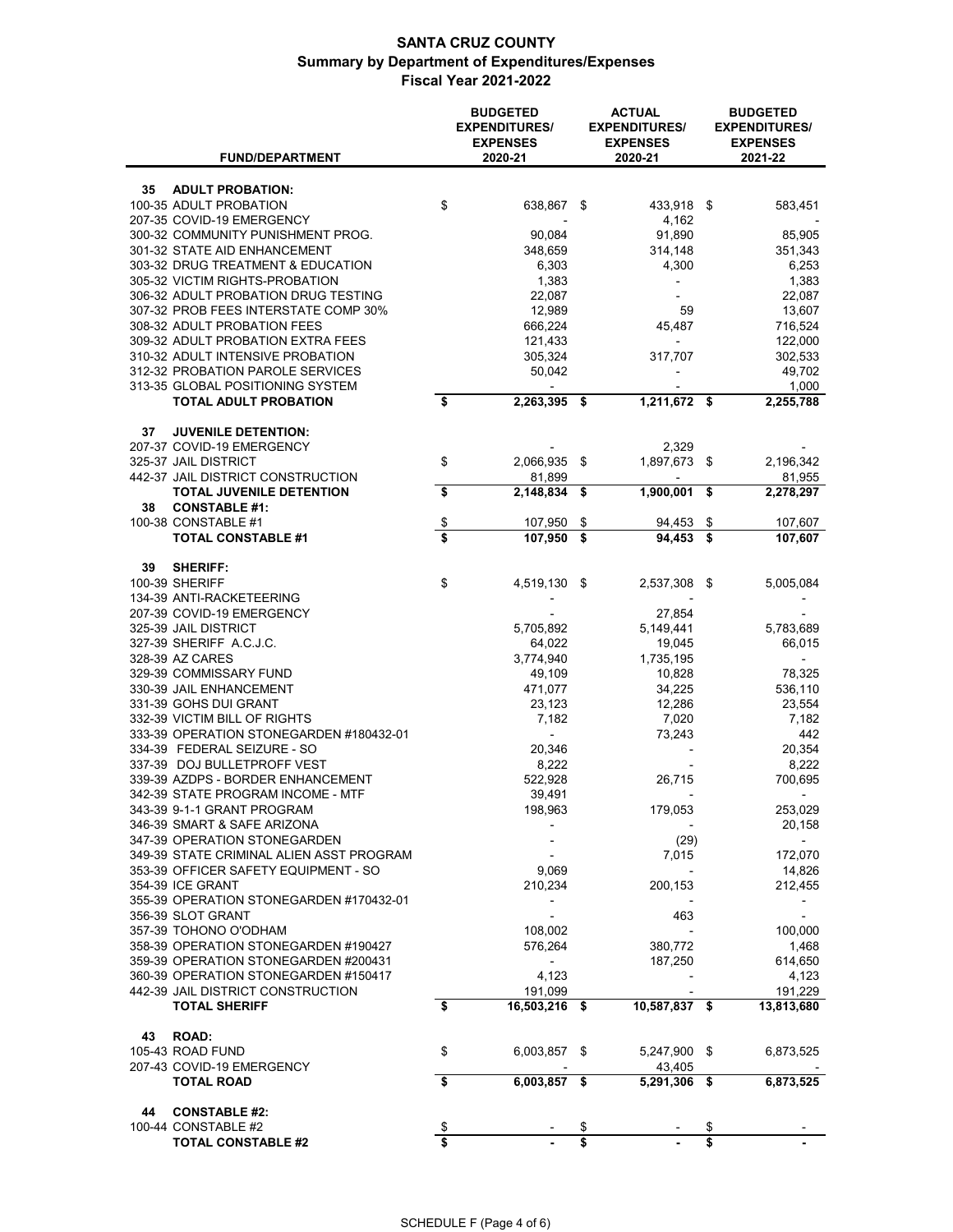|                                        |                      | <b>BUDGETED</b><br><b>EXPENDITURES/</b><br><b>EXPENSES</b> |      | <b>ACTUAL</b><br><b>EXPENDITURES/</b><br><b>EXPENSES</b> | <b>BUDGETED</b><br><b>EXPENDITURES/</b><br><b>EXPENSES</b> |
|----------------------------------------|----------------------|------------------------------------------------------------|------|----------------------------------------------------------|------------------------------------------------------------|
| <b>FUND/DEPARTMENT</b>                 |                      | 2020-21                                                    |      | 2020-21                                                  | 2021-22                                                    |
| <b>OTHER AGENCIES:</b><br>45           |                      |                                                            |      |                                                          |                                                            |
| 134-45 ANTI-RACKETEERING               | \$                   |                                                            | \$   | $(420)$ \$                                               |                                                            |
| 950-45 FIRE DISTRICTS                  |                      | 362,267                                                    |      | 362,267                                                  | 375,428                                                    |
| <b>TOTAL OTHER AGENCIES</b>            | \$                   | 362,267                                                    | \$   | 361,847                                                  | \$<br>375,428                                              |
| <b>NOGALES POLICE DEPARTMENT</b><br>46 |                      |                                                            |      |                                                          |                                                            |
| 134-46 ANTI-RACKETEERING               | \$                   |                                                            | \$   |                                                          | \$                                                         |
| <b>TOTAL NOGALES POLICE DEPARTMENT</b> | \$                   |                                                            | \$   |                                                          | \$                                                         |
|                                        |                      |                                                            |      |                                                          |                                                            |
| 52<br><b>ENVIRONMENTAL HEALTH:</b>     |                      |                                                            |      |                                                          |                                                            |
| 207-52 COVID-19 EMERGENCY              | \$                   |                                                            | \$   |                                                          | \$                                                         |
| 325-52 JAIL DISTRICT                   |                      | 527,723                                                    |      | 380,805                                                  | 1,314,024                                                  |
| 328-52 AZ CARES                        |                      |                                                            |      | 82,618                                                   |                                                            |
| 370-52 HEALTH SERVICE FUND             |                      | 648,673                                                    |      | 252,072                                                  | 490,109                                                    |
| 371-52 IMMUNIZATION & VFC COOPERATIVE  |                      |                                                            |      | 12,446                                                   | 25,000                                                     |
| 372-52 ELC CONTACT TRACINGS            |                      |                                                            |      | 130,030                                                  | 657,610                                                    |
| 373-52 SMOKE FREE ARIZONA              |                      | 37,000                                                     |      | 30,523                                                   | 37,000                                                     |
| 374-52 ELC COVID-19                    |                      | 5,000,000                                                  |      | 698,513                                                  | 751,664                                                    |
| 375-52 PHEP COVID-19                   |                      | 421,419                                                    |      | 204,924                                                  | 8,061                                                      |
| 376-52 ZIKA ELC                        |                      | 1,956                                                      |      | $\frac{1}{2}$                                            | 1,956                                                      |
| 377-52 BIO TERRORISM GRANT             |                      | 211,750                                                    |      | 127,542                                                  | 201,438                                                    |
| 379-52 T.B. CONTROL                    |                      | 62,260                                                     |      | 48,023                                                   | 62,260                                                     |
| 380-52 VACCINE POD                     |                      |                                                            |      | 232,981                                                  | 250,000                                                    |
| 383-52 IMMUNIZATION PROGRAM            |                      | 240.000                                                    |      | 264,413                                                  | 242,000                                                    |
| 386-52 MEDICAL RESERVE CORP            |                      | 21,497                                                     |      |                                                          | 21,497                                                     |
| 387-52 ZIKA PHEP                       |                      |                                                            |      |                                                          |                                                            |
| TOTAL ENVIRONMENTAL HEALTH             | \$                   | 7,172,278                                                  | -\$  | 2,464,888                                                | \$<br>4,062,619                                            |
| <b>ANIMAL CONTROL:</b><br>55           |                      |                                                            |      |                                                          |                                                            |
| 207-55 COVID-19 EMERGENCY              | \$                   |                                                            | \$   |                                                          | \$                                                         |
| 600-55 ANIMAL CONTROL                  |                      | 620,152                                                    |      | 574,350                                                  | 690,596                                                    |
| 601-55 ANIMAL CONTROL STERILIZATION    |                      | 36,089                                                     |      | 21,919                                                   | 28,473                                                     |
| 602-55 OFFICER SAFETY EQUIPMENT - AC   |                      | 2,901                                                      |      |                                                          | 2,867                                                      |
| <b>TOTAL ANIMAL CONTROL</b>            | \$                   | 659,142                                                    | -\$  | 596,270                                                  | \$<br>721,936                                              |
| <b>PUBLIC FIDUCIARY:</b><br>61         |                      |                                                            |      |                                                          |                                                            |
| 100-61 PUBLIC FIDUCIARY                | \$                   | 3,448,201                                                  | -\$  | 3,325,921                                                | \$<br>3,837,113                                            |
| 615-61 CASE MANAGEMENT                 |                      | 78,182                                                     |      | 43,808                                                   | 43,546                                                     |
| <b>TOTAL PUBLIC FIDUCIARY</b>          | \$                   | 3,526,383                                                  | \$   | 3,369,729                                                | \$<br>3,880,659                                            |
|                                        |                      |                                                            |      |                                                          |                                                            |
| 63<br><b>CENTRAL PERMITS:</b>          |                      |                                                            |      |                                                          |                                                            |
| 100-63 CENTRAL PERMITS                 | \$                   | 59,762                                                     | \$   | 43,279                                                   | \$<br>64,124                                               |
| TOTAL CENTRAL PERMITS                  | \$                   | 59,762                                                     | \$   | 43,279                                                   | \$<br>64,124                                               |
|                                        |                      |                                                            |      |                                                          |                                                            |
| 70<br><b>LANDFILL:</b>                 |                      |                                                            |      |                                                          |                                                            |
| 500-70 LANDFILL                        | \$                   | 3,132,598                                                  | - \$ | 1,790,324                                                | \$<br>3,873,693                                            |
| 501-70 LANDFILL RESERVE                |                      | 4,499,691                                                  |      | 24                                                       | 5,740,777                                                  |
| 625-70 WASTE TIRE (ADEQ)               |                      | 234,139                                                    |      |                                                          | 325,363                                                    |
| 626-70 SELF HHW/ABOP SITE              | $\overline{\bullet}$ | 6,149                                                      |      |                                                          | 6,149<br>9,945,982                                         |
| <b>TOTAL LANDFILL</b>                  |                      | 7,872,577 \$                                               |      | 1,790,348                                                | \$                                                         |
| 83<br><b>RECREATION:</b>               |                      |                                                            |      |                                                          |                                                            |
| 100-83 RECREATION                      |                      | 309,182                                                    | \$   | 231,489                                                  | \$<br>599,846                                              |
| <b>TOTAL RECREATION</b>                | $\frac{1}{2}$        | 309,182                                                    | \$   | 231,489                                                  | \$<br>599,846                                              |
|                                        |                      |                                                            |      |                                                          |                                                            |
| <b>FLOOD DISTRICT:</b><br>84           |                      |                                                            |      |                                                          |                                                            |
| 406-84 CDBG REGIONAL ACCOUNT           | \$                   |                                                            | \$   |                                                          | \$                                                         |
| 650-84 FLOOD CONTROL DISTRICT          |                      | 4,644,585                                                  |      | 1,468,352                                                | 4,737,850                                                  |
| 651-84 FLOOD RESERVE                   |                      | 1,309,226                                                  |      | 645,929                                                  | 1,463,545                                                  |
| 652-84 NOGALES WASH WATERSHED STUDY    |                      |                                                            |      | $\overline{a}$                                           | 119,000                                                    |
| <b>TOTAL FLOOD DISTRICT</b>            | \$                   | 5,953,811                                                  | \$   | 2,114,281                                                | \$<br>6,320,395                                            |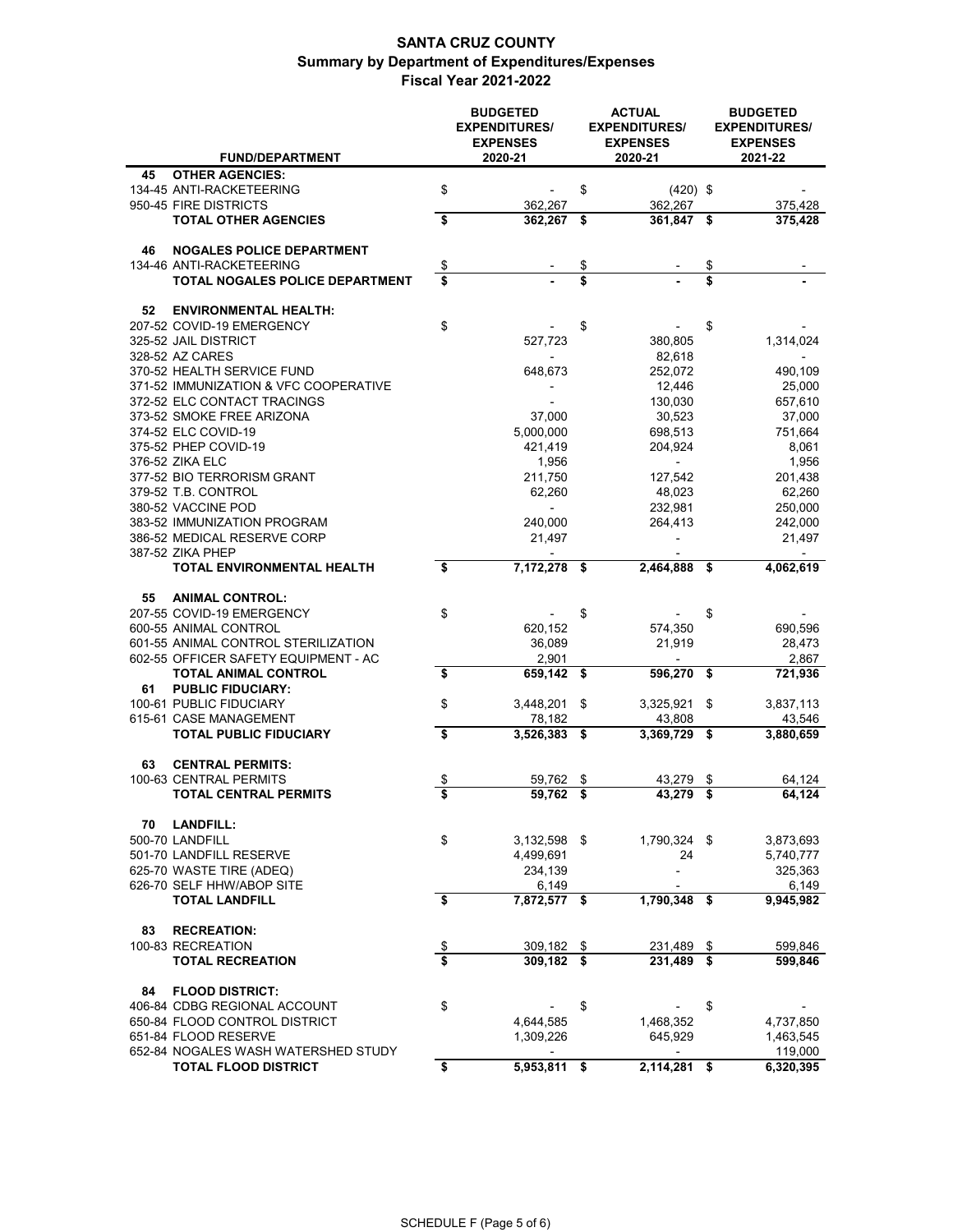| <b>FUND/DEPARTMENT</b>                                                             | <b>BUDGETED</b><br><b>EXPENDITURES/</b><br><b>EXPENSES</b><br>2020-21 |      | <b>ACTUAL</b><br><b>EXPENDITURES/</b><br><b>EXPENSES</b><br>2020-21 | <b>BUDGETED</b><br><b>EXPENDITURES/</b><br><b>EXPENSES</b><br>2021-22 |
|------------------------------------------------------------------------------------|-----------------------------------------------------------------------|------|---------------------------------------------------------------------|-----------------------------------------------------------------------|
|                                                                                    |                                                                       |      |                                                                     |                                                                       |
| <b>SCHOOL SUPERINTENDENT:</b><br>91                                                |                                                                       |      |                                                                     |                                                                       |
| 100-91 SCHOOL SUPERINTENDENT                                                       | \$<br>456,110 \$                                                      |      | 435,065 \$                                                          | 466,044                                                               |
| 676-91 SCHOOL FOREST FEES                                                          | 278,468                                                               |      | 293,461                                                             | 558,818                                                               |
| 677-91 EARLY LEARNING                                                              | 5,007                                                                 |      | 9,763                                                               | 5,000                                                                 |
| 678-91 FIRST THINGS FIRST HOME VISIT<br>679-91 READING FIRST, TECH ASSISTANT       | 186,000<br>922                                                        |      | 162,501                                                             | 186,000<br>922                                                        |
| 681-91 GOVERNOR'S HEALTHY FAMILY GRANT                                             | $\overline{\phantom{a}}$                                              |      |                                                                     |                                                                       |
| 682-39 ELEM & SECONDARY SCHOOL EMERG                                               |                                                                       |      | 19,468                                                              | 21,738                                                                |
| 683-91 JUVENILE EDUCATION                                                          | 182,077                                                               |      | 118,519                                                             | 176,162                                                               |
| 684-91 GEAR UP                                                                     | 836,958                                                               |      | 588,072                                                             | 820,000                                                               |
| 685-91 TITLE II-A                                                                  | 6,728                                                                 |      | 232                                                                 | 6,638                                                                 |
| 686-91 TITLE II-D                                                                  | 8,294                                                                 |      | 9,240                                                               | 8,294                                                                 |
| 689-91 PART B IDEA BASIC                                                           | 10,371                                                                |      | 1,309                                                               | 14,997                                                                |
| 691-91 COUNTY JAIL EDUCATION PROGRAM                                               | 58,408                                                                |      | 3,380                                                               | 126,187                                                               |
| 693-91 TECHNOLOCHICAS LIFT INITIATIVE                                              | 135,291                                                               |      | 28,008                                                              | 151,784                                                               |
| 694-91 ELEMENTARY ROBOTICS PROGRAM                                                 | 44,800                                                                |      | 3,597                                                               | 45,000                                                                |
| 695-91 IME BECAS GRANT                                                             | 6,410                                                                 |      | 1,597                                                               | 9,813                                                                 |
| 698-91 SCHOOL SUPPORT                                                              | 81,331                                                                |      | 87,246                                                              | 100,000                                                               |
| 699-91 SPECIAL SERVICES 15-365                                                     | 464,065                                                               |      |                                                                     | 485,718                                                               |
| 700-91 SCC E-RATE CONSORTIUM                                                       |                                                                       |      | (141, 682)                                                          | 1,315                                                                 |
| 701-91 1ST CENT COM. LEARNING                                                      | 468                                                                   |      |                                                                     | 468                                                                   |
| 704-91 IDEA BASIC JUVENILE SECURE CARE                                             | 4,809                                                                 |      |                                                                     | 4,809                                                                 |
| 705-91 FIRST THINGS FIRST CAPACITY BUILDING                                        |                                                                       |      | 8,066                                                               | 10,000                                                                |
| 706-91 TAYLOR GRAZING FEES                                                         | 1,022                                                                 |      |                                                                     | 1,029                                                                 |
| 707-91 STATE CHEMICAL ABUSE                                                        | 30                                                                    |      |                                                                     | 30                                                                    |
| 708-91 PROMOTING HEALTHY STUDENTS INITIA                                           | $\overline{\phantom{0}}$                                              |      | 20,149                                                              | 398,181                                                               |
| 711-91 IDEA BASIC ADULT SECURE CARE                                                | 6,177                                                                 |      |                                                                     | 6,177                                                                 |
| 712-91 JUVENILE DETENTION LEARN                                                    | ٠                                                                     |      |                                                                     |                                                                       |
| 713-91 ESA PROFESSIONAL DEVELOP PROJECT                                            | 210                                                                   |      |                                                                     | 210                                                                   |
| 716-91 TEAM ANONYMOUS                                                              | 9,581                                                                 |      | 3,232                                                               | 6,352                                                                 |
| 717-91 ADOLESCENT WELLNESS NETWORK                                                 | 8,979                                                                 |      |                                                                     | 3,757                                                                 |
| 718-91 DISTRICT #99 - INSURANCE FUND<br>719-91 YOUTH CAREER CONNECT GRANT          | 10,520                                                                |      |                                                                     | 10,525                                                                |
| 720-91 HEALTHY STUDENTS                                                            |                                                                       |      |                                                                     | $\overline{\phantom{a}}$                                              |
| 951-91 INDIRECT COSTS                                                              | 63,172                                                                |      | 21,579                                                              | 37,227                                                                |
| 953-91 SCC CONSORTIUM DUES                                                         | 181                                                                   |      |                                                                     | 181                                                                   |
| TOTAL SCHOOL SUPERINTENDENT                                                        | \$<br>2,866,389                                                       | \$   | 1,672,803                                                           | \$<br>3,663,376                                                       |
| WIOA:<br>95                                                                        |                                                                       |      |                                                                     |                                                                       |
| 725-95 PROFESSIONAL DEVELOPMENT                                                    | \$<br>25,000                                                          | -\$  | 21,770 \$                                                           | 25,000                                                                |
| 727-95 WIOA YOUTH IN SCHOOL                                                        | 219,745                                                               |      | 192,774                                                             | 237,981                                                               |
| 728-95 WIOA YOUTH OUT OF SCHOOL                                                    | 676,743                                                               |      | 91,328                                                              | 676,141                                                               |
| 729-95 WIOA GENERAL                                                                | 10,032                                                                |      | 2,651                                                               | 10,000                                                                |
| 735-95 H1-B ONE WORKFORCE GRANT                                                    | $\blacksquare$                                                        |      | $\blacksquare$                                                      | 197,977                                                               |
| 736-95 ADULT EDUCATION WIOA-S                                                      | 7,500                                                                 |      | 4,126                                                               | 7,500                                                                 |
| 739-95 WIOA ADULT                                                                  | 789,273                                                               |      | 195,039                                                             | 871,027                                                               |
| 740-95 WIOA DISLOCATED WORKER                                                      | 678,662                                                               |      | 139,775                                                             | 643,132                                                               |
| 741-95 WIOA ADMINISTRATION                                                         | 259,304                                                               |      | 83,898                                                              | 265,452                                                               |
| 744-95 ADULT EDUCATION ONE-TIME WIOA                                               |                                                                       |      | 13,186                                                              |                                                                       |
| 746-95 WIOA RAPID RESPONSE                                                         | 76,890                                                                |      | $\overline{\phantom{a}}$                                            | $\overline{\phantom{a}}$                                              |
| 747-95 ADULT EDUCATION - ABE/ASE FEDERAL                                           | 57,800                                                                |      | 45,928                                                              | 57,800                                                                |
| 750-95 ADULT EDUCATION - ELAA STATE                                                | 43,510                                                                |      | 43,500                                                              | 43,514                                                                |
| 751-95 ADULT EDUCATION - IEL/CE FEDERAL                                            | 20,000                                                                |      | 62,110                                                              | 65,200                                                                |
| 753-95 ADULT EDUCATION - ABE/ASE STATE<br>757-95 ADULT EDUCATION - IEL/CE TRAINING | 38,507                                                                |      | 38,500                                                              | 38,506                                                                |
| 758-95 ADULT EDUCATION - IET FEDERAL                                               | 65,200                                                                |      | 13,811                                                              | 20,000                                                                |
| <b>TOTAL WIOA</b>                                                                  | \$<br>2,968,166                                                       | - \$ | 948,395 \$                                                          | 3,159,230                                                             |
|                                                                                    |                                                                       |      |                                                                     |                                                                       |
|                                                                                    |                                                                       |      |                                                                     |                                                                       |
| TOTAL EXPENDITURES OF ALL DEPARTMENTS                                              | \$<br>90,503,482                                                      | \$   | 49,277,310                                                          | \$<br>112,362,844                                                     |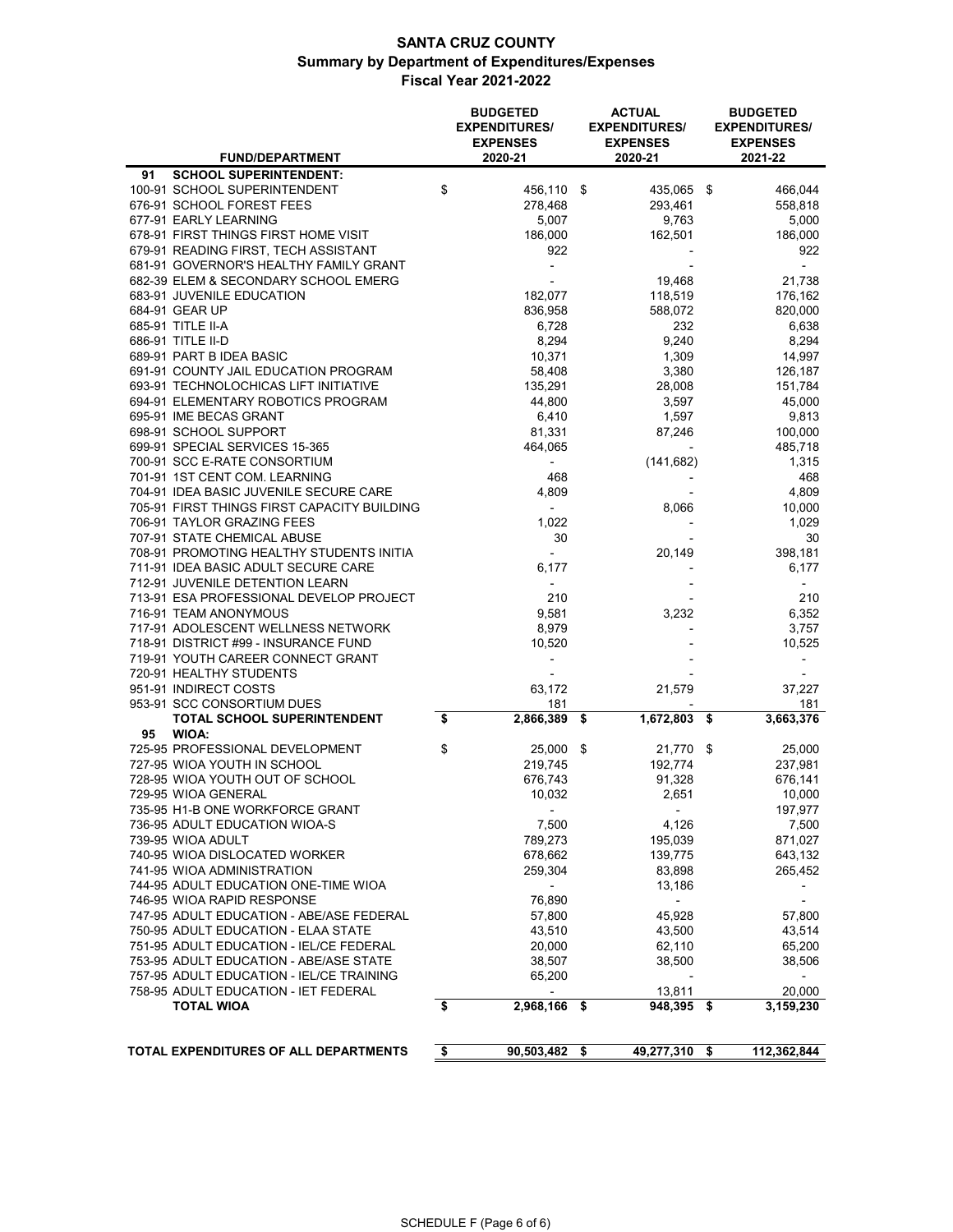#### **SANTA CRUZ COUNTY Full-Time Employees and Personnel Compensation Fiscal Year 2021-2022**

|     | <b>FUND</b>                          | <b>FULL-TIME</b><br><b>EQUIVALENT</b> | <b>EMPLOYEE</b><br><b>SALARIES AND</b><br><b>HOURLY COSTS</b> | <b>RETIREMENT</b><br><b>COSTS</b> | <b>COSTS</b>   | HEALTHCARE OTHER BENEFIT<br><b>COSTS</b> | <b>TOTAL ESTIMATED</b><br><b>PERSONNEL</b><br><b>COMPENSATION</b> |
|-----|--------------------------------------|---------------------------------------|---------------------------------------------------------------|-----------------------------------|----------------|------------------------------------------|-------------------------------------------------------------------|
| 100 | <b>GENERAL FUND:</b>                 | 217                                   | \$<br>10,586,480 \$                                           | $2,537,670$ \$                    | $2,165,114$ \$ | 1,066,686                                | \$<br>16,355,950                                                  |
|     | <b>SPECIAL REVENUE FUNDS:</b>        |                                       |                                                               |                                   |                |                                          |                                                                   |
| 105 | <b>ROAD FUND</b>                     | 20.00                                 | \$<br>860,421 \$                                              | 103,218 \$                        | 224,084 \$     | 95,971                                   | \$<br>1,283,694                                                   |
| 125 | PROSECUTION HIDTA (PIMA)             | 4.00                                  | 234,988                                                       | 29,195                            | 38,276         | 18,305                                   | 320,764                                                           |
| 127 | <b>VICTIM RIGHTS NOTIFICATION</b>    | 0.50                                  | 17,418                                                        | 2,161                             | 7,849          | 1,358                                    | 28,786                                                            |
| 133 | 5% FTG ALLOCATION - CA 21.61%        | 0.50                                  | 12,813                                                        | 1,590                             | 5,670          | 999                                      | 21,072                                                            |
| 134 | ANTI-RACKETEERING                    | 2.50                                  | 107,393                                                       | 13,327                            | 30,469         | 8,369                                    | 159,558                                                           |
| 138 | <b>VICTIMS COMPENSATION ACJC</b>     | 0.50                                  | 14,271                                                        | 1,771                             | 6,680          | 1,113                                    | 23,835                                                            |
| 139 | <b>ATTORNEY'S ENHANCEMENT</b>        | 1.50                                  | 76,329                                                        | 9,472                             | 22,484         | 7,396                                    | 115,681                                                           |
| 142 | AUTO THEFT AUTHORITY                 | 1.00                                  | 86,299                                                        | 10,710                            | 15,827         | 6,723                                    | 119,559                                                           |
| 187 | DES IV-D CLERK GRANT                 | 0.50                                  | 20,020                                                        | 1,960                             | 6,888          | 1,563                                    | 30,431                                                            |
| 231 | <b>COURT ENHANCEMENT FEE - JP #1</b> | 1.00                                  | 29,151                                                        | 3,618                             | 14,419         | 2,274                                    | 49,462                                                            |
| 250 | <b>CASA PROGRAM</b>                  | 1.00                                  | 25,979                                                        | 5,631                             | 6,888          | 2,030                                    | 40,528                                                            |
| 251 | <b>MODEL COURT</b>                   | 0.25                                  | 9,916                                                         | 2,095                             |                | 775                                      | 12,786                                                            |
| 252 | D.E.S. IV-D                          | 1.00                                  | 52,962                                                        | 2,002                             | 6,888          | 4,137                                    | 65,989                                                            |
| 255 | TRAFFIC CASE PROCESSING              | 0.50                                  | 19,999                                                        | 3,438                             | $\sim$         | 1,562                                    | 24,999                                                            |
| 260 | SUPERIOR COURT FILL THE GAP          | 1.00                                  | 29,999                                                        | 5,247                             | 6,888          | 2,865                                    | 44,999                                                            |
| 262 | J.C.E.F. COURT FEES                  | 0.50                                  | 14,001                                                        | 978                               | $\blacksquare$ | 22                                       | 15,001                                                            |
| 264 | STATE-FILL THE GAP (FTG)             | 0.25                                  | 9,001                                                         | 956                               |                | 14                                       | 9,971                                                             |
| 273 | JUVENILE INTENSIVE PROBATION         | 2.00                                  | 106,093                                                       | 37,592                            | 14,595         | 8,286                                    | 166,566                                                           |
| 275 | PIC ACT                              | 6.00                                  | 163,280                                                       | 68,377                            | 6,995          | 11,166                                   | 249,818                                                           |
| 276 | STANDARD PROBATION                   | 1.00                                  | 47,453                                                        | 15,389                            | 14,597         | 3,706                                    | 81,145                                                            |
| 279 | JUVENILE PROBATION FUND TREATMENT    | 2.00                                  | 120,055                                                       | 42,390                            | 14,576         | 11,465                                   | 188,486                                                           |
| 281 | JUVENILE DIVERSION SERVICE FEES      | 1.00                                  | 29,999                                                        | 6,976                             | 159            | 2,865                                    | 39,999                                                            |
| 282 | <b>JUVENILE PROBATION FEES</b>       | 1.00                                  | 53,998                                                        | 10,696                            | 147            | 5,157                                    | 69,998                                                            |
| 301 | STATE AID ENHANCEMENT                | 6.00                                  | 232,261                                                       | 67,015                            | 21,105         | 22,181                                   | 342,562                                                           |
| 308 | <b>ADULT PROBATION FEES</b>          | 2.00                                  | 86,999                                                        | 38,621                            | 14,574         | 8,309                                    | 148,503                                                           |
| 310 | ADULT INTENSIVE PROBATION            | 6.00                                  | 194,415                                                       | 77,185                            | 14,419         | 11,667                                   | 297,686                                                           |
| 325 | <b>JAIL DISTRICT</b>                 | 67.00                                 | 2,517,438                                                     | 540,494                           | 673,459        | 249,021                                  | 3,980,412                                                         |
| 327 | <b>ACJC PROSECUTION (CA)</b>         | 0.00                                  | 39,478                                                        | 22,502                            |                | 4,035                                    | 66,015                                                            |
| 331 | <b>GOHS DUI GRANT</b>                | 0.00                                  | 14,086                                                        | 8,029                             |                | 1,439                                    | 23,554                                                            |
| 332 | <b>VICTIM BILL OF RIGHTS</b>         | 0.00                                  | 7,002                                                         |                                   |                | 180                                      | 7,182                                                             |
| 354 | <b>ICE GRANT</b>                     | 3.00                                  | 122,488                                                       | 35,639                            | 43,664         | 10,664                                   | 212,455                                                           |
| 358 | OPERATION STONEGARDEN #190427        | 0.00                                  | 326,580                                                       |                                   |                |                                          | 326,580                                                           |
| 359 | OPERATION STONEGARDEN #200431        | 0.00                                  |                                                               | 196,405                           | $\sim$         | 21,665                                   | 218,070                                                           |
| 370 | <b>HEALTH SERVICE FUND</b>           | 3.00                                  | 245,690                                                       | 30,490                            | 58,589         | 20,870                                   | 355,639                                                           |
| 371 | IMMUNIZATION AND VFC COOPERATIVE     | 0.00                                  | 14,000                                                        |                                   |                | 1,092                                    | 15,092                                                            |
| 372 | ELC CONTACT TRACING                  | 6.00                                  | 245,637                                                       | 8,133                             | 10,524         | 16,687                                   | 280,981                                                           |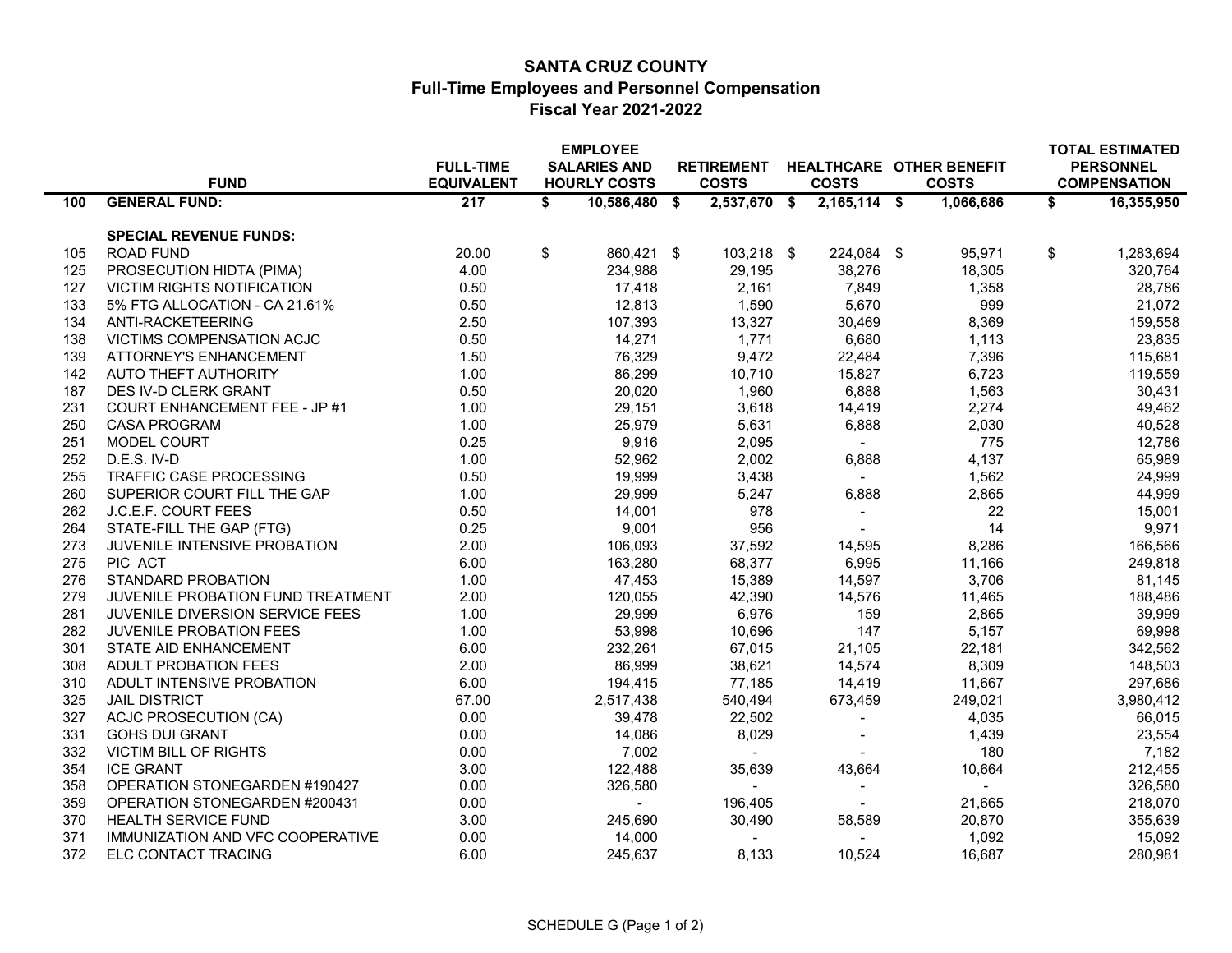#### **SANTA CRUZ COUNTY Full-Time Employees and Personnel Compensation Fiscal Year 2021-2022**

|     |                                    | <b>FULL-TIME</b>  | <b>EMPLOYEE</b><br><b>SALARIES AND</b> |                         | <b>RETIREMENT</b> | <b>HEALTHCARE OTHER BENEFIT</b> |      |                | <b>TOTAL ESTIMATED</b><br><b>PERSONNEL</b> |
|-----|------------------------------------|-------------------|----------------------------------------|-------------------------|-------------------|---------------------------------|------|----------------|--------------------------------------------|
|     | <b>FUND</b>                        | <b>EQUIVALENT</b> | <b>HOURLY COSTS</b>                    |                         | <b>COSTS</b>      | <b>COSTS</b>                    |      | <b>COSTS</b>   | <b>COMPENSATION</b>                        |
|     | <b>SPECIAL REVENUE FUNDS:</b>      |                   |                                        |                         |                   |                                 |      |                |                                            |
| 373 | <b>SMOKE FREE ARIZONA</b>          | 0.50              | 25,984                                 |                         | 3,224             | 85                              |      | 2,206          | 31,499                                     |
| 374 | ELC COVID-19                       | 6.00              | 236,677                                |                         | 19,684            | 25,794                          |      | 18,892         | 301,047                                    |
| 377 | <b>BIO TERRORISM GRANT</b>         | 1.50              | 63,703                                 |                         | 7,905             | 14,597                          |      | 5,409          | 91,614                                     |
| 600 | <b>ANIMAL CONTROL</b>              | 8.00              | 352,752                                |                         | 40,321            | 93,694                          |      | 31,679         | 518,446                                    |
| 650 | FLOOD CONTROL DISTRICT             | 8.25              | 378,162                                |                         | 46,932            | 117,309                         |      | 39,515         | 581,918                                    |
| 678 | FIRST THINGS FIRST HOME VISIT      | 4.50              | 131,942                                |                         | 7,932             | 164                             |      | 10,291         | 150,329                                    |
| 682 | ELEM AND SEC SCHOOL EMERG RELIEF   | 0.50              | 8,099                                  |                         | 1,005             | 2,041                           |      | 632            | 11,777                                     |
| 683 | JUVENILE EDUCATION                 | 0.50              | 49,751                                 |                         | 6,175             | 12,531                          |      | 3,881          | 72,338                                     |
| 684 | <b>GEAR-UP</b>                     | 7.50              | 280,365                                |                         | 31,841            | 45,069                          |      | 21,871         | 379,146                                    |
| 686 | TITLE I-D                          | 0.25              | 4,571                                  |                         | 1,771             |                                 |      | 356            | 6,698                                      |
| 689 | PART B-IDEA BASIC                  | 0.25              | 3,016                                  |                         | 1,168             | $\blacksquare$                  |      | 235            | 4,419                                      |
| 708 | PROMOTING HEALTHY STUDENTS         | 2.50              | 99,071                                 |                         | 11,145            | 23,826                          |      | 7,728          | 141,770                                    |
| 727 | WIOA YOUTH IN SCHOOL               | 0.50              | 23,150                                 |                         | 2,874             | 6,438                           |      | 1,800          | 34,262                                     |
| 728 | WIOA YOUTH OUT OF SCHOOL           | 2.00              | 94,453                                 |                         | 11,720            | 30,067                          |      | 7,542          | 143,782                                    |
| 735 | H-AB ONE WORKFORCE GRANT           | 0.75              | 37,318                                 |                         | 4,631             | 14,419                          |      | 2,911          | 59,279                                     |
| 736 | ADULT EDUCATION WIOA-S             | 0.00              | 2,775                                  |                         | 344               | 1,451                           |      | 216            | 4,786                                      |
| 739 | <b>WIOA ADULT</b>                  | 2.00              | 87,967                                 |                         | 10,915            | 25,343                          |      | 7,035          | 131,260                                    |
| 740 | WIOA DISLOCATED WORKER             | 3.75              | 134,985                                |                         | 16,751            | 43,382                          |      | 10,703         | 205,821                                    |
| 741 | <b>WIOA ADMINISTRATION</b>         | 0.50              | 25,267                                 |                         | 3,135             | 7,954                           |      | 2,027          | 38,383                                     |
| 747 | ADULT EDUCATION - ABE/ASE FEDERAL  | 1.00              | 40,188                                 |                         | 4,987             | 6,982                           |      | 3,135          | 55,292                                     |
| 750 | ADULT EDUCATION - ELAA STATE       | 0.50              | 26,707                                 |                         |                   |                                 |      | 2,083          | 28,790                                     |
| 751 | ADULT EDUCATION - ELAA FEDERAL     | 1.50              | 54,277                                 |                         |                   |                                 |      | 4,235          | 58,512                                     |
| 753 | ADULT EDUCATION - ABE/ASE STATE    | 0.50              | 33,733                                 |                         |                   |                                 |      | 2,632          | 36,365                                     |
|     | ADULT EDUCATION - IET FEDERAL      | 0.50              | 14,381                                 |                         |                   |                                 |      | 1,122          | 15,503                                     |
|     | <b>TOTAL SPECIAL REVENUE FUNDS</b> | 196.25            | \$<br>8,397,206                        | $\sqrt[6]{\frac{1}{2}}$ | 1,637,762         | 1,751,859<br>- \$               | - \$ | 754,067        | \$<br>12,540,894                           |
|     | <b>DEBT SERVICE FUNDS:</b>         | 0.00              | \$                                     | \$                      |                   | \$                              | \$   |                | \$                                         |
|     | <b>CAPITAL PROJECTS FUNDS:</b>     | 0.50              | \$<br>13,260                           | \$                      |                   | \$                              | \$   | 1,034          | \$<br>14,294                               |
|     | <b>PERMANENT FUNDS:</b>            | 0.00              | \$                                     | \$                      |                   | \$                              | \$   | $\blacksquare$ | \$                                         |
| 500 | <b>ENTERPRISE FUNDS:</b>           | 7.5               | \$<br>221,163 \$                       |                         | $25,144$ \$       | 68,587 \$                       |      | 24,240         | \$<br>339,134                              |
|     | <b>TOTAL ALL FUNDS</b>             | 421.25            | \$<br>19,218,109                       | - \$                    | 4,200,576         | 3,985,560 \$<br>- \$            |      | 1,846,027      | \$<br>29,250,272                           |